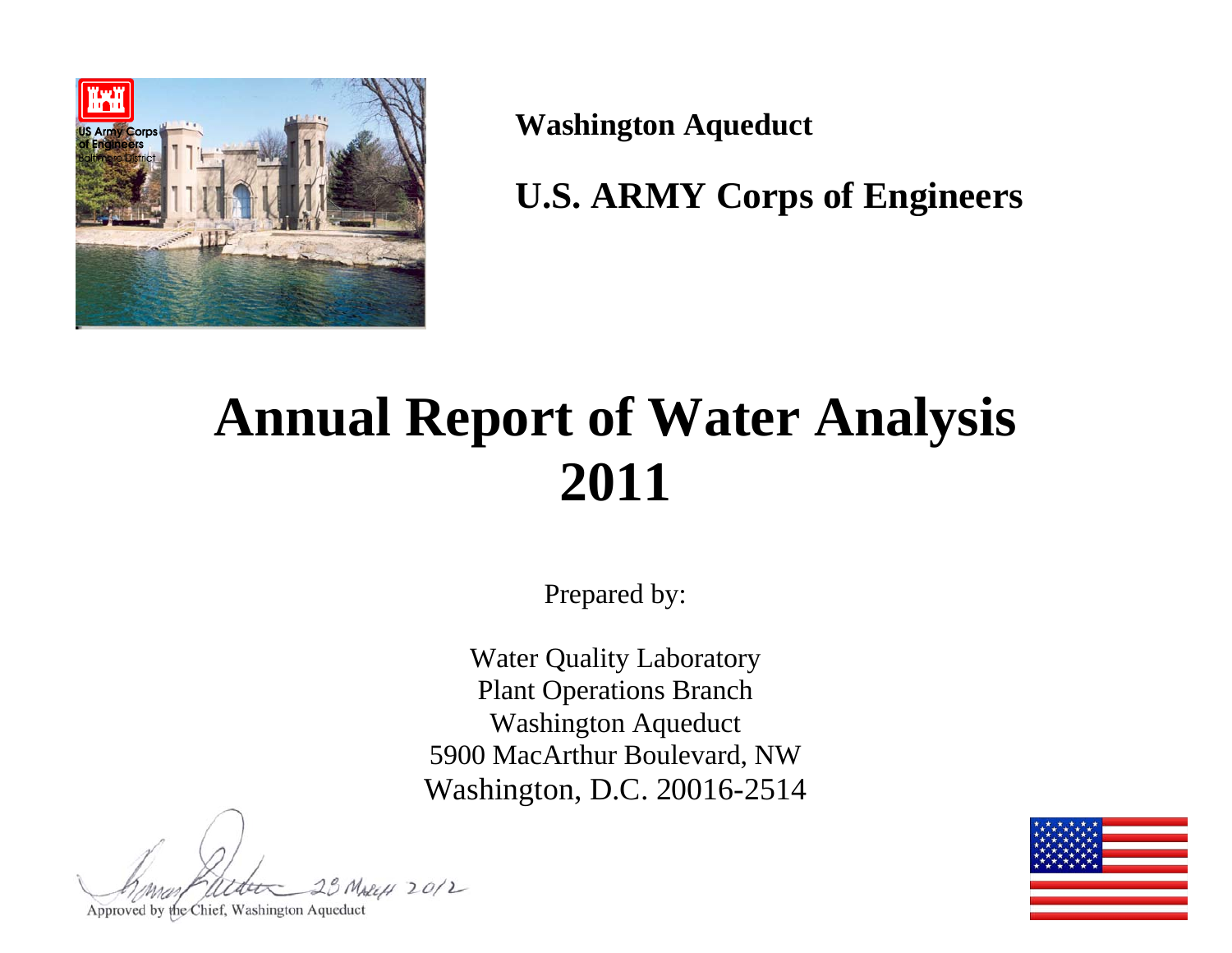

#### **Potomac River Raw Water Supply**

|     |                         |            |              |                         |                  | <b>Miscellaneous Physical Parameters</b> |                    |                         |                      |            |                                           |                            |                |               |                 | Inorganic lons           |               |                          |                      |               |                |                  |                   | Microorganisms   |                              |                        |           |
|-----|-------------------------|------------|--------------|-------------------------|------------------|------------------------------------------|--------------------|-------------------------|----------------------|------------|-------------------------------------------|----------------------------|----------------|---------------|-----------------|--------------------------|---------------|--------------------------|----------------------|---------------|----------------|------------------|-------------------|------------------|------------------------------|------------------------|-----------|
|     | 품                       | ALKALINITY | CONDUCTIVITY | <b>DISSOLVED SOLIDS</b> | SUSPENDED SOLIDS | TOTAL SOLIDS                             | <b>TEMPERATURE</b> | TOTAL HARDNESS          | TOTAL ORGANIC CARBON | TURBIDITY  | $\tilde{\vec{z}}$<br><b>TOTAL AMMONIA</b> | <b>HEXAVALENT CHROMIUM</b> | <b>BROMIDE</b> | CHLORIDE      | <b>FLUORIDE</b> | lopide                   | Ŧ<br>NITRATE- | NITRITE-N                | ORTHOPHOSPHATE - PO4 | PERCHLORATE   | <b>SULFATE</b> | ALGAE COUNT      | TOTAL COLIFORM    | E. COLI          | <b>GIARDIA</b>               | <b>CRYPTOSPORIDIUM</b> |           |
|     |                         | ppm        | uS/cm        | ppm                     | ppm              | ppm                                      | $\circ$ F          | ppm                     | ppm                  | <b>NTU</b> | ppm                                       | ppb                        | ppm            | ppm           | ppm             | ppb                      | ppm           | ppm                      | ppm                  | ppb           | ppm            | org/mL           | <b>MPN /100mL</b> | <b>MPN /100m</b> | cysts/L                      | Oocysts/L              |           |
| Jan | 8.5                     | 107        | 436          | 306                     | $\mathbf{1}$     | 307                                      | 47                 | 152                     | 2.2                  | 4          | <b>ND</b>                                 | 0.06                       | 0.06           | 41            | 0.10            | <b>ND</b>                | 2.2           | <b>ND</b>                | <b>ND</b>            | 0.8           | 42             | 184              | 17                | $\mathbf{2}$     | <b>ND</b>                    | ND                     |           |
| Feb | 8.0                     | 74         | 407          | 259                     | 24               | 283                                      | 52                 | 114                     | 3.1                  | 11         | <b>ND</b>                                 | 0.05                       | <b>ND</b>      | 60            | <b>ND</b>       | $\hspace{0.05cm} \cdots$ | 2.1           | <b>ND</b>                | <b>ND</b>            | 0.5           | 32             | 357              | 313               | $\mathbf{2}$     | <b>ND</b>                    | ND                     |           |
| Mar | 7.5                     | 53         | 274          | 181                     | $\mathbf{2}$     | 183                                      | 57                 | 85                      | 3.2                  | 40         | 0.09                                      | ---                        | <b>ND</b>      | 31            | <b>ND</b>       | $\cdots$                 | 1.8           | <b>ND</b>                | ND                   | 0.3           | 25             | 364              | 69                | $5\phantom{a}$   | <b>ND</b>                    | <b>ND</b>              |           |
| Apr | 7.6                     | 61         | 302          | 116                     | 46               | 162                                      | 61                 | 97                      | 2.8                  | 29         | <b>ND</b>                                 | 0.05                       | ND             | 18            | <b>ND</b>       | <b>ND</b>                | $1.4$         | ND                       | <b>ND</b>            | 0.3           | 21             | 616              | 1737              | 262              | 0.038                        | ND                     |           |
| May | 7.7                     | 71         | 252          | 137                     | 12               | 149                                      | 68                 | 100                     | 2.4                  | 21         | <b>ND</b>                                 | $\cdots$                   | <b>ND</b>      | 17            | <b>ND</b>       | $\hspace{0.05cm} \cdots$ | 1.5           | <b>ND</b>                | <b>ND</b>            | 0.3           | 23             | 628              | 3189              | 38               | <b>ND</b>                    | <b>ND</b>              |           |
| Jun | 7.9                     | 101        | 384          | 272                     | 16               | 288                                      | 78                 | 144                     | 2.5                  | 11         | 0.06                                      | ---                        | <b>ND</b>      | 25            | 0.11            | $\hspace{0.05cm} \cdots$ | $1.4$         | <b>ND</b>                | <b>ND</b>            | 0.3           | 37             | 1112             | 3960              | 9                | <b>ND</b>                    | <b>ND</b>              |           |
| Jul | 7.8                     | 99         | 370          | 234                     | 18               | 252                                      | 84                 | 147                     | 2.8                  | 12         | <b>ND</b>                                 | $\overline{\phantom{a}}$   | <b>ND</b>      | ${\bf 27}$    | 0.14            | <b>ND</b>                | 0.9           | <b>ND</b>                | <b>ND</b>            | 0.7           | 40             | 1412             | 6733              | 5                | <b>ND</b>                    | <b>ND</b>              |           |
| Aug | 8.1                     | 98         | 410          | 271                     | 4                | 275                                      | 81                 | 152                     | 2.7                  | 17         | ND                                        | 0.05                       | 0.05           | 33            | 0.14            | ---                      | 0.6           | ND                       | ND                   | 0.4           | 49             | 1132             | 6606              | 14               | <b>ND</b>                    | <b>ND</b>              |           |
| Sep | 7.7                     | 75         | 330          | 176                     | <b>ND</b>        | 176                                      | 73                 | 111                     | 4.3                  | 26         | <b>ND</b>                                 | ---                        | <b>ND</b>      | 23            | 0.10            | ---                      | 1.6           | <b>ND</b>                | <b>ND</b>            | 0.3           | 28             | 824              | 3168              | 42               | <b>ND</b>                    | ND                     |           |
| Oct | 7.7                     | 77         | 295          | 184                     | 12               | 196                                      | 66                 | 110                     | 3.9                  | 20         | <b>ND</b>                                 | $\overline{\phantom{a}}$   | <b>ND</b>      | 23            | 0.11            | <b>ND</b>                | 2.0           | ND                       | <b>ND</b>            | 0.3           | 21             | 216              | 1781              | 43               | <b>ND</b>                    | ND                     |           |
| Nov | 7.7                     | 76         | 309          | 135                     | 4                | 139                                      | 61                 | 110                     | 2.5                  | 20         | <b>ND</b>                                 | 0.08                       | <b>ND</b>      | 25            | <b>ND</b>       | ---                      | 1.9           | <b>ND</b>                | <b>ND</b>            | 0.4           | 27             | 181              | 714               | 25               | <b>ND</b>                    | ${\sf ND}$             |           |
| Dec | 7.7                     | 67         | 271          | 171                     | <b>ND</b>        | 171                                      | 51                 | 96                      | 2.1                  | 21         | ND                                        | ---                        | <b>ND</b>      | 17            | <b>ND</b>       | ---                      | 2.0           | <b>ND</b>                | <b>ND</b>            | 0.4           | 23             | 372              | 719               | 21               | <b>ND</b>                    | $\sf ND$               |           |
|     |                         |            |              |                         |                  |                                          |                    |                         |                      |            |                                           |                            |                | <b>Metals</b> |                 |                          |               |                          |                      |               |                |                  |                   |                  |                              |                        |           |
|     | ALUMINUM                | ANTIMONY   | ARSENIC      | <b>BARIUM</b>           | <b>BERYLLIUM</b> | CADMIUM                                  | CALCIUM            | CHROMIUM                | <b>COBALT</b>        | COPPER     | <b>IRON</b>                               | <b>LEAD</b>                | <b>LITHIUM</b> | MAGNESIUM     | MANGANESE       | <b>MOLYBDENUM</b>        | <b>NICKEL</b> | <b>POTASSIUM</b>         | SELENIUM             | <b>SILVER</b> | <b>SODIUM</b>  | <b>STRONTIUM</b> | THALLIUM          | THORIUM          | URANIUM                      | WUIGANAV               | ZINC      |
|     | ppb                     | ppb        | ppb          | ppb                     | ppb              | ppb                                      | ppm                | ppb                     | ppb                  | ppb        | ppb                                       | ppb                        | ppb            | ppm           | ppb             | ppb                      | ppb           | ppm                      | ppb                  | ppb           | ppm            | ppb              | ppb               | ppb              | ppb                          | ppb                    | ppb       |
| Jan | 387                     | <b>ND</b>  | <b>ND</b>    | 35                      | <b>ND</b>        | <b>ND</b>                                | 47                 | 1.9                     | <b>ND</b>            | 1.6        | 93                                        | <b>ND</b>                  | 2.5            | 8             | 20              | 0.8                      | 2.4           | 2.8                      | <b>ND</b>            | <b>ND</b>     | 26             | 220              | <b>ND</b>         | <b>ND</b>        | <b>ND</b>                    | <b>ND</b>              | $\bf6.3$  |
| Feb | 306                     | <b>ND</b>  | <b>ND</b>    | 35                      | <b>ND</b>        | <b>ND</b>                                | 36                 | 0.9                     | ND                   | 2.7        | 159                                       | <b>ND</b>                  | 1.9            | 6             | 34              | 0.6                      | 2.1           | $\sim$                   | <b>ND</b>            | <b>ND</b>     | 33             | 170              | <b>ND</b>         | <b>ND</b>        | <b>ND</b>                    | <b>ND</b>              | $\bf 4.2$ |
| Mar | 734                     | <b>ND</b>  | <b>ND</b>    | 35                      | <b>ND</b>        | <b>ND</b>                                | 27                 | 1.8                     | 0.7                  | 2.9        | 822                                       | 1.1                        | $2.3\,$        | 4             | 73              | <b>ND</b>                | 3.1           | $\hspace{0.05cm} \cdots$ | ND                   | <b>ND</b>     | 14             | 113              | <b>ND</b>         | <b>ND</b>        | <b>ND</b>                    | 0.8                    | $5.5\,$   |
| Apr | 542                     | <b>ND</b>  | <b>ND</b>    | 34                      | <b>ND</b>        | <b>ND</b>                                | 31                 | 1.8                     | 0.6                  | 2.1        | 707                                       | 0.9                        | 2.1            | 5             | 61              | <b>ND</b>                | 2.6           | 2.1                      | ND                   | ND            | 11             | 113              | <b>ND</b>         | ND               | <b>ND</b>                    | 0.8                    | 5.9       |
| May | 329                     | <b>ND</b>  | 0.6          | 37                      | <b>ND</b>        | <b>ND</b>                                | 31                 | $1.2$                   | ND                   | 2.0        | 425                                       | 0.7                        | 2.1            | 5             | 47              | <b>ND</b>                | 2.4           | $\hspace{0.05cm} \cdots$ | <b>ND</b>            | ND            | $10$           | 125              | <b>ND</b>         | <b>ND</b>        | <b>ND</b>                    | <b>ND</b>              | 3.8       |
| Jun | 203                     | <b>ND</b>  | 0.6          | 46                      | <b>ND</b>        | <b>ND</b>                                | 44                 | $1.1$                   | <b>ND</b>            | 2.0        | 209                                       | <b>ND</b>                  | 2.9            | 8             | 86              | 0.9                      | 2.4           | ---                      | <b>ND</b>            | <b>ND</b>     | 13             | 200              | <b>ND</b>         | <b>ND</b>        | <b>ND</b>                    | <b>ND</b>              | 2.8       |
| Jul | 212                     | <b>ND</b>  | 0.8          | 45                      | ND               | <b>ND</b>                                | 43                 | 1.1                     | ND                   | 2.4        | 202                                       | ND                         | 3.5            | 9             | 94              | 1.0                      | 2.4           | 3.7                      | <b>ND</b>            | ND            | 16             | 219              | <b>ND</b>         | <b>ND</b>        | <b>ND</b>                    | <b>ND</b>              | 2.7       |
| Aug | 260                     | <b>ND</b>  | 0.9          | 50                      | ND.              | ND.                                      | 41                 | 1.2                     | ND.                  | 2.1        | 273                                       | 0.7                        | 5.6            | 12            | 128             | 1.3                      | 2.8           | $\hspace{0.05cm} \cdots$ | ND.                  | ND            | 20             | 243              | ND.               | ND.              | <b>ND</b>                    | 0.6                    | 2.8       |
| Sep | 322                     | ND         | 0.9          | 34                      | ND               | ND                                       | 34                 | 1.2                     | ND.                  | 3.1        | 353                                       | ND.                        | 2.8            | 6             | 39              | 0.8                      | 2.5           | $\cdots$                 | ND.                  | ND            | 15             | 145              | ND.               | ND.              | <b>ND</b>                    | 0.8                    | 2.9       |
| Oct | 255                     | ND         | 0.7          | 37                      | ND               | ND                                       | 36                 | 1.2                     | ND.                  | 2.6        | 318                                       | ND                         | 1.6            | 5             | 32              | 0.6                      | 2.3           | 3.2                      | ND.                  | ND            | 13             | 120              | ND.               | ND.              | <b>ND</b>                    | <b>ND</b>              | 2.7       |
| Nov | 178                     | ND         | ND           | 35                      | ND               | ND                                       | 34                 | 0.8                     | ND                   | 1.8        | 165                                       | ND                         | 2.0            | 6             | 25              | ND                       | 2.0           | $\overline{\phantom{a}}$ | ND                   | ND            | 14             | 133              | ND                | ND               | ND                           | <b>ND</b>              | <b>ND</b> |
| Dec | 316                     | ND         | ND.          | 35                      | ND               | ND                                       | 31                 | 1.2                     | ND.                  | 1.3        | 310                                       | ND                         | 1.8            | 5             | 27              | ND                       | 2.1           | $\hspace{0.05cm} \cdots$ | ND                   | ND            | 10             | 117              | ND                | ND               | ND                           | <b>ND</b>              | 3.0       |
|     | ppb = Parts Per Billion |            |              |                         |                  |                                          |                    | ppm = Parts Per Million |                      |            |                                           |                            |                |               |                 |                          |               |                          | ND = Not Detected    |               |                |                  |                   |                  | "---" = No Analysis Required |                        |           |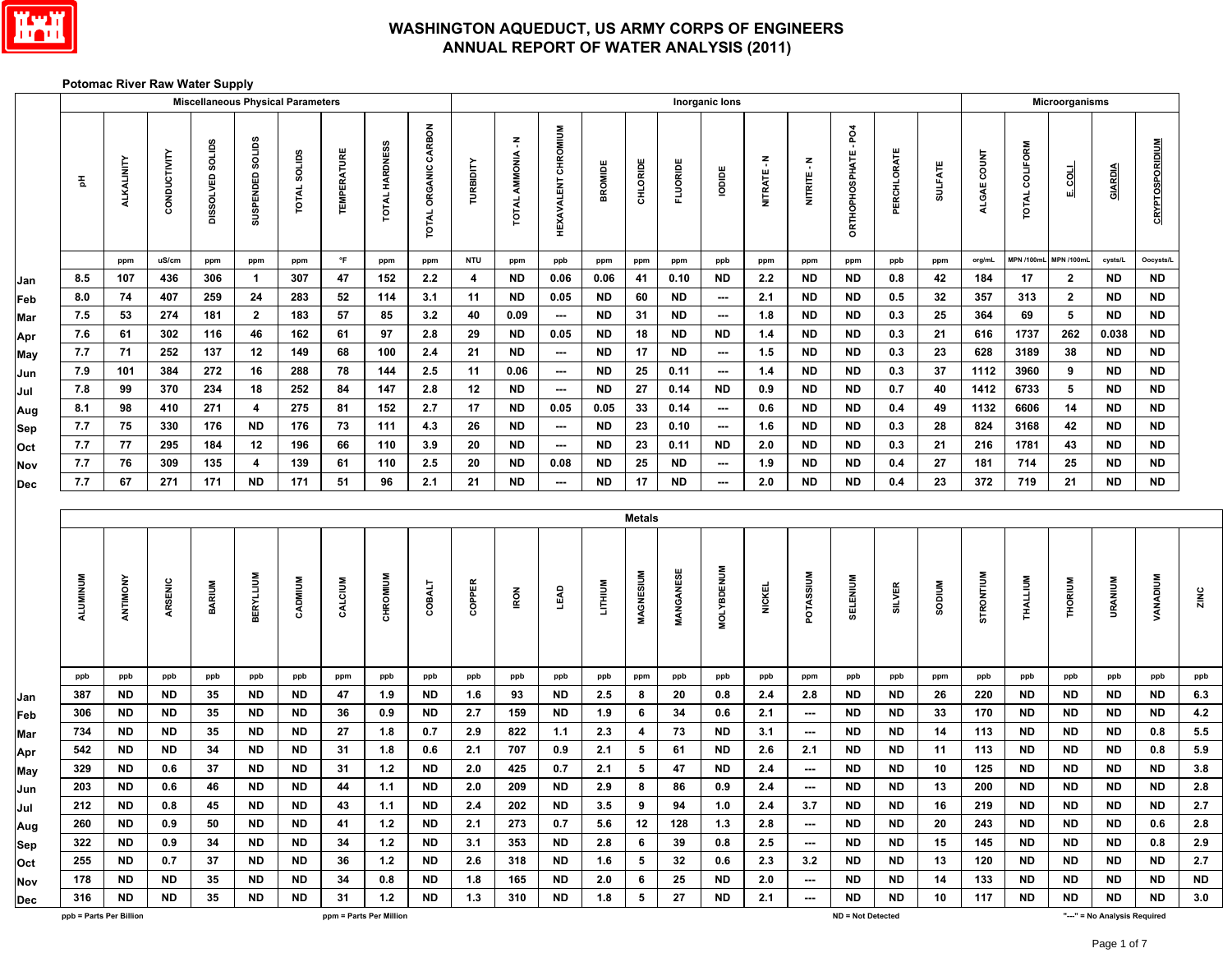

|                                                                                                                                                                                                                                                                             |                   |             |                       |                 | <b>Inorganic lons</b>    |              |                                                                                          |                       |             |                |          |              |           |               |                   |           |           |          |                         |                                        |             |                   |           |                  | <b>Metals</b>                                            |                |                           |               |                          |           |                                                   |               |           |                                   |           |                              |           |                   |
|-----------------------------------------------------------------------------------------------------------------------------------------------------------------------------------------------------------------------------------------------------------------------------|-------------------|-------------|-----------------------|-----------------|--------------------------|--------------|------------------------------------------------------------------------------------------|-----------------------|-------------|----------------|----------|--------------|-----------|---------------|-------------------|-----------|-----------|----------|-------------------------|----------------------------------------|-------------|-------------------|-----------|------------------|----------------------------------------------------------|----------------|---------------------------|---------------|--------------------------|-----------|---------------------------------------------------|---------------|-----------|-----------------------------------|-----------|------------------------------|-----------|-------------------|
|                                                                                                                                                                                                                                                                             | TOTAL AMMONIA - N | BROMIDE     | CHLORIDE              | <b>FLUORIDE</b> | lopide                   | ŗ<br>NITRATE | NITRITE-N                                                                                | PQ-<br>ORTHOPHOSPHATE | PERCHLORATE | <b>SULFATE</b> | ALUMINUM | ANTIMONY     | ARSENIC   | <b>BARIUM</b> | <b>BERYLLIUM</b>  | CADMIUM   | CALCIUM   | CHROMIUN | COBALT                  | COPPER                                 | <b>IRON</b> | LEAD              | LITHIUM   | <b>MAGNESIUM</b> | MANGANESE                                                | <b>MERCURY</b> | <b>MOLYBDENUM</b>         | <b>NICKEL</b> | POTASSIUM                | SELENIUM  | SILVER                                            | <b>NUIGOS</b> | STRONTIUM | THALLIUM                          | THORIUM   | URANIUM                      | WUIGANAV  | ZINC              |
| <b>EPA MCL*</b>                                                                                                                                                                                                                                                             |                   |             |                       | $\overline{4}$  |                          | 10           | $\mathbf{1}$                                                                             |                       |             |                |          | 6            | 10        | 2000          | $\overline{4}$    | 5         |           | 100      |                         |                                        |             |                   |           |                  |                                                          | $\overline{2}$ |                           |               |                          | 50        |                                                   |               |           | $\overline{2}$                    |           | 30                           |           |                   |
| <b>Units</b>                                                                                                                                                                                                                                                                | ppm               | ppm         | ppm                   | ppm             | ppb                      | ppm          | ppm                                                                                      | ppm                   | ppb         | ppm            | ppb      | ppb          | ppb       | ppb           | ppb               | ppb       | ppm       | ppb      | ppb                     | ppb                                    | ppb         | ppb               | ppb       | ppm              | ppb                                                      | ppb            | ppb                       | ppb           | ppm                      | ppb       | ppb                                               | ppm           | ppb       | ppb                               | ppb       | ppb                          | ppb       | ppb               |
| Dalecarlia Water Treatment Plant Finished Water<br><b>ND</b><br>$2.2\,$<br>2.5<br>44<br><b>ND</b><br><b>ND</b><br>31<br><b>ND</b><br><b>ND</b><br>52<br>2.5<br><b>ND</b><br><b>ND</b><br><b>ND</b><br>2.0<br>ND<br>51<br>0.8<br>ND<br>0.7<br>57<br>1.1<br>0.7<br><b>Jan</b> |                   |             |                       |                 |                          |              |                                                                                          |                       |             |                |          |              |           |               | 9                 | 1.1       | <b>ND</b> | 0.8      | 3.5                     | 3.0                                    | 0.6         | <b>ND</b>         | 26        | 214              | <b>ND</b>                                                | <b>ND</b>      | <b>ND</b>                 | 0.7           | 3.3                      |           |                                                   |               |           |                                   |           |                              |           |                   |
|                                                                                                                                                                                                                                                                             | 0.7               | ND          | 70                    | 0.7             |                          | 2.1          | <b>ND</b>                                                                                | 2.4                   | 0.5         | 47             | 42       | <b>ND</b>    | <b>ND</b> | 33            | <b>ND</b>         | <b>ND</b> | 45        | 1.8      | ND                      | 1.4                                    | <b>ND</b>   | <b>ND</b>         | 2.3       | 6                | 1.1                                                      | <b>ND</b>      | 0.6                       | 2.1           | $\hspace{0.05cm} \cdots$ | 0.7       | <b>ND</b>                                         | 36            | 177       | <b>ND</b>                         | <b>ND</b> | ND                           | 0.5       | 2.0               |
| Feb                                                                                                                                                                                                                                                                         | 0.5               | ND          | 33                    | 0.7             | $\overline{\phantom{a}}$ | 1.9          | <b>ND</b>                                                                                | 2.4                   | 0.3         | 46             | 39       | ND           | <b>ND</b> | 30            | <b>ND</b>         | ND        | 36        | 1.2      | ND.                     | 0.7                                    | ND          | ND                | 1.8       | 5                | 0.8                                                      | <b>ND</b>      | ND                        | 2.1           | ---                      | <b>ND</b> | ND                                                | 16            | 125       | <b>ND</b>                         | <b>ND</b> | ND                           | <b>ND</b> | 1.8               |
| Mar                                                                                                                                                                                                                                                                         | ND                | <b>ND</b>   | 26                    | 0.7             | <b>ND</b>                | 1.5          | <b>ND</b>                                                                                | 2.5                   | 0.3         | 41             | 39       | <b>ND</b>    | <b>ND</b> | 30            | <b>ND</b>         | <b>ND</b> | 36        | 1.3      | ND                      | 0.6                                    | ND          | <b>ND</b>         | 1.5       | 6                | 0.7                                                      | <b>ND</b>      | ND                        | 1.9           | 2.0                      | <b>ND</b> | <b>ND</b>                                         | 12            | 122       | <b>ND</b>                         | <b>ND</b> | ND                           | ND        | 1.0               |
| Apr<br>May                                                                                                                                                                                                                                                                  | 0.8               | ND          | 22                    | 0.7             | $\overline{\phantom{a}}$ | 1.5          | <b>ND</b>                                                                                | 2.5                   | 0.3         | 41             | 32       | ND           | <b>ND</b> | 34            | <b>ND</b>         | <b>ND</b> | 40        | 1.6      | ND                      | 0.6                                    | ND          | 0.6               | 1.8       | 6                | 0.8                                                      | <b>ND</b>      | <b>ND</b>                 | 1.9           | $\hspace{0.05cm} \cdots$ | ND        | <b>ND</b>                                         | 10            | 135       | <b>ND</b>                         | <b>ND</b> | <b>ND</b>                    | 0.7       | 0.7               |
| Jun                                                                                                                                                                                                                                                                         | 0.8               | ND          | 28                    | 0.7             | $\hspace{0.05cm} \cdots$ | 1.4          | <b>ND</b>                                                                                | 2.4                   | 0.4         | 55             | 44       | ND           | 0.6       | 42            | <b>ND</b>         | <b>ND</b> | 48        | 1.9      | ND                      | 0.8                                    | <b>ND</b>   | <b>ND</b>         | 2.2       | 9                | 1.4                                                      | <b>ND</b>      | 0.8                       | 2.1           | ---                      | 0.7       | <b>ND</b>                                         | 17            | 190       | <b>ND</b>                         | <b>ND</b> | <b>ND</b>                    | 0.9       | 0.6               |
| Jul                                                                                                                                                                                                                                                                         | 0.8               | ND          | 32                    | 0.7             | <b>ND</b>                | 0.9          | <b>ND</b>                                                                                | 2.5                   | 0.6         | 62             | 51       | <b>ND</b>    | 0.7       | 44            | <b>ND</b>         | <b>ND</b> | 48        | 2.3      | ND                      | 1.0                                    | <b>ND</b>   | 0.6               | 3.3       | 9                | 1.5                                                      | <b>ND</b>      | 1.1                       | 2.2           | 3.2                      | 0.8       | <b>ND</b>                                         | 22            | 218       | <b>ND</b>                         | <b>ND</b> | ND                           | $1.2$     | 1.1               |
| Aug                                                                                                                                                                                                                                                                         | 0.8               | ND          | 37                    | 0.7             |                          | 0.5          | ND                                                                                       | 2.4                   | 0.6         | 71             | 53       | ND           | 0.8       | 46            | ND                | ND        | 45        | 2.1      | ND                      | 1.0                                    | ND          | 0.7               | 5.0       | 12               | 1.4                                                      | ND             | 1.3                       | 2.3           | ---                      | 1.0       | ND                                                | 26            | 247       | ND                                | ND        | ND                           | 1.2       | 0.6               |
| Sep                                                                                                                                                                                                                                                                         | 0.8               | ND          | 30                    | 0.7             | $\overline{\phantom{a}}$ | 1.7          | <b>ND</b>                                                                                | 2.5                   | 0.5         | 51             | 62       | <b>ND</b>    | 0.5       | 34            | <b>ND</b>         | <b>ND</b> | 40        | 2.1      | ND                      | 1.2                                    | ND          | <b>ND</b>         | 2.6       | 6                | 0.8                                                      | <b>ND</b>      | 0.7                       | 2.1           | ---                      | 0.7       | ND                                                | 20            | 141       | <b>ND</b>                         | <b>ND</b> | ND                           | 1.1       | $1.2$             |
| Oct                                                                                                                                                                                                                                                                         | 0.8               | ND          | 27                    | 0.7             | <b>ND</b>                | 1.9          | <b>ND</b>                                                                                | 2.4                   | 0.5         | 45             | 23       | <b>ND</b>    | <b>ND</b> | 33            | <b>ND</b>         | <b>ND</b> | 40        | $1.2$    | ND                      | $1.2$                                  | ND          | <b>ND</b>         | 1.3       | 5                | 0.5                                                      | <b>ND</b>      | 0.6                       | 2.0           | 3.8                      | 0.6       | ND                                                | 18            | 123       | <b>ND</b>                         | <b>ND</b> | ND                           | 0.7       | 0.9               |
| Nov                                                                                                                                                                                                                                                                         | 0.8               | <b>ND</b>   | 28                    | 0.6             |                          | 1.9          | ND                                                                                       | 2.3                   | 0.4         | 47             | 18       | <b>ND</b>    | <b>ND</b> | 33            | <b>ND</b>         | <b>ND</b> | 38        | 1.0      | <b>ND</b>               | 0.8                                    | <b>ND</b>   | ND                | 1.5       | 6                | 0.6                                                      | ND             | 0.5                       | 1.9           |                          | 0.5       | ND                                                | 19            | 132       | <b>ND</b>                         | <b>ND</b> | ND                           | ND        | <b>ND</b>         |
| Dec                                                                                                                                                                                                                                                                         | 0.7               | ND          | 21                    | 0.6             | $\hspace{0.05cm} \cdots$ | 2.0          | <b>ND</b>                                                                                | 2.4                   | $0.4\,$     | 41             | 24       | <b>ND</b>    | <b>ND</b> | 30            | <b>ND</b>         | <b>ND</b> | 34        | 0.9      | <b>ND</b>               | 0.7                                    | <b>ND</b>   | <b>ND</b>         | 1.4       | 5                | 0.7                                                      | <b>ND</b>      | <b>ND</b>                 | 1.8           | ---                      | <b>ND</b> | <b>ND</b>                                         | 15            | 112       | <b>ND</b>                         | <b>ND</b> | <b>ND</b>                    | <b>ND</b> | $\mathbf{0.8}$    |
|                                                                                                                                                                                                                                                                             |                   |             |                       |                 |                          |              | <b>McMillan Water Treatment Plant Finished Water</b>                                     |                       |             |                |          |              |           |               |                   |           |           |          |                         |                                        |             |                   |           |                  |                                                          |                |                           |               |                          |           |                                                   |               |           |                                   |           |                              |           |                   |
| <b>Jan</b>                                                                                                                                                                                                                                                                  | 0.7               | <b>ND</b>   | 45                    | 0.9             | ND                       | 2.3          | ND                                                                                       | 2.5                   | 0.8         | 59             | 22       | <b>ND</b>    | <b>ND</b> | 32            | <b>ND</b>         | <b>ND</b> | 44        | 1.9      | ND                      | 2.4                                    | <b>ND</b>   | ND                | 2.2       | 8                | <b>ND</b>                                                | <b>ND</b>      | 0.8                       | 2.4           | 3.1                      | 0.7       | <b>ND</b>                                         | 27            | 209       | <b>ND</b>                         | <b>ND</b> | ND                           | 0.6       | 2.7               |
| Feb                                                                                                                                                                                                                                                                         | 0.7               | <b>ND</b>   | 71                    | 0.7             | $\overline{\phantom{a}}$ | 2.1          | <b>ND</b>                                                                                | 2.5                   | 0.5         | 51             | 29       | <b>ND</b>    | <b>ND</b> | 32            | <b>ND</b>         | <b>ND</b> | 35        | 1.6      | ND                      | 2.6                                    | ND          | <b>ND</b>         | 2.0       | 6                | 0.8                                                      | <b>ND</b>      | 0.7                       | 2.1           | $\hspace{0.05cm} \cdots$ | 0.6       | ND                                                | 41            | 178       | <b>ND</b>                         | <b>ND</b> | ND                           | <b>ND</b> | $2.4$             |
| Mar                                                                                                                                                                                                                                                                         | 0.6               | ND          | 38                    | 0.8             |                          | 1.9          | ND                                                                                       | 2.4                   | 0.4         | 50             | 62       | ND           | <b>ND</b> | 30            | <b>ND</b>         | ND        | 24        | 0.9      | ND.                     | 1.6                                    | ND          | ND                | 1.5       | 5                | 1.2                                                      | ND             | ND                        | 1.9           | $\hspace{0.05cm} \cdots$ | ND.       | ND                                                | 22            | 122       | <b>ND</b>                         | <b>ND</b> | ND                           | ND.       | 1.1               |
| Apr                                                                                                                                                                                                                                                                         | <b>ND</b>         | ND          | 26                    | 0.8             | <b>ND</b>                | 1.5          | <b>ND</b>                                                                                | 2.5                   | 0.3         | 45             | 39       | <b>ND</b>    | <b>ND</b> | 30            | <b>ND</b>         | <b>ND</b> | 28        | 0.8      | <b>ND</b>               | 1.7                                    | <b>ND</b>   | <b>ND</b>         | 1.5       | 6                | <b>ND</b>                                                | <b>ND</b>      | ND                        | 1.8           | 2.1                      | ND        | <b>ND</b>                                         | 15            | 118       | <b>ND</b>                         | <b>ND</b> | ND                           | ND        | 0.9               |
| May                                                                                                                                                                                                                                                                         | 0.8               | ND          | 21                    | 0.7             | ---                      | 1.3          | <b>ND</b>                                                                                | 2.4                   | 0.3         | 45             | 37       | ND           | <b>ND</b> | 34            | <b>ND</b>         | <b>ND</b> | 28        | 0.9      | ND                      | 7.9                                    | ND          | 0.5               | 1.8       | 5                | <b>ND</b>                                                | <b>ND</b>      | ND                        | 1.8           |                          | <b>ND</b> | ND                                                | 14            | 127       | <b>ND</b>                         | <b>ND</b> | ND.                          | ND        | $0.7\,$           |
| Jun                                                                                                                                                                                                                                                                         | 0.8               | ND          | 26                    | 0.7             | $\overline{\phantom{a}}$ | $1.2$        | <b>ND</b>                                                                                | $2.4$                 | 0.3         | 56             | 56       | ND           | <b>ND</b> | 42            | <b>ND</b>         | <b>ND</b> | $\bf 33$  | 1.4      | ND                      | 9.7                                    | ND          | <b>ND</b>         | 2.0       | $\overline{7}$   | 1.1                                                      | <b>ND</b>      | 0.6                       | 1.8           | ---                      | 0.6       | ND                                                | 17            | 176       | <b>ND</b>                         | <b>ND</b> | ND                           | 0.6       | <b>ND</b>         |
| Jul                                                                                                                                                                                                                                                                         |                   |             |                       |                 |                          |              | $0.7$ ND 32 0.7 ND 0.9 ND 2.5                                                            |                       | 0.5         |                |          | 69 71 ND 0.5 |           |               | 45 ND             | ND        | 42        |          |                         | $1.9$ ND 8.3 ND                        |             |                   | $0.6$ 2.7 | 9                |                                                          |                | 1.5 ND 0.8 1.9 3.0 0.8 ND |               |                          |           |                                                   |               |           |                                   |           | 23 220 ND ND ND 0.8 ND       |           |                   |
| Aug                                                                                                                                                                                                                                                                         |                   |             | $0.7$   ND   37   0.6 |                 | $\sim$ - $\sim$ $\sim$   |              | $0.5$ ND 2.4                                                                             |                       | 0.5         | 74             |          | 62 ND 0.7    |           |               | 44   ND   ND   38 |           |           |          |                         | 2.1   ND   7.9   ND                    |             |                   |           |                  | ND 3.9 11 1.7 ND                                         |                | 1.0                       | 1.9           |                          |           | ---   1.1   ND   27   232   ND   ND               |               |           |                                   |           | ND I                         |           | $1.0$ ND          |
| Sep                                                                                                                                                                                                                                                                         |                   |             |                       |                 |                          |              | 0.8   ND   33   0.7   ---   1.5   ND   2.4   0.6   60   29   ND   ND   38   ND   ND   30 |                       |             |                |          |              |           |               |                   |           |           |          |                         | 2.0   ND   10.9   ND                   |             | <b>ND</b>         |           |                  | $3.6$   7   0.6   ND  <br>1.4 5 ND ND 0.6 1.9 3.3 0.5 ND |                |                           |               |                          |           | $0.8$   1.9   ---   0.8   ND   26   153   ND   ND |               |           |                                   |           | ND.                          |           | $0.9 \,   \, 0.6$ |
| Oct                                                                                                                                                                                                                                                                         |                   |             | $0.7$ ND 29 0.7       |                 |                          |              | 0.8   ND   27   0.7   ND   1.8   ND   2.5   0.5   50   24   ND   ND  <br>$1.8$ ND 2.4    |                       | 0.4         | 51             | 21       | ND           | ND        |               | 35   ND   ND      | ND        | 29<br>28  | 0.8      |                         | 1.4   ND $ 20.2 $ ND<br>ND   14.0   ND |             | ND  <br><b>ND</b> |           | $1.7$   $7$      | ND ND                                                    |                | 0.5                       | 1.8           |                          | 0.5       |                                                   | 22            |           | 21   115   ND   ND  <br>126 ND ND |           | ND 0.7 1.0<br>ND   ND   0.6  |           |                   |
| Nov                                                                                                                                                                                                                                                                         |                   | $0.8$ ND 20 |                       | 0.7             | $\sim$                   |              | $1.9$ ND 2.4                                                                             |                       | 0.4         | 44             | 27 I     | <b>ND</b>    | ND        | 33<br>33      | ND  <br>ND        | <b>ND</b> | 26        |          |                         | $0.8$   ND   4.4   ND                  |             | <b>ND</b>         | 1.4       |                  | 5 ND ND                                                  |                | <b>ND</b>                 | 1.7           | --- 1                    | <b>ND</b> | ND<br><b>ND</b>                                   | 18            |           | 110   ND   ND                     |           | ND   ND   0.9                |           |                   |
| Dec<br>*EPA MCL = Environmental Protection Agency's Maximum Contaminant Level for regulated parameters                                                                                                                                                                      |                   |             |                       |                 |                          |              |                                                                                          |                       |             |                |          |              |           |               |                   |           |           |          | ppb = Parts Per Billion |                                        |             |                   |           |                  | ppm = Parts Per Million                                  |                |                           |               |                          |           |                                                   |               |           |                                   |           | "---" = No Analysis Required |           |                   |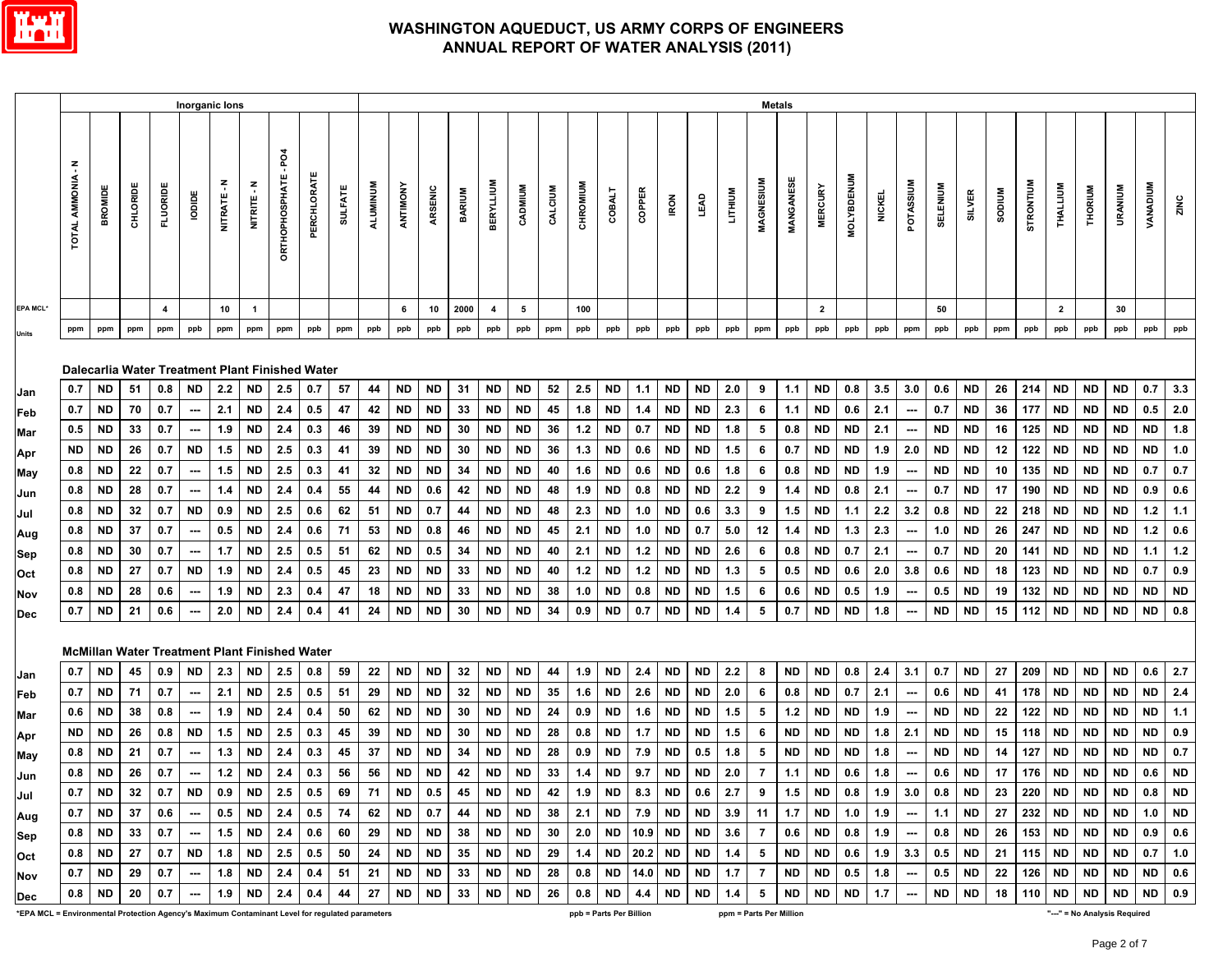

|                                                                                                                                                                                                                                                                                                                        |                                                                                                                                                                                                                                                                                                                                                                                                                                                                                                                                                                                                                                                                                                                                                                                                                                                                                                                                                                                                                                                                                                                                                                                                                                                                                                                                         |    | <b>Miscellaneous Physical Parameters</b> |    |     |       |                   |                 |                 |                                                      |     | Microorganisms     |             |                         |           |      |                          | <b>Haloacetic Acids (HAAs)</b> |              |                                              |                          |                 |                | <b>Trihalomethanes (THMs)</b> |                         |    |               |                                     |           |                          |           |           |           |           |           |                              | <b>Volatile Organic Compounds (VOCs)</b> |           |                         |           |           |                |
|------------------------------------------------------------------------------------------------------------------------------------------------------------------------------------------------------------------------------------------------------------------------------------------------------------------------|-----------------------------------------------------------------------------------------------------------------------------------------------------------------------------------------------------------------------------------------------------------------------------------------------------------------------------------------------------------------------------------------------------------------------------------------------------------------------------------------------------------------------------------------------------------------------------------------------------------------------------------------------------------------------------------------------------------------------------------------------------------------------------------------------------------------------------------------------------------------------------------------------------------------------------------------------------------------------------------------------------------------------------------------------------------------------------------------------------------------------------------------------------------------------------------------------------------------------------------------------------------------------------------------------------------------------------------------|----|------------------------------------------|----|-----|-------|-------------------|-----------------|-----------------|------------------------------------------------------|-----|--------------------|-------------|-------------------------|-----------|------|--------------------------|--------------------------------|--------------|----------------------------------------------|--------------------------|-----------------|----------------|-------------------------------|-------------------------|----|---------------|-------------------------------------|-----------|--------------------------|-----------|-----------|-----------|-----------|-----------|------------------------------|------------------------------------------|-----------|-------------------------|-----------|-----------|----------------|
|                                                                                                                                                                                                                                                                                                                        | <b>HETEROTROPHIC PLATE COUNT</b><br>TOTAL COLIFORM (% positive)<br>BROMOCHLOROACETIC ACID<br><b>BROMODICHLOROMETHANE</b><br>MONOCHLOROACETIC ACID<br><b>CHLORODIBROMOMETHANE</b><br>TOTAL SUSPENDED SOLIDS<br>TOTAL HALOACETIC ACIDS<br>TOTAL TRIHALOMETHANES<br>MONOBROMOACETIC ACID<br><b>CARBON TETRACHLORIDE</b><br>TOTAL DISSOLVED SOLIDS<br><b>BROMOCHLOROMETHANE</b><br>TOTAL ORGANIC CARBON<br>TRICHLOROACETIC ACID<br>1,4-DICHLOROBENZENE<br>DICHLOROACETIC ACID<br>1,3-DICHLOROBENZENE<br>DIBROMOACETIC ACID<br>TURBIDITY (Average)*<br>sec-BUTYLBENZENE<br>tert-BUTYLBENZENE<br>2-CHLOROTOLUENE<br>4-CHLOROTOLUENE<br><b>DIBROMOMETHANE</b><br>E. COLI (% positive)<br>CHLOROMETHANE<br>TOTAL HARDNESS<br>n-BUTYLBENZENE<br>CHLOROBENZENE<br><b>BROMOMETHANE</b><br><b>BROMOBENZENE</b><br>CHLOROETHANE<br><b>CHLOROFORM</b><br>CONDUCTIVITY<br><b>TEMPERATURE</b><br>ALGAE COUNT<br><b>BROMOFORM</b><br><b>ALKALINITY</b><br>CHLORINE<br>BENZENE<br>${\bf 5}$<br>75<br>5<br>100<br><b>NTU</b><br>$% +$<br>${\sf ppb}$<br>ppb<br>${\sf ppb}$<br>ppb<br>ppb<br>$\mathsf{P}$<br>ppm<br>$% +$<br>Org/mLCFU/mL<br>ppb<br>ppb<br>ppb<br>ppb<br>ppb<br>ppb<br>ppb<br>ppb<br>ppb<br>ppb<br>ppb<br>ppb<br>ppb<br>${\sf ppb}$<br>ppb<br>ppb<br>ppb<br>ppb<br>ppm uS/cm<br>ppm<br>ppm<br>ppm<br>ppm<br>ppb<br>ppb<br>ppb<br>ppb<br>ppb |    |                                          |    |     |       |                   |                 |                 |                                                      |     |                    |             |                         |           |      |                          |                                |              |                                              |                          |                 |                |                               |                         |    |               |                                     |           |                          |           |           |           |           |           |                              |                                          |           |                         |           |           |                |
| <b>EPA MCL*</b>                                                                                                                                                                                                                                                                                                        |                                                                                                                                                                                                                                                                                                                                                                                                                                                                                                                                                                                                                                                                                                                                                                                                                                                                                                                                                                                                                                                                                                                                                                                                                                                                                                                                         |    |                                          |    |     |       |                   |                 |                 |                                                      |     |                    |             |                         |           |      |                          |                                |              |                                              |                          |                 |                |                               |                         |    |               |                                     |           |                          |           |           |           |           |           |                              |                                          |           |                         |           |           |                |
| Units                                                                                                                                                                                                                                                                                                                  |                                                                                                                                                                                                                                                                                                                                                                                                                                                                                                                                                                                                                                                                                                                                                                                                                                                                                                                                                                                                                                                                                                                                                                                                                                                                                                                                         |    |                                          |    |     |       |                   |                 |                 |                                                      |     |                    |             |                         |           |      |                          |                                |              |                                              |                          |                 |                |                               |                         |    |               |                                     |           |                          |           |           |           |           |           |                              |                                          |           |                         |           |           |                |
|                                                                                                                                                                                                                                                                                                                        |                                                                                                                                                                                                                                                                                                                                                                                                                                                                                                                                                                                                                                                                                                                                                                                                                                                                                                                                                                                                                                                                                                                                                                                                                                                                                                                                         |    |                                          |    |     |       |                   |                 |                 |                                                      |     |                    |             |                         |           |      |                          |                                |              |                                              |                          |                 |                |                               |                         |    |               |                                     |           |                          |           |           |           |           |           |                              |                                          |           |                         |           |           |                |
|                                                                                                                                                                                                                                                                                                                        |                                                                                                                                                                                                                                                                                                                                                                                                                                                                                                                                                                                                                                                                                                                                                                                                                                                                                                                                                                                                                                                                                                                                                                                                                                                                                                                                         |    |                                          |    |     |       |                   |                 |                 | Dalecarlia Water Treatment Plant Finished Water      |     |                    |             |                         |           |      |                          |                                |              |                                              |                          |                 |                |                               |                         |    |               |                                     |           |                          |           |           |           |           |           |                              |                                          |           |                         |           |           |                |
| Jan                                                                                                                                                                                                                                                                                                                    | 7.8                                                                                                                                                                                                                                                                                                                                                                                                                                                                                                                                                                                                                                                                                                                                                                                                                                                                                                                                                                                                                                                                                                                                                                                                                                                                                                                                     | 98 | 500                                      | 40 | 3.8 | 165   | 1.6               | 301             | <b>ND</b>       | $0.03 \, 0.0$                                        |     | 0.0                | $\mathbf 0$ | <1                      | ---       |      | ---                      | ┅                              | ---          | ---                                          |                          | 6.6             | 5.8            | 2.1                           | <b>ND</b>               | 15 | <b>ND</b>     | $\sf ND$                            | ND        | ${\sf ND}$               | <b>ND</b> | <b>ND</b> | <b>ND</b> | <b>ND</b> | <b>ND</b> | <b>ND</b>                    | <b>ND</b>                                | <b>ND</b> | <b>ND</b>               | <b>ND</b> | ND ND     |                |
| Feb                                                                                                                                                                                                                                                                                                                    | 7.7                                                                                                                                                                                                                                                                                                                                                                                                                                                                                                                                                                                                                                                                                                                                                                                                                                                                                                                                                                                                                                                                                                                                                                                                                                                                                                                                     | 71 | 459                                      | 44 | 3.6 | 138   | 1.9               | 279             | $5\phantom{.0}$ | 0.03                                                 | 0.0 | 0.0                | $\mathbf 0$ | $<$ 1                   | <b>ND</b> | 9.2  | <b>ND</b>                |                                | $1.8$ 13.0   | 24                                           | 2.6                      | 13.6            | 6.5            | 1.1                           | <b>ND</b>               | 21 | <b>ND</b>     | <b>ND</b>                           | ND        | <b>ND</b>                | <b>ND</b> | <b>ND</b> | <b>ND</b> | <b>ND</b> | <b>ND</b> | <b>ND</b>                    | <b>ND</b>                                | <b>ND</b> | ND                      | <b>ND</b> | <b>ND</b> | <b>ND</b>      |
| Mar                                                                                                                                                                                                                                                                                                                    | 7.7                                                                                                                                                                                                                                                                                                                                                                                                                                                                                                                                                                                                                                                                                                                                                                                                                                                                                                                                                                                                                                                                                                                                                                                                                                                                                                                                     | 53 | 329                                      | 52 | 3.6 | 111   | 1.6               | 173             | <b>ND</b>       | 0.03                                                 | 0.0 | 0.0                | 0           | <1                      |           |      | ---                      | ---                            | ---          | ---                                          |                          | 14.2            | 4.8            | 0.6                           | <b>ND</b>               | 20 | <b>ND</b>     | <b>ND</b>                           | <b>ND</b> | <b>ND</b>                | <b>ND</b> | <b>ND</b> | <b>ND</b> | <b>ND</b> | <b>ND</b> | <b>ND</b>                    | <b>ND</b>                                | <b>ND</b> | <b>ND</b>               | <b>ND</b> | ND ND     |                |
| Apr                                                                                                                                                                                                                                                                                                                    | 7.7                                                                                                                                                                                                                                                                                                                                                                                                                                                                                                                                                                                                                                                                                                                                                                                                                                                                                                                                                                                                                                                                                                                                                                                                                                                                                                                                     | 61 | 349                                      | 59 | 3.3 | 116   | 1.4               | 137             | <b>ND</b>       | 0.03                                                 | 0.0 | 0.0                | 0           | $<$ 1                   | ---       |      | ---                      | ---                            | ---          | ---                                          | ---                      | 20.2            | 7.6            | 1.4                           | <b>ND</b>               | 29 | <b>ND</b>     | <b>ND</b>                           | <b>ND</b> | <b>ND</b>                | <b>ND</b> | <b>ND</b> | <b>ND</b> | <b>ND</b> | <b>ND</b> | <b>ND</b>                    | <b>ND</b>                                | ND        | <b>ND</b>               | <b>ND</b> | ND        | <b>ND</b>      |
| May                                                                                                                                                                                                                                                                                                                    | 7.7                                                                                                                                                                                                                                                                                                                                                                                                                                                                                                                                                                                                                                                                                                                                                                                                                                                                                                                                                                                                                                                                                                                                                                                                                                                                                                                                     | 69 | 307                                      | 69 | 3.7 | $122$ | 1.4               | 187             | <b>ND</b>       | 0.04                                                 | 0.0 | 0.0                | $\mathbf 0$ | $\mathbf 1$             | <b>ND</b> | 10.3 | <b>ND</b>                | <b>ND</b>                      | 10.2         | 21                                           | 1.9                      | 17.6            | 5.8            | 0.8                           | <b>ND</b>               | 24 | $\sf ND$      | <b>ND</b>                           | ND        | <b>ND</b>                | <b>ND</b> | <b>ND</b> | <b>ND</b> | <b>ND</b> | <b>ND</b> | <b>ND</b>                    | <b>ND</b>                                | <b>ND</b> | ND                      | <b>ND</b> | <b>ND</b> | <b>ND</b>      |
| Jun                                                                                                                                                                                                                                                                                                                    | 7.7                                                                                                                                                                                                                                                                                                                                                                                                                                                                                                                                                                                                                                                                                                                                                                                                                                                                                                                                                                                                                                                                                                                                                                                                                                                                                                                                     | 94 | 432                                      | 81 | 3.7 | 157   | 1.6               | 296             | $\overline{7}$  | 0.06                                                 | 0.0 | 0.0                | 0           | $<$ 1                   | ---       | ---  | ---                      | ---                            | ---          | ---                                          |                          | 23.8            | 8.6            | 1.6                           | <b>ND</b>               | 34 | <b>ND</b>     | <b>ND</b>                           | <b>ND</b> | <b>ND</b>                | <b>ND</b> | <b>ND</b> | <b>ND</b> | <b>ND</b> | <b>ND</b> | <b>ND</b>                    | <b>ND</b>                                | ND        | <b>ND</b>               | <b>ND</b> | ND        | <b>ND</b>      |
| Jul                                                                                                                                                                                                                                                                                                                    | 7.7                                                                                                                                                                                                                                                                                                                                                                                                                                                                                                                                                                                                                                                                                                                                                                                                                                                                                                                                                                                                                                                                                                                                                                                                                                                                                                                                     | 95 | 424                                      | 87 | 3.7 | 159   | 1.9               | 249             | 4               | 0.07                                                 | 0.0 | 0.0                | 8           | 4                       |           |      |                          |                                |              | ---                                          |                          | 42.0            | 13.9           | 3.0                           | <b>ND</b>               | 59 | <b>ND</b>     | <b>ND</b>                           | <b>ND</b> | <b>ND</b>                | $\sf ND$  | <b>ND</b> | <b>ND</b> | <b>ND</b> | <b>ND</b> | <b>ND</b>                    | <b>ND</b>                                | <b>ND</b> | <b>ND</b>               | <b>ND</b> |           | ND ND          |
| Aug                                                                                                                                                                                                                                                                                                                    | 7.7                                                                                                                                                                                                                                                                                                                                                                                                                                                                                                                                                                                                                                                                                                                                                                                                                                                                                                                                                                                                                                                                                                                                                                                                                                                                                                                                     | 93 | 468                                      | 84 | 3.7 | 161   | $\vert 1.9 \vert$ | 269             | <b>ND</b>       | $0.05$ 0.0                                           |     | $\overline{0.0}$   | $\mathbf 0$ | $\mathbf{3}$            | <b>ND</b> |      | 15.5 ND                  |                                | $2.3$ 14.8   | 33                                           |                          | 4.8 33.4 15.4   |                | 4.4                           | <b>ND</b>               | 53 | $\sf ND$      |                                     | ND ND     | <b>ND</b>                | <b>ND</b> | <b>ND</b> | <b>ND</b> | <b>ND</b> | <b>ND</b> | <b>ND</b>                    | <b>ND</b>                                | <b>ND</b> | ND                      | <b>ND</b> | ND ND     |                |
| Sep                                                                                                                                                                                                                                                                                                                    | 7.7                                                                                                                                                                                                                                                                                                                                                                                                                                                                                                                                                                                                                                                                                                                                                                                                                                                                                                                                                                                                                                                                                                                                                                                                                                                                                                                                     | 72 | 345                                      | 75 | 3.7 | 127   | 2.3               | 208             | <b>ND</b>       | 0.03                                                 | 0.0 | 0.0                | 0           | $\mathbf{1}$            |           |      | ---                      | ---                            | ---          | ---                                          |                          | 33.8            | 6.6            | 0.6                           | <b>ND</b>               | 41 | <b>ND</b>     | <b>ND</b>                           | ND        | <b>ND</b>                | <b>ND</b> | <b>ND</b> | <b>ND</b> | <b>ND</b> | <b>ND</b> | <b>ND</b>                    | <b>ND</b>                                | ND        | <b>ND</b>               | <b>ND</b> | ND ND     |                |
| Oct                                                                                                                                                                                                                                                                                                                    | 7.7                                                                                                                                                                                                                                                                                                                                                                                                                                                                                                                                                                                                                                                                                                                                                                                                                                                                                                                                                                                                                                                                                                                                                                                                                                                                                                                                     | 73 | 344                                      | 64 | 3.7 | 120   | 2.3               | 162             | $\mathbf{3}$    | 0.03                                                 | 0.0 | 0.0                | 0           | $1$                     | ---       |      | $\overline{\phantom{a}}$ | ---                            | ---          | ---                                          |                          | 25.5            | 7.6            | 1.1                           | <b>ND</b>               | 34 | <b>ND</b>     | <b>ND</b>                           | <b>ND</b> | <b>ND</b>                | <b>ND</b> | <b>ND</b> | <b>ND</b> | <b>ND</b> | <b>ND</b> | <b>ND</b>                    | <b>ND</b>                                | <b>ND</b> | ND                      | <b>ND</b> | ND        | <b>ND</b>      |
| Nov                                                                                                                                                                                                                                                                                                                    | 7.7                                                                                                                                                                                                                                                                                                                                                                                                                                                                                                                                                                                                                                                                                                                                                                                                                                                                                                                                                                                                                                                                                                                                                                                                                                                                                                                                     | 73 | 359                                      | 54 | 3.7 | 121   | 1.6               | 167             | <b>ND</b>       | 0.03                                                 | 0.0 | 0.0                | 0           | $<$ 1                   | <b>ND</b> | 8.1  | <b>ND</b>                |                                | $1.0$ 7.7    | 17                                           |                          | $2.2$ 11.9      | 6.5            | 1.5                           | <b>ND</b>               | 20 | <b>ND</b>     | <b>ND</b>                           | <b>ND</b> | <b>ND</b>                | <b>ND</b> | <b>ND</b> | <b>ND</b> | <b>ND</b> | <b>ND</b> | <b>ND</b>                    | <b>ND</b>                                | <b>ND</b> | <b>ND</b>               | <b>ND</b> |           | ND ND          |
| Dec                                                                                                                                                                                                                                                                                                                    | 7.7                                                                                                                                                                                                                                                                                                                                                                                                                                                                                                                                                                                                                                                                                                                                                                                                                                                                                                                                                                                                                                                                                                                                                                                                                                                                                                                                     | 65 | 320                                      | 48 | 3.7 | 108   | 1.4               | 169             | $3^{\circ}$     | $0.02 \ 0.0$                                         |     | 0.0                | $\mathbf 0$ | $<$ 1                   | ---       | ---  | ---                      | ---                            | ---          | ---                                          | ---                      | 9.5             | $3.2\,$        | $0.5\,$                       | <b>ND</b>               | 13 | $\mathsf{ND}$ |                                     | ND ND     | <b>ND</b>                | <b>ND</b> | <b>ND</b> | <b>ND</b> | <b>ND</b> | $\sf ND$  | <b>ND</b>                    | $\sf ND$                                 |           | ND ND                   | <b>ND</b> | ND ND     |                |
|                                                                                                                                                                                                                                                                                                                        |                                                                                                                                                                                                                                                                                                                                                                                                                                                                                                                                                                                                                                                                                                                                                                                                                                                                                                                                                                                                                                                                                                                                                                                                                                                                                                                                         |    |                                          |    |     |       |                   |                 |                 |                                                      |     |                    |             |                         |           |      |                          |                                |              |                                              |                          |                 |                |                               |                         |    |               |                                     |           |                          |           |           |           |           |           |                              |                                          |           |                         |           |           |                |
|                                                                                                                                                                                                                                                                                                                        |                                                                                                                                                                                                                                                                                                                                                                                                                                                                                                                                                                                                                                                                                                                                                                                                                                                                                                                                                                                                                                                                                                                                                                                                                                                                                                                                         |    |                                          |    |     |       |                   |                 |                 | <b>McMillan Water Treatment Plant Finished Water</b> |     |                    |             |                         |           |      |                          |                                |              |                                              |                          |                 |                |                               |                         |    |               |                                     |           |                          |           |           |           |           |           |                              |                                          |           |                         |           |           |                |
| Jan                                                                                                                                                                                                                                                                                                                    | 7.7                                                                                                                                                                                                                                                                                                                                                                                                                                                                                                                                                                                                                                                                                                                                                                                                                                                                                                                                                                                                                                                                                                                                                                                                                                                                                                                                     | 90 | 488                                      | 42 | 3.7 |       | 154 2.0           | 191             | ND              | 0.03                                                 | 0.0 | 0.0                | $\mathbf 0$ | $<$ 1                   | ---       | ---  | $\hspace{0.05cm} \cdots$ | ---                            | ---          | ┅                                            | ---                      | 7.3             | 6.0            | $2.2\,$                       | <b>ND</b>               | 16 | <b>ND</b>     | ND ND                               |           | <b>ND</b>                | <b>ND</b> | <b>ND</b> | <b>ND</b> | <b>ND</b> | <b>ND</b> | <b>ND</b>                    | <b>ND</b>                                |           | ND ND                   | <b>ND</b> |           | ND ND          |
| Feb                                                                                                                                                                                                                                                                                                                    | 7.7                                                                                                                                                                                                                                                                                                                                                                                                                                                                                                                                                                                                                                                                                                                                                                                                                                                                                                                                                                                                                                                                                                                                                                                                                                                                                                                                     | 66 | 472                                      | 44 | 3.8 | 126   | 2.0               | 247             | $\overline{7}$  | 0.03                                                 | 0.0 | 0.0                | $\mathbf 0$ | $<$ 1                   | <b>ND</b> | 7.6  | <b>ND</b>                |                                |              | 19                                           |                          |                 | 8.0            | 2.3                           | <b>ND</b>               | 21 | <b>ND</b>     | <b>ND</b>                           | <b>ND</b> | <b>ND</b>                | <b>ND</b> | <b>ND</b> | <b>ND</b> | <b>ND</b> | <b>ND</b> | <b>ND</b>                    | <b>ND</b>                                | <b>ND</b> | <b>ND</b>               | <b>ND</b> | <b>ND</b> | <b>ND</b>      |
| Mar                                                                                                                                                                                                                                                                                                                    | $1.5$ 10.2<br>$3.4$ 11.0<br><b>ND</b><br>50<br>3.5<br>97<br>0.0<br>18<br><b>ND</b><br><b>ND</b><br><b>ND</b><br><b>ND</b><br><b>ND</b><br><b>ND</b><br><b>ND</b><br>ND<br>7.6<br>41<br>356<br>1.6<br>178<br><b>ND</b><br>0.03<br>0.0<br>$<$ 1<br>11.4<br>5.4<br>1.0<br><b>ND</b><br><b>ND</b><br><b>ND</b><br><b>ND</b><br><b>ND</b><br><b>ND</b><br>ND<br><b>ND</b><br>0<br>---<br>---<br>…<br>---<br>---<br>---                                                                                                                                                                                                                                                                                                                                                                                                                                                                                                                                                                                                                                                                                                                                                                                                                                                                                                                       |    |                                          |    |     |       |                   |                 |                 |                                                      |     |                    |             |                         |           |      |                          |                                |              |                                              |                          |                 |                |                               |                         |    |               |                                     |           |                          |           |           |           |           |           |                              |                                          |           |                         |           |           |                |
| Apr                                                                                                                                                                                                                                                                                                                    | 7.7                                                                                                                                                                                                                                                                                                                                                                                                                                                                                                                                                                                                                                                                                                                                                                                                                                                                                                                                                                                                                                                                                                                                                                                                                                                                                                                                     | 52 | 315                                      | 62 | 3.1 | 105   | $1.5$             | 144             | $\overline{2}$  |                                                      |     | $0.03 0.8** 0.8**$ | 0           | 29                      | ---       | ---  | ---                      | ---                            | ---          | ---                                          | ---                      | 13.1            | 6.5            | 1.7                           | <b>ND</b>               | 21 | ${\sf ND}$    | <b>ND</b>                           | ND        | <b>ND</b>                | <b>ND</b> | <b>ND</b> | <b>ND</b> | <b>ND</b> | <b>ND</b> | <b>ND</b>                    | <b>ND</b>                                | <b>ND</b> | ND                      | <b>ND</b> | ND        | <b>ND</b>      |
| May                                                                                                                                                                                                                                                                                                                    | 7.7                                                                                                                                                                                                                                                                                                                                                                                                                                                                                                                                                                                                                                                                                                                                                                                                                                                                                                                                                                                                                                                                                                                                                                                                                                                                                                                                     | 56 | 299                                      | 68 | 3.6 | 104   | 1.6               | 150             | <b>ND</b>       | 0.04                                                 | 0.0 | 0.0                | $\mathbf 0$ | $<$ 1                   | <b>ND</b> | 11.2 | <b>ND</b>                |                                | $1.6$ 10.5   | 23                                           |                          | $2.2$ 25.2      | 6.5            | $1.0$                         | <b>ND</b>               | 33 | $\sf ND$      | $\sf ND$                            | ND        | ${\sf ND}$               | $\sf ND$  | <b>ND</b> | <b>ND</b> | <b>ND</b> | $\sf ND$  | <b>ND</b>                    | <b>ND</b>                                | <b>ND</b> | ND                      | <b>ND</b> | <b>ND</b> | <b>ND</b>      |
| Jun                                                                                                                                                                                                                                                                                                                    | 7.7                                                                                                                                                                                                                                                                                                                                                                                                                                                                                                                                                                                                                                                                                                                                                                                                                                                                                                                                                                                                                                                                                                                                                                                                                                                                                                                                     |    | 78 375                                   | 78 | 3.7 |       |                   | $134$ 1.5 261 7 |                 | $0.06$ 0.0 0.0                                       |     |                    | 16          | $\overline{\mathbf{2}}$ | ---       |      | ---                      |                                |              | ---                                          | $\overline{\phantom{a}}$ |                 | $40.0$ 9.3     |                               | $1.3$ ND                | 51 | <b>ND</b>     |                                     | ND ND     | $\sf ND$                 | ND ND     |           | <b>ND</b> | <b>ND</b> | $\sf ND$  | <b>ND</b>                    | ND                                       | <b>ND</b> | ND                      | <b>ND</b> | ND ND     |                |
| Jul                                                                                                                                                                                                                                                                                                                    | 7.7                                                                                                                                                                                                                                                                                                                                                                                                                                                                                                                                                                                                                                                                                                                                                                                                                                                                                                                                                                                                                                                                                                                                                                                                                                                                                                                                     |    | 82 420 83 3.7                            |    |     |       |                   |                 |                 | $151$ 1.9 249 3 0.07 0.0 0.0                         |     |                    | $\bf{8}$    | 19                      |           |      |                          |                                |              |                                              |                          | 44.6            | $\boxed{15.5}$ |                               |                         |    |               | $4.7$ ND 65 ND ND ND ND ND          |           |                          |           |           |           |           |           |                              |                                          |           | ON ON ON ON ON ON ON ON | ND        | <b>ND</b> | N <sub>D</sub> |
| Aug                                                                                                                                                                                                                                                                                                                    | 7.7                                                                                                                                                                                                                                                                                                                                                                                                                                                                                                                                                                                                                                                                                                                                                                                                                                                                                                                                                                                                                                                                                                                                                                                                                                                                                                                                     | 79 | 435                                      | 82 | 3.7 | 148   | 1.8               | 260             | $\mathbf{1}$    | $0.06$ 0.0                                           |     | 0.0                | 11          | 88                      | ND        | 18.1 | ND                       |                                | $3.2$   12.1 | 33                                           |                          | $5.3$ 41.7 18.2 |                | 5.9                           | <b>ND</b>               | 66 | <b>ND</b>     |                                     | ND   ND   | <b>ND</b>                | ND        | <b>ND</b> | ND        | <b>ND</b> | ND        | <b>ND</b>                    | <b>ND</b>                                |           | ND   ND                 | <b>ND</b> | ND        | <b>ND</b>      |
| Sep                                                                                                                                                                                                                                                                                                                    | 7.7                                                                                                                                                                                                                                                                                                                                                                                                                                                                                                                                                                                                                                                                                                                                                                                                                                                                                                                                                                                                                                                                                                                                                                                                                                                                                                                                     | 67 | 380                                      | 75 | 3.7 |       | $118$ 1.9         | 185   ND        |                 | 0.04                                                 | 0.0 | 0.0                | 0           | 52                      |           |      |                          |                                |              |                                              |                          |                 | 34.7 10.6      | 1.9                           | ND                      | 47 | <b>ND</b>     | ND.                                 | ND        | <b>ND</b>                | ND        | <b>ND</b> | <b>ND</b> | <b>ND</b> | <b>ND</b> | ND.                          | <b>ND</b>                                | ND.       | ND                      | <b>ND</b> | ND I      | <b>ND</b>      |
| Oct                                                                                                                                                                                                                                                                                                                    | 7.7                                                                                                                                                                                                                                                                                                                                                                                                                                                                                                                                                                                                                                                                                                                                                                                                                                                                                                                                                                                                                                                                                                                                                                                                                                                                                                                                     | 57 | 330                                      | 67 | 3.7 |       | $105$ 2.6         | 194             | $\overline{2}$  | 0.03                                                 | 0.0 | 0.0                | $\mathbf 0$ | 5                       | ---       |      | ---                      | ---                            | ---          |                                              | ---                      | 29.0            | 8.3            | 1.1                           | ND                      | 38 | <b>ND</b>     |                                     | ND ND     | <b>ND</b>                | <b>ND</b> | <b>ND</b> | <b>ND</b> | <b>ND</b> | <b>ND</b> | <b>ND</b>                    | <b>ND</b>                                | ND.       | ND                      | ND        | ND        | <b>ND</b>      |
| Nov                                                                                                                                                                                                                                                                                                                    | 7.7                                                                                                                                                                                                                                                                                                                                                                                                                                                                                                                                                                                                                                                                                                                                                                                                                                                                                                                                                                                                                                                                                                                                                                                                                                                                                                                                     | 66 | 353                                      | 58 | 3.7 | 115   | 1.9               | 178             | ND              | $0.02 \, 0.0$                                        |     | 0.0                | 0           | 4                       | <b>ND</b> | 10.9 | <b>ND</b>                | 1.0                            | 9.5          | 21                                           | 2.4                      | 18.0            | 7.1            | 1.3                           | <b>ND</b>               | 26 | <b>ND</b>     | <b>ND</b>                           | <b>ND</b> | <b>ND</b>                | <b>ND</b> | <b>ND</b> | ND        | ND.       | <b>ND</b> | ND                           | <b>ND</b>                                | ND.       | ND                      | <b>ND</b> | ND I      | <b>ND</b>      |
| Dec                                                                                                                                                                                                                                                                                                                    | 7.7                                                                                                                                                                                                                                                                                                                                                                                                                                                                                                                                                                                                                                                                                                                                                                                                                                                                                                                                                                                                                                                                                                                                                                                                                                                                                                                                     | 54 | 314                                      | 52 | 3.7 | 97    | 1.6               | 179             | $\mathbf{2}$    | $0.01$ 0.0                                           |     | 0.0                | $\mathbf 0$ | $\mathbf{2}$            | ---       |      |                          |                                |              |                                              |                          | 10.4            | 4.4            | 0.8                           | ND                      | 16 | <b>ND</b>     | <b>ND</b>                           | ND        | <b>ND</b>                | ND        | <b>ND</b> | <b>ND</b> | ND.       | ND.       | ND                           | <b>ND</b>                                |           | ND   ND                 | <b>ND</b> |           | ND ND          |
| *EPA MCL = Environmental Protection Agency's Maximum Contaminant Level for regulated parameters<br>Turbidity* = Water turbidity after filters                                                                                                                                                                          |                                                                                                                                                                                                                                                                                                                                                                                                                                                                                                                                                                                                                                                                                                                                                                                                                                                                                                                                                                                                                                                                                                                                                                                                                                                                                                                                         |    |                                          |    |     |       |                   |                 |                 | Org/mL = Organisms per milliLiter                    |     |                    |             |                         |           |      |                          | ppb = Parts Per Billion        |              | CFU/mL = Colony Forming Units per milliLiter |                          |                 |                |                               | ppm = Parts Per Million |    |               | NTU = Nephelometric Turbidity Units |           | <b>ND = Not Detected</b> |           |           |           |           |           | "---" = No Analysis Required | µS/cm = microSiemens per centimeter      |           |                         |           |           |                |
| **One sample out of 120 collected at the McMillan WTP in April was total coliform andE. coli positive. Additional analysis of the positive sample did not confirm the presence of E. coli in the sample. Investigation at the<br>collection. All follow-up samples were negative for both total coliforms and E. coli. |                                                                                                                                                                                                                                                                                                                                                                                                                                                                                                                                                                                                                                                                                                                                                                                                                                                                                                                                                                                                                                                                                                                                                                                                                                                                                                                                         |    |                                          |    |     |       |                   |                 |                 |                                                      |     |                    |             |                         |           |      |                          |                                |              |                                              |                          |                 |                |                               |                         |    |               |                                     |           |                          |           |           |           |           |           |                              |                                          |           | Page 3 of 7             |           |           |                |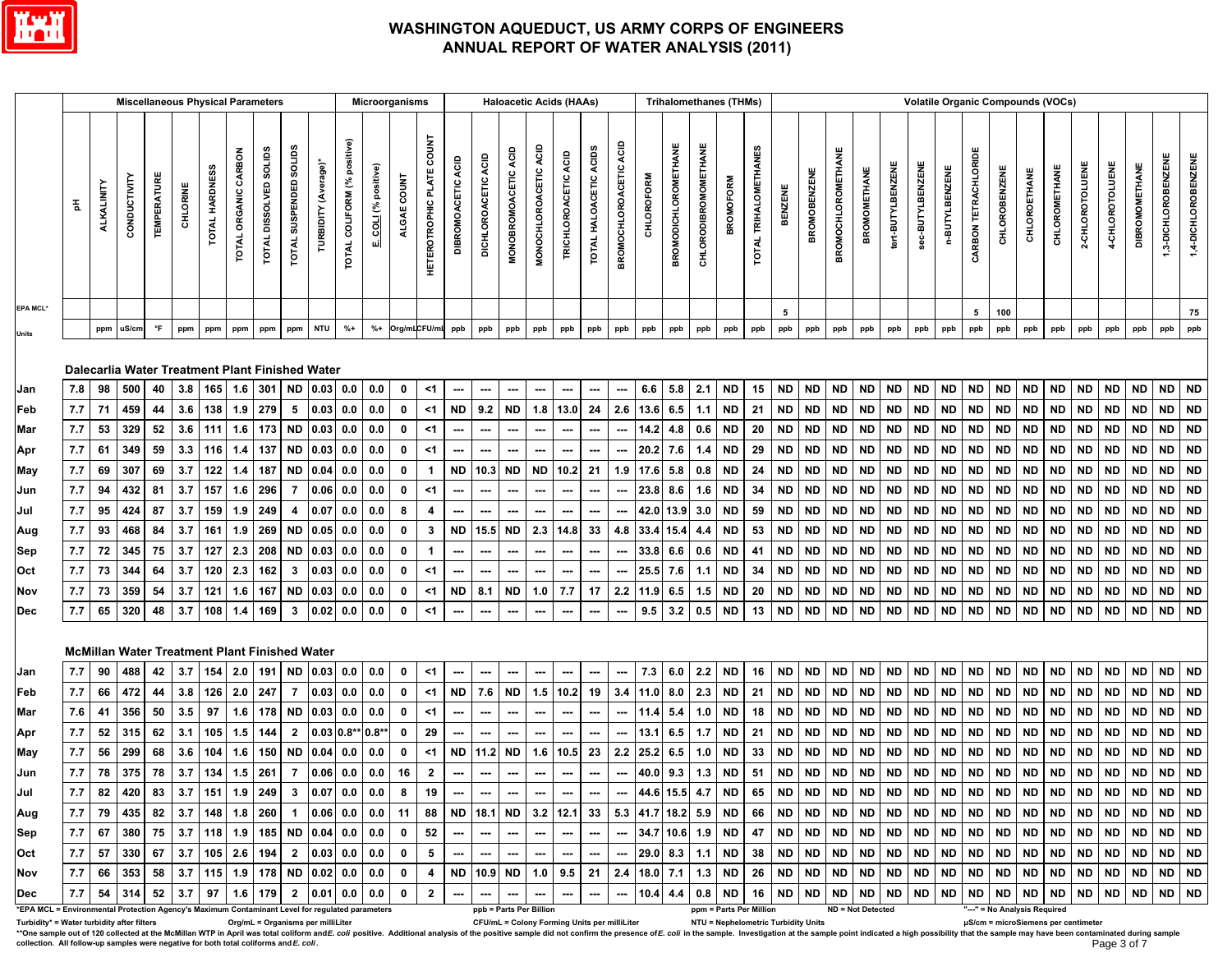

|                                                                                                 |                     |                                |                                                      |                    |                            |                          |                      |                     |                     |                     |                           |                         |                     |              |                            |                         | <b>Volatile Organic Compounds</b> |                    |             |                 |                         |                           |                           |                            |                         |                        |                        |                       |                          |                          |                               |                        |                        |                        |               |                              |                          |                             |                          |                                | Oxygenates & Other VOCs             |                                    |                  |                                 |
|-------------------------------------------------------------------------------------------------|---------------------|--------------------------------|------------------------------------------------------|--------------------|----------------------------|--------------------------|----------------------|---------------------|---------------------|---------------------|---------------------------|-------------------------|---------------------|--------------|----------------------------|-------------------------|-----------------------------------|--------------------|-------------|-----------------|-------------------------|---------------------------|---------------------------|----------------------------|-------------------------|------------------------|------------------------|-----------------------|--------------------------|--------------------------|-------------------------------|------------------------|------------------------|------------------------|---------------|------------------------------|--------------------------|-----------------------------|--------------------------|--------------------------------|-------------------------------------|------------------------------------|------------------|---------------------------------|
|                                                                                                 | 1,2-DICHLOROBENZENE | <b>DICHLORODIFLUOROMETHANE</b> | 1,1-DICHLOROETHANE                                   | 1,2-DICHLOROETHANE | trans-1,2-DICHLOROETHYLENE | cis-1,2-DICHLOROETHYLENE | 1,1-DICHLOROETHYLENE | 1,3-DICHLOROPROPANE | 2,2-DICHLOROPROPANE | 1,2-DICHLOROPROPANE | trans-1,3-DICHLOROPROPENE | cis-1,3-DICHLOROPROPENE | 1,1-DICHLOROPROPENE | ETHYLBENZENE | <b>HEXACHLOROBUTADIENE</b> | <b>ISOPROPYLBENZENE</b> | 4-ISOPROPYLTOLUENE                | METHYLENE CHLORIDE | NAPHTHALENE | n-PROPYLBENZENE | <b>STYRENE</b>          | 1,1,1,2-TETRACHLOROETHANE | 1,1,2,2-TETRACHLOROETHANE | <b>TETRACHLOROETHYLENE</b> | TOLUENE                 | 1,2,3-TRICHLOROBENZENE | 1,2,4-TRICHLOROBENZENE | 1,1,1-TRICHLOROETHANE | 1,1,2-TRICHLOROETHANE    | <b>TRICHLOROETHYLENE</b> | <b>TRICHLOROFLUOROMETHANE</b> | 1,2,3-TRICHLOROPROPANE | 1,2,4-TRIMETHYLBENZENE | 1,3,5-TRIMETHYLBENZENE | TOTAL XYLENES | VINYL CHLORIDE               | 2-BUTANONE (MEK)         | 4-METHYL-2-PENTANONE (MIBK) | DI-ISOPROPYL ETHER       | METHYL TERT-BUTYL ETHER (MTBE) | <b>TERT-AMYL ETHYL ETHER (TAME)</b> | TERT-BUTYL ETHYL ETHER (TBEE)      | CARBON DISULFIDE | <b>TRICHLOROTRIFLUOROETHANE</b> |
| EPA MCL*                                                                                        | 600                 |                                |                                                      | ${\bf 5}$          | 100                        | 70                       | $\overline{7}$       |                     |                     | 5                   |                           |                         |                     | 700          |                            |                         |                                   | 5                  |             |                 | 100                     |                           |                           | 5                          | 1000                    |                        | 70                     | 200                   | 5                        | 5                        |                               |                        |                        |                        | 10,000        | $\overline{2}$               |                          |                             |                          |                                |                                     |                                    |                  |                                 |
| Units                                                                                           | ppb                 | ppb                            | ppb                                                  | ppb                | ppb                        | ppb                      | ppb                  | ppb                 | ppb                 | ppb                 | ppb                       | ppb                     | ppb                 | ppb          | ppb                        | ppb                     | ppb                               | ppb                | ppb         | ppb             | ppb                     | ppb                       | ppb                       | ppb                        | ppb                     | ppb                    | ppb                    | ppb                   | ppb                      | ppb                      | ppb                           | ppb                    | ppb                    | ppb                    | ppb           | ppb                          | ppb                      | ppb                         | ppb                      | ppb                            | ppb                                 | ppb                                | ppb              | ppb                             |
|                                                                                                 |                     |                                |                                                      |                    |                            |                          |                      |                     |                     |                     |                           |                         |                     |              |                            |                         |                                   |                    |             |                 |                         |                           |                           |                            |                         |                        |                        |                       |                          |                          |                               |                        |                        |                        |               |                              |                          |                             |                          |                                |                                     |                                    |                  |                                 |
|                                                                                                 |                     |                                | Dalecarlia Water Treatment Plant Finished Water      |                    |                            |                          |                      |                     |                     |                     |                           |                         |                     |              |                            |                         |                                   |                    |             |                 |                         |                           |                           |                            |                         |                        |                        |                       |                          |                          |                               |                        |                        |                        |               |                              |                          |                             |                          |                                |                                     |                                    |                  |                                 |
| Jan                                                                                             | ND                  | <b>ND</b>                      | <b>ND</b>                                            | <b>ND</b>          | <b>ND</b>                  | <b>ND</b>                | <b>ND</b>            | <b>ND</b>           | <b>ND</b>           | <b>ND</b>           | <b>ND</b>                 | <b>ND</b>               | <b>ND</b>           | <b>ND</b>    | <b>ND</b>                  | $\sf ND$                | <b>ND</b>                         | <b>ND</b>          | <b>ND</b>   | <b>ND</b>       | <b>ND</b>               | <b>ND</b>                 | <b>ND</b>                 | <b>ND</b>                  | <b>ND</b>               | <b>ND</b>              | ND ND                  |                       | <b>ND</b>                | <b>ND</b>                | <b>ND</b>                     | <b>ND</b>              | <b>ND</b>              | <b>ND</b>              | <b>ND</b>     | <b>ND</b>                    | <b>ND</b>                | <b>ND</b>                   | <b>ND</b>                | $\sf ND$                       | <b>ND</b>                           | <b>ND</b>                          | <b>ND</b>        | <b>ND</b>                       |
| Feb                                                                                             | <b>ND</b>           | <b>ND</b>                      | <b>ND</b>                                            | <b>ND</b>          | <b>ND</b>                  | <b>ND</b>                | <b>ND</b>            | <b>ND</b>           | <b>ND</b>           | <b>ND</b>           | <b>ND</b>                 | <b>ND</b>               | <b>ND</b>           | <b>ND</b>    | <b>ND</b>                  | <b>ND</b>               | ND                                | <b>ND</b>          | <b>ND</b>   | <b>ND</b>       | <b>ND</b>               | <b>ND</b>                 | <b>ND</b>                 | <b>ND</b>                  | <b>ND</b>               | <b>ND</b>              | <b>ND</b>              | ND                    | <b>ND</b>                | <b>ND</b>                | <b>ND</b>                     | <b>ND</b>              | <b>ND</b>              | <b>ND</b>              | <b>ND</b>     | <b>ND</b>                    | $\hspace{0.05cm} \cdots$ | ---                         |                          | ---                            | …                                   |                                    | …                | ---                             |
| Mar                                                                                             | <b>ND</b>           | <b>ND</b>                      | <b>ND</b>                                            | <b>ND</b>          | <b>ND</b>                  | <b>ND</b>                | <b>ND</b>            | <b>ND</b>           | <b>ND</b>           | <b>ND</b>           | <b>ND</b>                 | <b>ND</b>               | <b>ND</b>           | <b>ND</b>    | <b>ND</b>                  | <b>ND</b>               | <b>ND</b>                         | <b>ND</b>          | <b>ND</b>   | <b>ND</b>       | <b>ND</b>               | <b>ND</b>                 | <b>ND</b>                 | <b>ND</b>                  | <b>ND</b>               | <b>ND</b>              | <b>ND</b>              | <b>ND</b>             | <b>ND</b>                | ${\sf ND}$               | <b>ND</b>                     | <b>ND</b>              | <b>ND</b>              | <b>ND</b>              | <b>ND</b>     | <b>ND</b>                    |                          |                             |                          |                                |                                     |                                    |                  | ---                             |
| Apr                                                                                             | ND                  | <b>ND</b>                      | <b>ND</b>                                            | <b>ND</b>          | <b>ND</b>                  | <b>ND</b>                | <b>ND</b>            | <b>ND</b>           | <b>ND</b>           | <b>ND</b>           | <b>ND</b>                 | <b>ND</b>               | <b>ND</b>           | <b>ND</b>    | <b>ND</b>                  | <b>ND</b>               | <b>ND</b>                         | <b>ND</b>          | <b>ND</b>   | <b>ND</b>       | <b>ND</b>               | <b>ND</b>                 | <b>ND</b>                 | <b>ND</b>                  | <b>ND</b>               | <b>ND</b>              | <b>ND</b>              | <b>ND</b>             | <b>ND</b>                | <b>ND</b>                | <b>ND</b>                     | <b>ND</b>              | <b>ND</b>              | <b>ND</b>              | <b>ND</b>     | <b>ND</b>                    | <b>ND</b>                | <b>ND</b>                   | <b>ND</b>                | <b>ND</b>                      | <b>ND</b>                           | <b>ND</b>                          | <b>ND</b>        | <b>ND</b>                       |
| May                                                                                             | <b>ND</b>           | <b>ND</b>                      | <b>ND</b>                                            | <b>ND</b>          | <b>ND</b>                  | <b>ND</b>                | <b>ND</b>            | <b>ND</b>           | <b>ND</b>           | <b>ND</b>           | <b>ND</b>                 | <b>ND</b>               | <b>ND</b>           | <b>ND</b>    | <b>ND</b>                  | <b>ND</b>               | <b>ND</b>                         | <b>ND</b>          | <b>ND</b>   | <b>ND</b>       | <b>ND</b>               | <b>ND</b>                 | <b>ND</b>                 | <b>ND</b>                  | <b>ND</b>               | <b>ND</b>              | <b>ND</b>              | <b>ND</b>             | <b>ND</b>                | <b>ND</b>                | <b>ND</b>                     | <b>ND</b>              | <b>ND</b>              | <b>ND</b>              | <b>ND</b>     | <b>ND</b>                    | $\overline{\phantom{a}}$ | ---                         | ---                      | ---                            | ---                                 | ---                                | ---              | …                               |
| Jun                                                                                             | <b>ND</b>           | <b>ND</b>                      | <b>ND</b>                                            | <b>ND</b>          | <b>ND</b>                  | <b>ND</b>                | <b>ND</b>            | <b>ND</b>           | <b>ND</b>           | <b>ND</b>           | <b>ND</b>                 | <b>ND</b>               | <b>ND</b>           | <b>ND</b>    | <b>ND</b>                  | <b>ND</b>               | <b>ND</b>                         | <b>ND</b>          | <b>ND</b>   | <b>ND</b>       | <b>ND</b>               | <b>ND</b>                 | <b>ND</b>                 | <b>ND</b>                  | <b>ND</b>               | <b>ND</b>              | $\sf ND$               | <b>ND</b>             | <b>ND</b>                | <b>ND</b>                | <b>ND</b>                     | <b>ND</b>              | <b>ND</b>              | <b>ND</b>              | <b>ND</b>     | <b>ND</b>                    |                          | ---                         |                          |                                |                                     |                                    |                  | ---                             |
| Jul                                                                                             | <b>ND</b>           | <b>ND</b>                      | <b>ND</b>                                            | <b>ND</b>          | <b>ND</b>                  | <b>ND</b>                | <b>ND</b>            | <b>ND</b>           | <b>ND</b>           | <b>ND</b>           | <b>ND</b>                 | <b>ND</b>               | <b>ND</b>           | <b>ND</b>    | <b>ND</b>                  | <b>ND</b>               | <b>ND</b>                         | <b>ND</b>          | <b>ND</b>   | <b>ND</b>       | <b>ND</b>               | <b>ND</b>                 | <b>ND</b>                 | <b>ND</b>                  | <b>ND</b>               | <b>ND</b>              | <b>ND</b>              | <b>ND</b>             | <b>ND</b>                | <b>ND</b>                | <b>ND</b>                     | <b>ND</b>              | <b>ND</b>              | <b>ND</b>              | <b>ND</b>     | <b>ND</b>                    | <b>ND</b>                | <b>ND</b>                   | <b>ND</b>                | <b>ND</b>                      | <b>ND</b>                           | <b>ND</b>                          | <b>ND</b>        | <b>ND</b>                       |
| Aug                                                                                             | <b>ND</b>           | <b>ND</b>                      | ND                                                   | <b>ND</b>          | <b>ND</b>                  | <b>ND</b>                | ND                   | <b>ND</b>           | <b>ND</b>           | <b>ND</b>           | <b>ND</b>                 | <b>ND</b>               | <b>ND</b>           | <b>ND</b>    | <b>ND</b>                  | $\sf ND$                | <b>ND</b>                         | <b>ND</b>          | <b>ND</b>   | <b>ND</b>       | <b>ND</b>               | <b>ND</b>                 | <b>ND</b>                 | <b>ND</b>                  | <b>ND</b>               | <b>ND</b>              | <b>ND</b>              | ND                    | <b>ND</b>                | <b>ND</b>                | <b>ND</b>                     | <b>ND</b>              | <b>ND</b>              | <b>ND</b>              | <b>ND</b>     | <b>ND</b>                    |                          | ---                         |                          |                                |                                     |                                    |                  | …                               |
| Sep                                                                                             | ND                  | <b>ND</b>                      | <b>ND</b>                                            | <b>ND</b>          | <b>ND</b>                  | <b>ND</b>                | <b>ND</b>            | <b>ND</b>           | <b>ND</b>           | <b>ND</b>           | <b>ND</b>                 | <b>ND</b>               | <b>ND</b>           | <b>ND</b>    | <b>ND</b>                  | <b>ND</b>               | <b>ND</b>                         | <b>ND</b>          | <b>ND</b>   | <b>ND</b>       | <b>ND</b>               | <b>ND</b>                 | <b>ND</b>                 | <b>ND</b>                  | <b>ND</b>               | <b>ND</b>              | <b>ND</b>              | <b>ND</b>             | <b>ND</b>                | <b>ND</b>                | <b>ND</b>                     | <b>ND</b>              | <b>ND</b>              | <b>ND</b>              | <b>ND</b>     | <b>ND</b>                    |                          |                             |                          | ---                            |                                     |                                    |                  | ---                             |
| Oct                                                                                             | <b>ND</b>           | <b>ND</b>                      | <b>ND</b>                                            | <b>ND</b>          | <b>ND</b>                  | <b>ND</b>                | <b>ND</b>            | <b>ND</b>           | <b>ND</b>           | <b>ND</b>           | <b>ND</b>                 | <b>ND</b>               | <b>ND</b>           | <b>ND</b>    | <b>ND</b>                  | <b>ND</b>               | <b>ND</b>                         | <b>ND</b>          | <b>ND</b>   | <b>ND</b>       | <b>ND</b>               | <b>ND</b>                 | <b>ND</b>                 | <b>ND</b>                  | <b>ND</b>               | <b>ND</b>              | <b>ND</b>              | <b>ND</b>             | <b>ND</b>                | <b>ND</b>                | <b>ND</b>                     | <b>ND</b>              | <b>ND</b>              | <b>ND</b>              | <b>ND</b>     | <b>ND</b>                    | <b>ND</b>                | <b>ND</b>                   | <b>ND</b>                | <b>ND</b>                      | <b>ND</b>                           | <b>ND</b>                          | <b>ND</b>        | <b>ND</b>                       |
| Nov                                                                                             | <b>ND</b>           | <b>ND</b>                      | <b>ND</b>                                            | <b>ND</b>          | <b>ND</b>                  | <b>ND</b>                | <b>ND</b>            | <b>ND</b>           | <b>ND</b>           | <b>ND</b>           | <b>ND</b>                 | <b>ND</b>               | <b>ND</b>           | <b>ND</b>    | <b>ND</b>                  | <b>ND</b>               | <b>ND</b>                         | <b>ND</b>          | <b>ND</b>   | <b>ND</b>       | <b>ND</b>               | <b>ND</b>                 | <b>ND</b>                 | <b>ND</b>                  | <b>ND</b>               | <b>ND</b>              | <b>ND</b>              | ND                    | <b>ND</b>                | <b>ND</b>                | <b>ND</b>                     | <b>ND</b>              | <b>ND</b>              | <b>ND</b>              | <b>ND</b>     | <b>ND</b>                    | $\overline{\phantom{a}}$ | ---                         | ---                      | ---                            | ---                                 | $\overline{\phantom{a}}$           | ---              | $\overline{\phantom{a}}$        |
| Dec                                                                                             | ND                  | <b>ND</b>                      | <b>ND</b>                                            | <b>ND</b>          | <b>ND</b>                  | <b>ND</b>                | ${\sf ND}$           | <b>ND</b>           | <b>ND</b>           | <b>ND</b>           | <b>ND</b>                 | <b>ND</b>               | <b>ND</b>           | <b>ND</b>    | <b>ND</b>                  | ND ND                   |                                   | <b>ND</b>          | <b>ND</b>   | <b>ND</b>       | <b>ND</b>               | <b>ND</b>                 | <b>ND</b>                 | <b>ND</b>                  | <b>ND</b>               | <b>ND</b>              | $\sf ND$               | ND                    | ${\sf ND}$               | <b>ND</b>                | <b>ND</b>                     | $\sf ND$               | <b>ND</b>              | <b>ND</b>              | <b>ND</b>     | <b>ND</b>                    | ---                      | ---                         | ---                      | ---                            | ---                                 | ---                                | ---              | $\overline{\phantom{a}}$        |
|                                                                                                 |                     |                                |                                                      |                    |                            |                          |                      |                     |                     |                     |                           |                         |                     |              |                            |                         |                                   |                    |             |                 |                         |                           |                           |                            |                         |                        |                        |                       |                          |                          |                               |                        |                        |                        |               |                              |                          |                             |                          |                                |                                     |                                    |                  |                                 |
|                                                                                                 |                     |                                | <b>McMillan Water Treatment Plant Finished Water</b> |                    |                            |                          |                      |                     |                     |                     |                           |                         |                     |              |                            |                         |                                   |                    |             |                 |                         |                           |                           |                            |                         |                        |                        |                       |                          |                          |                               |                        |                        |                        |               |                              |                          |                             |                          |                                |                                     |                                    |                  |                                 |
| Jan                                                                                             | ND                  | <b>ND</b>                      | <b>ND</b>                                            | <b>ND</b>          | <b>ND</b>                  | <b>ND</b>                | <b>ND</b>            | <b>ND</b>           | ND                  | <b>ND</b>           | <b>ND</b>                 | <b>ND</b>               | $\sf ND$            | <b>ND</b>    | <b>ND</b>                  | ND ND                   |                                   | <b>ND</b>          | <b>ND</b>   | <b>ND</b>       | <b>ND</b>               | <b>ND</b>                 | <b>ND</b>                 | <b>ND</b>                  | <b>ND</b>               | <b>ND</b>              | $\sf ND$               | <b>ND</b>             | ${\sf ND}$               | ${\sf ND}$               | <b>ND</b>                     | <b>ND</b>              | <b>ND</b>              | <b>ND</b>              | <b>ND</b>     | <b>ND</b>                    | <b>ND</b>                | <b>ND</b>                   | <b>ND</b>                | <b>ND</b>                      | ND ND                               |                                    | <b>ND</b>        | ND                              |
| Feb                                                                                             | <b>ND</b>           | <b>ND</b>                      | <b>ND</b>                                            | <b>ND</b>          | <b>ND</b>                  | <b>ND</b>                | <b>ND</b>            | <b>ND</b>           | <b>ND</b>           | <b>ND</b>           | <b>ND</b>                 | <b>ND</b>               | <b>ND</b>           | <b>ND</b>    | <b>ND</b>                  | <b>ND</b>               | <b>ND</b>                         | <b>ND</b>          | <b>ND</b>   | <b>ND</b>       | <b>ND</b>               | <b>ND</b>                 | <b>ND</b>                 | <b>ND</b>                  | <b>ND</b>               | <b>ND</b>              | <b>ND</b>              | <b>ND</b>             | <b>ND</b>                | <b>ND</b>                | <b>ND</b>                     | <b>ND</b>              | <b>ND</b>              | <b>ND</b>              | <b>ND</b>     | <b>ND</b>                    |                          | ---                         |                          | ---                            | ---                                 | ---                                | ---              | ---                             |
| Mar                                                                                             | ND                  | <b>ND</b>                      | <b>ND</b>                                            | <b>ND</b>          | <b>ND</b>                  | <b>ND</b>                | <b>ND</b>            | <b>ND</b>           | <b>ND</b>           | <b>ND</b>           | <b>ND</b>                 | <b>ND</b>               | <b>ND</b>           | <b>ND</b>    | <b>ND</b>                  | <b>ND</b>               | <b>ND</b>                         | <b>ND</b>          | <b>ND</b>   | <b>ND</b>       | <b>ND</b>               | <b>ND</b>                 | <b>ND</b>                 | <b>ND</b>                  | <b>ND</b>               | <b>ND</b>              | <b>ND</b>              | <b>ND</b>             | <b>ND</b>                | <b>ND</b>                | <b>ND</b>                     | <b>ND</b>              | <b>ND</b>              | <b>ND</b>              | <b>ND</b>     | <b>ND</b>                    |                          |                             |                          |                                |                                     |                                    |                  |                                 |
| Apr                                                                                             | <b>ND</b>           | <b>ND</b>                      | <b>ND</b>                                            | <b>ND</b>          | <b>ND</b>                  | <b>ND</b>                | <b>ND</b>            | <b>ND</b>           | <b>ND</b>           | <b>ND</b>           | <b>ND</b>                 | <b>ND</b>               | <b>ND</b>           | <b>ND</b>    | <b>ND</b>                  | <b>ND</b>               | <b>ND</b>                         | <b>ND</b>          | <b>ND</b>   | <b>ND</b>       | <b>ND</b>               | <b>ND</b>                 | <b>ND</b>                 | <b>ND</b>                  | <b>ND</b>               | <b>ND</b>              | <b>ND</b>              | <b>ND</b>             | <b>ND</b>                | <b>ND</b>                | <b>ND</b>                     | <b>ND</b>              | <b>ND</b>              | <b>ND</b>              | <b>ND</b>     | <b>ND</b>                    | <b>ND</b>                | <b>ND</b>                   | <b>ND</b>                | <b>ND</b>                      | <b>ND</b>                           | <b>ND</b>                          | <b>ND</b>        | <b>ND</b>                       |
| May                                                                                             | ND                  | <b>ND</b>                      | <b>ND</b>                                            | <b>ND</b>          | <b>ND</b>                  | <b>ND</b>                | <b>ND</b>            | <b>ND</b>           | <b>ND</b>           | <b>ND</b>           | <b>ND</b>                 | <b>ND</b>               | <b>ND</b>           | <b>ND</b>    | <b>ND</b>                  | <b>ND</b>               | <b>ND</b>                         | <b>ND</b>          | <b>ND</b>   | <b>ND</b>       | <b>ND</b>               | <b>ND</b>                 | <b>ND</b>                 | <b>ND</b>                  | <b>ND</b>               | <b>ND</b>              | <b>ND</b>              | <b>ND</b>             | <b>ND</b>                | ${\sf ND}$               | <b>ND</b>                     | <b>ND</b>              | <b>ND</b>              | <b>ND</b>              | <b>ND</b>     | <b>ND</b>                    | ---                      | ---                         | $\hspace{0.05cm} \ldots$ | ---                            | ---                                 | ---                                | ---              | ---                             |
| Jun                                                                                             | ND                  | <b>ND</b>                      | <b>ND</b>                                            | <b>ND</b>          | <b>ND</b>                  | <b>ND</b>                | <b>ND</b>            | <b>ND</b>           | <b>ND</b>           | <b>ND</b>           | ND                        | <b>ND</b>               | <b>ND</b>           | <b>ND</b>    | <b>ND</b>                  | ND ND                   |                                   | <b>ND</b>          | $\sf ND$    | <b>ND</b>       | ND                      | <b>ND</b>                 | <b>ND</b>                 | <b>ND</b>                  | <b>ND</b>               | <b>ND</b>              | ND ND                  |                       | <b>ND</b>                | <b>ND</b>                | <b>ND</b>                     | <b>ND</b>              | <b>ND</b>              | <b>ND</b>              | <b>ND</b>     | <b>ND</b>                    | $\overline{\phantom{a}}$ | …                           |                          | ---                            |                                     |                                    |                  | $\overline{\phantom{a}}$        |
| Jul                                                                                             |                     |                                |                                                      |                    |                            |                          |                      |                     |                     |                     |                           |                         |                     |              |                            |                         |                                   |                    |             |                 |                         |                           |                           |                            |                         |                        |                        |                       |                          |                          |                               |                        |                        |                        |               |                              |                          |                             |                          |                                | ND ND ND ND ND                      |                                    |                  |                                 |
| Aug                                                                                             |                     |                                |                                                      |                    |                            |                          |                      |                     |                     |                     |                           |                         |                     |              |                            |                         |                                   |                    |             |                 |                         |                           |                           |                            |                         |                        |                        |                       |                          |                          |                               |                        |                        |                        |               |                              |                          | $\sim$                      | $\sim$                   | $\hspace{0.05cm} \cdots$       | $\sim$                              |                                    |                  | $\hspace{0.05cm} \cdots$        |
| Sep                                                                                             |                     |                                |                                                      |                    |                            |                          |                      |                     |                     |                     |                           |                         |                     |              |                            |                         |                                   |                    |             |                 |                         |                           |                           |                            |                         |                        |                        |                       |                          |                          |                               |                        |                        |                        |               |                              |                          |                             | $\sim$                   | المسر                          |                                     | $\cdots \quad \cdots \quad \cdots$ |                  | $\sim$                          |
| Oct                                                                                             |                     |                                |                                                      |                    |                            |                          |                      |                     |                     |                     |                           |                         |                     |              |                            |                         |                                   |                    |             |                 |                         |                           |                           |                            |                         |                        |                        |                       |                          |                          |                               |                        |                        |                        |               |                              |                          |                             |                          |                                |                                     |                                    |                  |                                 |
| Nov                                                                                             |                     |                                |                                                      |                    |                            |                          |                      |                     |                     |                     |                           |                         |                     |              |                            |                         |                                   |                    |             |                 |                         |                           |                           |                            |                         |                        |                        |                       |                          |                          |                               |                        |                        |                        |               |                              |                          | $\sim$                      | $\sim$                   | $\overline{\phantom{a}}$       | $\sim$ $\sim$                       | $\sim$                             | $\sim$           | $\hspace{0.05cm} \ldots$        |
| Dec                                                                                             |                     |                                |                                                      |                    |                            |                          |                      |                     |                     |                     |                           |                         |                     |              |                            |                         |                                   |                    |             |                 |                         |                           |                           |                            |                         |                        |                        |                       |                          |                          |                               |                        |                        |                        |               |                              |                          |                             |                          |                                |                                     |                                    | $\sim$           | $\sim$                          |
| *EPA MCL = Environmental Protection Agency's Maximum Contaminant Level for regulated parameters |                     |                                |                                                      |                    |                            |                          |                      |                     |                     |                     |                           |                         |                     |              |                            |                         |                                   |                    |             |                 | ppb = Parts Per Billion |                           |                           |                            | ppm = Parts Per Million |                        |                        |                       | <b>ND = Not Detected</b> |                          |                               |                        |                        |                        |               | "---" = No Analysis Required |                          |                             |                          |                                |                                     |                                    |                  |                                 |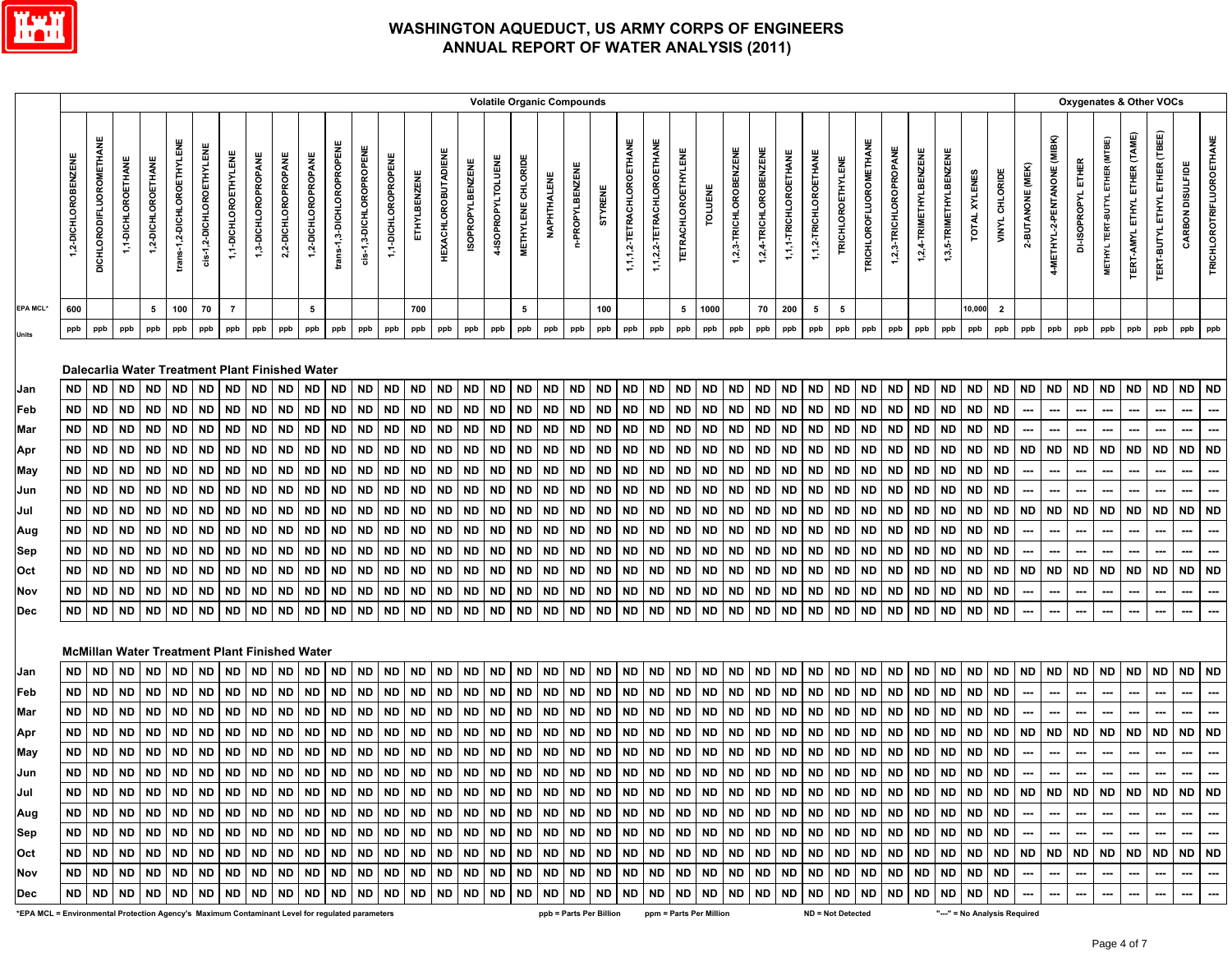

|                                                                                                 |                             |                                                  |                                                                |                                                                                            |                                                         |                                                                       |                                                                |                                                                                                                                                                    |                                                                |                                                              |                                                                       |                                                                                     |                                                                |                                                                |                                                                |                                                                       |                                                                |                                                         |                                                           |                                                                       |                                                                       | <b>Synthetic Organic Compounds</b>        |                                                         |                                                                     |                                                                |                                                                              |                                                                |                                                         |                                                                      |                                                                       |                                                                |                                                |                                            |                                                                |                                                                       |                                                         |                                                   |                                                     |                                                 |                                                                |                                                                |                                              |                                                                 |                                                         |                                                  |
|-------------------------------------------------------------------------------------------------|-----------------------------|--------------------------------------------------|----------------------------------------------------------------|--------------------------------------------------------------------------------------------|---------------------------------------------------------|-----------------------------------------------------------------------|----------------------------------------------------------------|--------------------------------------------------------------------------------------------------------------------------------------------------------------------|----------------------------------------------------------------|--------------------------------------------------------------|-----------------------------------------------------------------------|-------------------------------------------------------------------------------------|----------------------------------------------------------------|----------------------------------------------------------------|----------------------------------------------------------------|-----------------------------------------------------------------------|----------------------------------------------------------------|---------------------------------------------------------|-----------------------------------------------------------|-----------------------------------------------------------------------|-----------------------------------------------------------------------|-------------------------------------------|---------------------------------------------------------|---------------------------------------------------------------------|----------------------------------------------------------------|------------------------------------------------------------------------------|----------------------------------------------------------------|---------------------------------------------------------|----------------------------------------------------------------------|-----------------------------------------------------------------------|----------------------------------------------------------------|------------------------------------------------|--------------------------------------------|----------------------------------------------------------------|-----------------------------------------------------------------------|---------------------------------------------------------|---------------------------------------------------|-----------------------------------------------------|-------------------------------------------------|----------------------------------------------------------------|----------------------------------------------------------------|----------------------------------------------|-----------------------------------------------------------------|---------------------------------------------------------|--------------------------------------------------|
|                                                                                                 | <b>ACENAPHTHENE</b>         | ACENAPHTHYLENE                                   | ACETOCHLOR                                                     | <b>ACIFLOURFEN</b>                                                                         | <b>ALACHLOR</b>                                         | <b>ALDICARB</b>                                                       | ALDICARB SULFONE                                               | ALDICARB SULFOXIDE                                                                                                                                                 | <b>ALDRIN</b>                                                  | ANTHRACENE                                                   | AROCHLOR 1016 (PCBs)                                                  | AROCHLOR 1221 (PCBs)                                                                | AROCHLOR 1232 (PCBs)                                           | AROCHLOR 1242 (PCBs)                                           | AROCHLOR 1248 (PCBs)                                           | AROCHLOR 1254 (PCBs)                                                  | AROCHLOR 1260 (PCBs)                                           | TOTAL PCBs                                              | <b>ATRAZINE</b>                                           | BAYGON                                                                | <b>BENTAZON</b>                                                       | <b>BENZ(a)ANTHRACENE</b>                  | <b>BENZO(b)FLUORANTHENE</b>                             | <b>BENZO(g,h,I)PERYLENE</b>                                         | BENZO(a)PYRENE                                                 | BENZO(K)FLUORATHENE                                                          | alpha-BHC                                                      | beta-BHC                                                | delta-BHC                                                            | <b>BROMACIL</b>                                                       | <b>BUTACHLOR</b>                                               | <b>BUTYLBENZYLPHTHALATE</b>                    | CAFFEINE                                   | CARBARYL                                                       | CARBOFURAN                                                            | alpha-CHLORDANE                                         | gamma-CHLORDANE                                   | CHLORDANE                                           | CHLORPYRIFOS (DURSBAN)                          | <b>CHLOROBENZILATE</b>                                         | CHLORONEB                                                      | CHLOROTHALONIL                               | CHRYSENE                                                        | $2,4-D$                                                 | <b>DALAPON</b>                                   |
| EPA MCL*                                                                                        |                             |                                                  |                                                                |                                                                                            | $\mathbf{2}$                                            |                                                                       |                                                                |                                                                                                                                                                    |                                                                |                                                              |                                                                       |                                                                                     |                                                                |                                                                |                                                                |                                                                       |                                                                | 0.5                                                     | $\mathbf{3}$                                              |                                                                       |                                                                       |                                           |                                                         |                                                                     | 0.2                                                            |                                                                              |                                                                |                                                         |                                                                      |                                                                       |                                                                |                                                |                                            |                                                                | 40                                                                    |                                                         |                                                   | $\overline{2}$                                      |                                                 |                                                                |                                                                |                                              |                                                                 | 70                                                      | 200                                              |
| Units                                                                                           | ppb                         | ppb                                              | ppb                                                            | ppb                                                                                        | ppb                                                     | ppb                                                                   | ppb                                                            | ppb                                                                                                                                                                | ppb                                                            | ppb                                                          | ${\sf ppb}$                                                           | ppb                                                                                 | ppb                                                            | ppb                                                            | ppb                                                            | ppb                                                                   | ppb                                                            | ppb                                                     | ppb                                                       | ppb                                                                   | ppb                                                                   | ppb                                       | ppb                                                     | ppb                                                                 | ppb                                                            | ppb                                                                          | ppb                                                            | ppb                                                     | ppb                                                                  | ppb                                                                   | ppb                                                            | ppb                                            | ppb                                        | ppb                                                            | ppb                                                                   | ppb                                                     | ppb                                               | ppb                                                 | ppb                                             | ppb                                                            | ppb                                                            | ppb                                          | ppb                                                             | ppb                                                     | ppb                                              |
| Jan<br>Feb<br>Mar<br>Apr<br>May<br>Jun<br>Jul<br>Aug<br>Sep<br>Oct<br>Nov<br>Dec                | ND<br>ND<br>ND<br><b>ND</b> | <b>ND</b><br><b>ND</b><br><b>ND</b><br><b>ND</b> | <b>ND</b><br>---<br><b>ND</b><br><b>ND</b><br><b>ND</b><br>--- | <b>ND</b><br>---<br>---<br><b>ND</b><br>---<br><b>ND</b><br>---<br><b>ND</b><br>---<br>--- | <b>ND</b><br><b>ND</b><br><b>ND</b><br><b>ND</b><br>--- | <b>ND</b><br>---<br><b>ND</b><br><b>ND</b><br><b>ND</b><br>---<br>--- | <b>ND</b><br>---<br><b>ND</b><br><b>ND</b><br><b>ND</b><br>--- | Dalecarlia Water Treatment Plant Finished Water<br><b>ND</b><br>---<br><b>ND</b><br><b>ND</b><br><b>ND</b><br>---<br>McMillan Water Treatment Plant Finished Water | <b>ND</b><br>---<br><b>ND</b><br>---<br>ND<br>ND<br>---<br>--- | <b>ND</b><br>⊷<br><b>ND</b><br><b>ND</b><br><b>ND</b><br>--- | <b>ND</b><br>---<br><b>ND</b><br><b>ND</b><br><b>ND</b><br>---<br>--- | <b>ND</b><br>$\overline{\phantom{a}}$<br><b>ND</b><br><b>ND</b><br><b>ND</b><br>--- | <b>ND</b><br>---<br><b>ND</b><br><b>ND</b><br><b>ND</b><br>--- | <b>ND</b><br>---<br><b>ND</b><br><b>ND</b><br><b>ND</b><br>--- | <b>ND</b><br>---<br><b>ND</b><br><b>ND</b><br><b>ND</b><br>--- | <b>ND</b><br>---<br><b>ND</b><br><b>ND</b><br><b>ND</b><br>---<br>--- | <b>ND</b><br>---<br><b>ND</b><br><b>ND</b><br><b>ND</b><br>--- | <b>ND</b><br>---<br><b>ND</b><br><b>ND</b><br><b>ND</b> | <b>ND</b><br>---<br><b>ND</b><br>0.07<br><b>ND</b><br>--- | <b>ND</b><br>---<br><b>ND</b><br><b>ND</b><br><b>ND</b><br>---<br>--- | <b>ND</b><br>---<br><b>ND</b><br><b>ND</b><br><b>ND</b><br>---<br>--- | ND<br>---<br>ND<br>ND<br><b>ND</b><br>--- | <b>ND</b><br>---<br><b>ND</b><br><b>ND</b><br><b>ND</b> | $\sf ND$<br>---<br>$\sf ND$<br><b>ND</b><br><b>ND</b><br>---<br>--- | <b>ND</b><br>---<br><b>ND</b><br><b>ND</b><br><b>ND</b><br>--- | <b>ND</b><br>---<br><b>ND</b><br>---<br><b>ND</b><br><b>ND</b><br>---<br>--- | <b>ND</b><br>---<br><b>ND</b><br><b>ND</b><br><b>ND</b><br>--- | <b>ND</b><br>---<br><b>ND</b><br><b>ND</b><br><b>ND</b> | <b>ND</b><br>---<br>$\sf ND$<br><b>ND</b><br><b>ND</b><br>---<br>--- | <b>ND</b><br>---<br><b>ND</b><br><b>ND</b><br><b>ND</b><br>---<br>--- | <b>ND</b><br>---<br><b>ND</b><br><b>ND</b><br><b>ND</b><br>--- | ND 0.07<br>---<br><b>ND</b><br>ND<br>ND<br>--- | ---<br><b>ND</b><br><b>ND</b><br><b>ND</b> | <b>ND</b><br>---<br><b>ND</b><br><b>ND</b><br><b>ND</b><br>--- | <b>ND</b><br>---<br><b>ND</b><br><b>ND</b><br><b>ND</b><br>---<br>--- | <b>ND</b><br>---<br><b>ND</b><br><b>ND</b><br><b>ND</b> | ---<br><b>ND</b><br>ND<br>---<br><b>ND</b><br>--- | ND ND<br>---<br><b>ND</b><br><b>ND</b><br><b>ND</b> | $\sf ND$<br>---<br><b>ND</b><br>ND<br><b>ND</b> | <b>ND</b><br>---<br><b>ND</b><br>ND<br><b>ND</b><br>---<br>--- | <b>ND</b><br>---<br><b>ND</b><br><b>ND</b><br><b>ND</b><br>--- | ND ND<br>---<br><b>ND</b><br>ND<br><b>ND</b> | $\hspace{0.05cm} \cdots$<br><b>ND</b><br><b>ND</b><br><b>ND</b> | <b>ND</b><br>---<br><b>ND</b><br><b>ND</b><br><b>ND</b> | <b>ND</b><br><b>ND</b><br><b>ND</b><br><b>ND</b> |
| Jan                                                                                             | ND.                         | <b>ND</b>                                        | <b>ND</b>                                                      | <b>ND</b>                                                                                  | ND                                                      | <b>ND</b>                                                             | <b>ND</b>                                                      | <b>ND</b>                                                                                                                                                          | ND                                                             | <b>ND</b>                                                    | <b>ND</b>                                                             | <b>ND</b>                                                                           | <b>ND</b>                                                      | <b>ND</b>                                                      | <b>ND</b>                                                      | <b>ND</b>                                                             | <b>ND</b>                                                      | <b>ND</b>                                               | <b>ND</b>                                                 | <b>ND</b>                                                             | <b>ND</b>                                                             | ND                                        | <b>ND</b>                                               | $\sf ND$                                                            | <b>ND</b>                                                      | <b>ND</b>                                                                    | <b>ND</b>                                                      | <b>ND</b>                                               | <b>ND</b>                                                            | <b>ND</b>                                                             | <b>ND</b>                                                      | ND 0.07                                        |                                            | <b>ND</b>                                                      | <b>ND</b>                                                             | <b>ND</b>                                               | ND                                                | <b>ND</b>                                           | <b>ND</b>                                       | <b>ND</b>                                                      | <b>ND</b>                                                      | ND ND                                        |                                                                 | <b>ND</b>                                               | <b>ND</b>                                        |
| Feb                                                                                             |                             | ---                                              | ---                                                            | ---                                                                                        | ---                                                     | ---                                                                   | ---                                                            | ---                                                                                                                                                                | ---                                                            | ---                                                          | ---                                                                   | ---                                                                                 | $\hspace{0.05cm} \cdots$                                       | ---                                                            | ---                                                            | ---                                                                   | ---                                                            | ---                                                     | ---                                                       | ---                                                                   | ---                                                                   | ---                                       | ---                                                     | ---                                                                 | ---                                                            | ---                                                                          | ---                                                            | ---                                                     |                                                                      | ---                                                                   | ---                                                            | ---                                            | ---                                        | ---                                                            | ---                                                                   | ---                                                     | ---                                               | ---                                                 | ---                                             | ---                                                            | ---                                                            | ---                                          | ---                                                             | ---                                                     | ---                                              |
| Mar                                                                                             |                             |                                                  |                                                                |                                                                                            |                                                         |                                                                       |                                                                |                                                                                                                                                                    |                                                                |                                                              |                                                                       |                                                                                     |                                                                |                                                                |                                                                |                                                                       |                                                                |                                                         |                                                           |                                                                       |                                                                       |                                           |                                                         | ---                                                                 |                                                                |                                                                              |                                                                |                                                         |                                                                      |                                                                       |                                                                |                                                |                                            |                                                                |                                                                       |                                                         |                                                   |                                                     |                                                 |                                                                |                                                                |                                              |                                                                 |                                                         |                                                  |
| Apr                                                                                             |                             |                                                  | ---                                                            | ND                                                                                         | <b>ND</b>                                               | <b>ND</b>                                                             | ND                                                             | <b>ND</b>                                                                                                                                                          | <b>ND</b>                                                      | ---                                                          | <b>ND</b>                                                             | <b>ND</b>                                                                           | <b>ND</b>                                                      | ND                                                             | <b>ND</b>                                                      | <b>ND</b>                                                             | ND                                                             | ND                                                      | ---                                                       | ND                                                                    | <b>ND</b>                                                             | ---                                       |                                                         |                                                                     |                                                                |                                                                              |                                                                |                                                         |                                                                      |                                                                       |                                                                |                                                |                                            | ND                                                             | ND                                                                    |                                                         | ---                                               | <b>ND</b>                                           |                                                 |                                                                |                                                                |                                              |                                                                 | ND                                                      | <b>ND</b>                                        |
| May                                                                                             | ND                          | <b>ND</b>                                        | <b>ND</b>                                                      | ---                                                                                        | ND                                                      | ---                                                                   | ---                                                            | ---                                                                                                                                                                | <b>ND</b>                                                      | <b>ND</b>                                                    | ---                                                                   | ---                                                                                 | ---                                                            | ┅                                                              | ---                                                            | ---                                                                   | ---                                                            | $\hspace{0.05cm} \cdots$                                | $0.6\,$                                                   | ---                                                                   | ---                                                                   | ND                                        | <b>ND</b>                                               | <b>ND</b>                                                           | <b>ND</b>                                                      | <b>ND</b>                                                                    | ND                                                             | <b>ND</b>                                               | <b>ND</b>                                                            | <b>ND</b>                                                             | <b>ND</b>                                                      | ND ND                                          |                                            | ---                                                            | ---                                                                   | <b>ND</b>                                               | <b>ND</b>                                         | ---                                                 | <b>ND</b>                                       | <b>ND</b>                                                      | <b>ND</b>                                                      | ND ND                                        |                                                                 |                                                         |                                                  |
| Jun                                                                                             |                             |                                                  |                                                                | ---                                                                                        |                                                         | ---                                                                   | ---                                                            |                                                                                                                                                                    | ---                                                            |                                                              | ---                                                                   | $\overline{a}$                                                                      |                                                                | ---                                                            | ---                                                            | ---                                                                   | ---                                                            |                                                         |                                                           | ---                                                                   | ---                                                                   | ---                                       |                                                         | ---                                                                 |                                                                | ---                                                                          |                                                                |                                                         |                                                                      |                                                                       |                                                                |                                                |                                            | ---                                                            |                                                                       |                                                         |                                                   |                                                     |                                                 |                                                                |                                                                |                                              |                                                                 |                                                         |                                                  |
| Jul                                                                                             |                             |                                                  |                                                                |                                                                                            |                                                         |                                                                       |                                                                |                                                                                                                                                                    |                                                                |                                                              |                                                                       |                                                                                     |                                                                |                                                                |                                                                |                                                                       |                                                                |                                                         |                                                           |                                                                       |                                                                       |                                           |                                                         |                                                                     |                                                                |                                                                              |                                                                |                                                         |                                                                      |                                                                       |                                                                |                                                |                                            |                                                                |                                                                       |                                                         |                                                   |                                                     |                                                 |                                                                |                                                                |                                              |                                                                 |                                                         |                                                  |
| Aug                                                                                             |                             | $\cdots$                                         | $\sim$                                                         |                                                                                            |                                                         | $-1 - 1 - 1 - 1$                                                      |                                                                | $\sim$ $\sim$ $\sim$                                                                                                                                               | $\sim$                                                         |                                                              |                                                                       |                                                                                     | $\sim$                                                         | $\sim$                                                         | $\sim$                                                         | l --- 1                                                               | --- 1                                                          |                                                         | $\sim$                                                    |                                                                       |                                                                       | $\sim$ $\sim$ $\sim$ $\sim$               | $\sim$                                                  | $\sim$                                                              |                                                                | $\sim$ $\sim$ $\sim$ $\sim$                                                  | --- 1                                                          | $\sim$                                                  | $\sim$                                                               | $\sim$                                                                | . <b>.</b>                                                     | $\overline{\phantom{a}}$                       |                                            | $\sim$ 1                                                       | $\sim$ $\sim$                                                         |                                                         | --- 1                                             | --- 1                                               | $\sim$                                          | $\sim$                                                         | $\sim$                                                         | $\begin{array}{c c} \cdots \end{array}$      |                                                                 | $\cdots$                                                | $\hspace{0.05cm} \cdots$                         |
| Sep                                                                                             |                             | $\sim$                                           | $\sim$                                                         |                                                                                            |                                                         | $-1 - 1 - 1 - 1$                                                      | — I                                                            | $\sim$ $\sim$                                                                                                                                                      | $\sim$                                                         |                                                              |                                                                       | $-1 - 1 - 1$                                                                        | $\sim$                                                         | $\sim$                                                         | $\sim$                                                         | --- 1                                                                 | --- 1                                                          | $-1$                                                    | $\sim$                                                    | $-1$                                                                  |                                                                       | $-1 - 1$                                  | $\sim$                                                  | $\sim$                                                              | $-1$                                                           | --- 1                                                                        |                                                                | and and and                                             |                                                                      | $\sim$                                                                | $-1$                                                           |                                                | $-1 - 1 - 1$                               | $\sim$                                                         | --- 1                                                                 | $\sim$                                                  |                                                   | --- 1                                               | $\sim$                                          | $\sim$                                                         | $\sim$                                                         |                                              | $- - 1 - - 1$                                                   | $\sim$                                                  | $\sim$                                           |
| Oct                                                                                             |                             |                                                  |                                                                |                                                                                            |                                                         |                                                                       |                                                                |                                                                                                                                                                    |                                                                |                                                              |                                                                       |                                                                                     |                                                                |                                                                |                                                                |                                                                       |                                                                |                                                         |                                                           |                                                                       |                                                                       |                                           |                                                         |                                                                     |                                                                |                                                                              |                                                                |                                                         |                                                                      |                                                                       |                                                                |                                                |                                            |                                                                |                                                                       |                                                         |                                                   |                                                     |                                                 |                                                                |                                                                |                                              |                                                                 |                                                         |                                                  |
| <b>Nov</b>                                                                                      |                             | $\hspace{0.05cm} \cdots$                         | $\sim$                                                         | $\sim$                                                                                     | $\hspace{0.05cm} \cdots$                                | $\sim$                                                                | $\sim$                                                         | $\sim$                                                                                                                                                             | $\cdots$                                                       | $\cdots$                                                     | --- 1                                                                 | $\sim$                                                                              | $\sim$                                                         | $\sim$                                                         | $\hspace{0.05cm} \cdots$                                       | $\sim$                                                                | $\sim$                                                         | $\sim$                                                  | $\overline{\phantom{a}}$                                  | $\sim$                                                                |                                                                       | $-1$ and $-1$                             | $\sim$                                                  | $\sim$                                                              | $\sim$                                                         | $\sim$                                                                       | --- 1                                                          | $\sim$                                                  | $\sim$                                                               | $\sim$                                                                | $\sim$                                                         | $-1$                                           | $\hspace{0.05cm} \cdots$                   | $\sim$                                                         | $\hspace{0.1mm}-\hspace{0.1mm}-\hspace{0.1mm}-\hspace{0.1mm}$         | $\sim$                                                  | $\sim$                                            | $\sim$                                              | $\sim$                                          | $\hspace{0.1em} \cdots$                                        | $\hspace{0.05cm} \cdots$                                       | $\overline{\phantom{a}}$                     | $\sim$                                                          | $\hspace{0.05cm} \cdots$                                | $\overline{\phantom{a}}$                         |
| <b>Dec</b>                                                                                      |                             | ---                                              | $\cdots$                                                       | $\cdots$                                                                                   |                                                         | $\sim$                                                                | $\sim$                                                         | $\cdots$                                                                                                                                                           | $\cdots$                                                       | $\hspace{0.05cm} \cdots$                                     | $\sim$                                                                | $\cdots$                                                                            | $\sim$ $\sim$                                                  | $\cdots$                                                       | ---                                                            | $\sim$                                                                | $\cdots$                                                       | $\sim$                                                  | $\sim$                                                    | $\cdots$                                                              | — I                                                                   | $\sim$                                    | $\cdots$                                                | $\cdots$                                                            | $\sim$                                                         | $\sim$                                                                       | $\sim$                                                         | $\overline{\phantom{a}}$                                | $\sim$                                                               | $\cdots$                                                              | $\hspace{0.05cm} \cdots$                                       | $\cdots$                                       | $\sim$                                     | $\sim$                                                         | $\hspace{0.05cm} \cdots$                                              | $\overline{\phantom{a}}$                                | $\sim$                                            | $\sim$                                              | $\hspace{0.05cm} \cdots$                        | $\sim$                                                         |                                                                | $\sim$                                       | $\hspace{0.05cm} \cdots$                                        | $\hspace{0.05cm} \cdots$                                | $\overline{\phantom{a}}$                         |
| *EPA MCL = Environmental Protection Agency's Maximum Contaminant Level for regulated parameters |                             |                                                  |                                                                |                                                                                            |                                                         |                                                                       |                                                                |                                                                                                                                                                    |                                                                |                                                              |                                                                       |                                                                                     |                                                                |                                                                |                                                                |                                                                       |                                                                |                                                         |                                                           |                                                                       |                                                                       | ppb = Parts Per Billion                   |                                                         |                                                                     |                                                                |                                                                              |                                                                | ppm = Parts Per Million                                 |                                                                      |                                                                       |                                                                |                                                |                                            | ND = Not Detected                                              |                                                                       |                                                         |                                                   |                                                     |                                                 | "---" = No Analysis Required                                   |                                                                |                                              |                                                                 |                                                         |                                                  |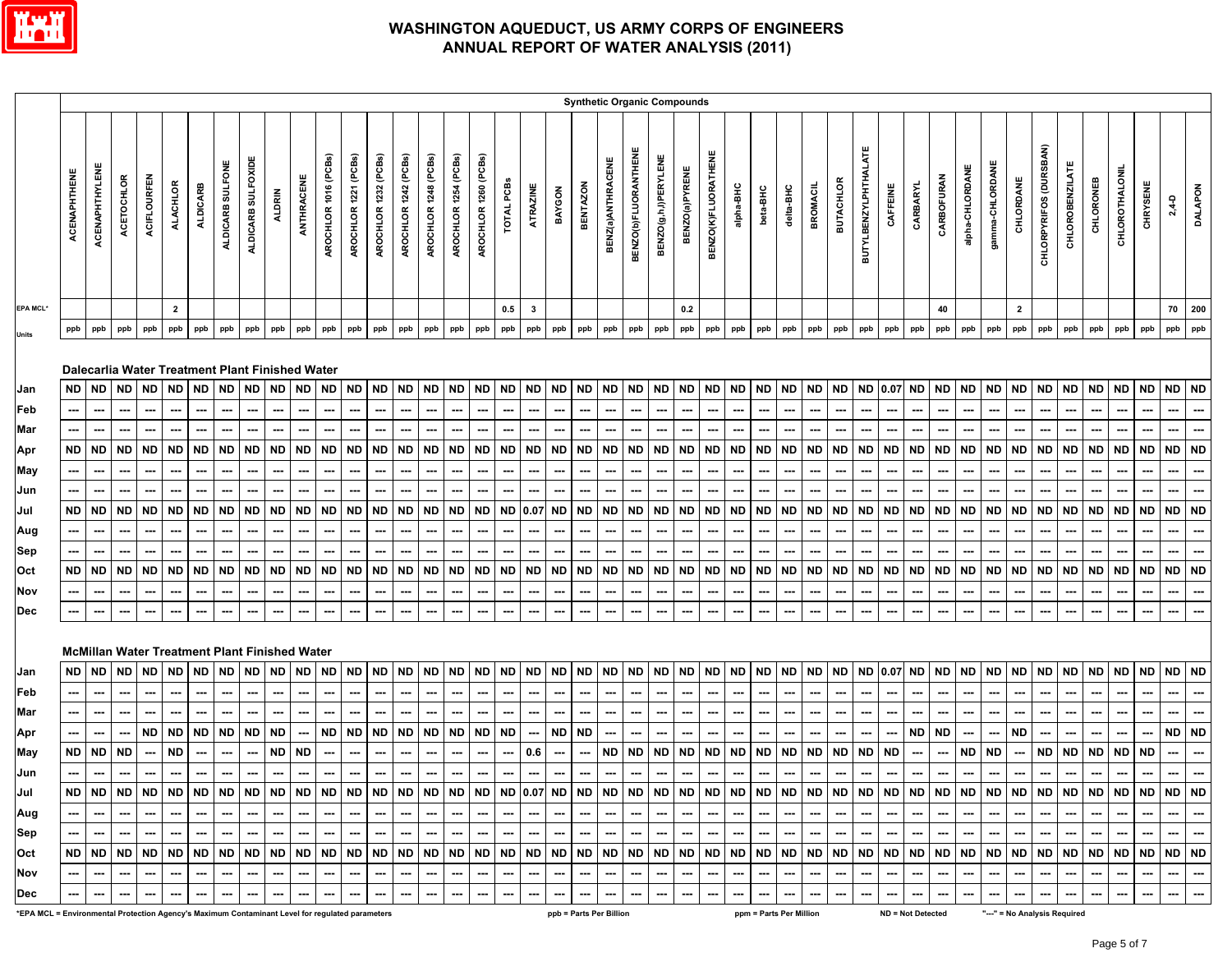

| <b>HEXACHLOROCYCLOPENTADIENE</b><br>DCPA MONO & DIACID DEGRADATE<br>di-(2-ETHYLHEXYL)PHTHALATE<br>ACID<br>di-(2-ETHYLHEXYL)ADIPATE<br>DIBENZ(a,h)ANTHRACENE<br>3-HYDROXYCARBOFURAN<br>INDENO(1,2,3,c,d)PYRENE<br><b>HEXACHLOROBENZENE</b><br>DI-N-BUTYLPHTHALATE<br>DI-N-OCTYLPHTHALATE<br>ENDOSULFAN SULFATE<br>HEPTACHLOR EPOXIDE<br><b>DIMETHYLPHTHALATE</b><br>ENDOSULFAN I (alpha)<br>ENDOSULFAN II (beta)<br>2,4-DINITROTOLUENE<br>2,6-DINITROTOLUENE<br><b>DIETHYLPHTHALATE</b><br>DICHLORVOS (DDVP)<br>ENDRIN ALDEHYDE<br>3,5-DICHLOROBENZOIC<br><b>METHOXYCHLOR</b><br><b>FLUORANTHENE</b><br><b>ISOPHORONE</b><br>DICHLORPROF<br>GLYPHOSATE<br><b>HEPTACHLOR</b><br><b>DIMETHOATE</b><br><b>METHIOCARB</b><br><b>MALATHION</b><br>ENDOTHALL<br><b>METHOMYL</b><br><b>FLUORENE</b><br><b>DICAMBA</b><br><b>DIELDRIN</b><br>LINDANE<br><b>DINOSEB</b><br>4,4'-DDD<br>4,4'-DDE<br>ENDRIN<br>14'-DDT<br><b>DIQUAT</b><br>2,4-DB<br>EPTC<br>$\overline{7}$<br>$\overline{2}$<br>50<br>0.2<br>400<br>20<br>100<br>700<br>0.4<br>0.2<br>40<br>6<br>$\mathbf{1}$<br>ppb<br>ppb<br>ppb<br>ppb<br>ppb<br>ppb<br>ppb<br>ppb<br>ppb<br>ppb<br>ppb<br>ppb<br>ppb<br>ppb<br>ppb<br>ppb<br>ppb<br>ppb<br>ppb<br>ppb<br>ppb<br>ppb<br>ppb<br>ppb<br>ppb<br>ppb<br>ppb<br>ppb<br>ppb<br>ppb<br>ppb<br>ppb<br>ppb<br>ppb<br>ppb<br>ppb<br>ppb<br>ppb<br>ppb<br>ppb<br>ppb<br>ppb<br>ppb<br>ppb<br>Units<br>Dalecarlia Water Treatment Plant Finished Water<br><b>ND</b><br><b>ND</b><br><b>ND</b><br><b>ND</b><br>ND ND<br><b>ND</b><br><b>ND</b><br><b>ND</b><br>ND ND<br><b>ND</b><br><b>ND</b><br><b>ND</b><br><b>ND</b><br><b>ND</b><br><b>ND</b><br><b>ND</b><br><b>ND</b><br><b>ND</b><br><b>ND</b><br><b>ND</b><br><b>ND</b><br><b>ND</b><br><b>ND</b><br><b>ND</b><br><b>ND</b><br><b>ND</b><br><b>ND</b><br><b>ND</b><br><b>ND</b><br><b>ND</b><br><b>ND</b><br><b>ND</b><br><b>ND</b><br><b>ND</b><br><b>ND</b><br><b>ND</b><br><b>ND</b><br><b>ND</b><br>ND<br><b>ND</b><br>ND<br>ND<br>Jan<br>Feb<br>---<br>---<br>---<br>---<br>---<br>---<br>---<br>---<br>---<br>---<br>---<br>---<br>---<br>---<br>---<br>---<br>---<br>---<br>---<br>⊷<br>---<br>---<br>---<br>---<br>---<br>---<br>---<br>---<br>---<br>---<br>---<br>---<br>---<br>---<br>---<br>---<br>Mar<br>---<br>---<br>---<br>---<br>---<br>---<br>---<br>---<br>---<br>---<br>---<br>---<br>---<br>---<br>---<br>---<br>---<br><b>ND</b><br><b>ND</b><br><b>ND</b><br><b>ND</b><br><b>ND</b><br><b>ND</b><br><b>ND</b><br><b>ND</b><br>ND<br><b>ND</b><br><b>ND</b><br><b>ND</b><br><b>ND</b><br><b>ND</b><br><b>ND</b><br><b>ND</b><br><b>ND</b><br><b>ND</b><br><b>ND</b><br><b>ND</b><br><b>ND</b><br><b>ND</b><br><b>ND</b><br><b>ND</b><br><b>ND</b><br><b>ND</b><br><b>ND</b><br><b>ND</b><br><b>ND</b><br><b>ND</b><br><b>ND</b><br><b>ND</b><br><b>ND</b><br><b>ND</b><br><b>ND</b><br><b>ND</b><br><b>ND</b><br><b>ND</b><br><b>ND</b><br><b>ND</b><br><b>ND</b><br><b>ND</b><br><b>ND</b><br><b>ND</b><br>Apr<br>May<br>---<br>---<br>---<br>$\overline{\phantom{a}}$<br>---<br>---<br>---<br>---<br>---<br>---<br>---<br>---<br>---<br>---<br>---<br>---<br>---<br>---<br>---<br>$\hspace{0.05cm} \cdots$<br>---<br>---<br>---<br>---<br>---<br>---<br>---<br>---<br>---<br>---<br>---<br>---<br>---<br>---<br>---<br>---<br>---<br>⊷<br>---<br>$\overline{\phantom{a}}$<br>---<br>---<br>⊷<br>Jun<br><b>ND</b><br><b>ND</b><br><b>ND</b><br><b>ND</b><br><b>ND</b><br><b>ND</b><br><b>ND</b><br>ND<br><b>ND</b><br><b>ND</b><br><b>ND</b><br><b>ND</b><br><b>ND</b><br><b>ND</b><br><b>ND</b><br><b>ND</b><br>ND<br><b>ND</b><br><b>ND</b><br><b>ND</b><br><b>ND</b><br><b>ND</b><br>ND<br><b>ND</b><br><b>ND</b><br><b>ND</b><br><b>ND</b><br><b>ND</b><br><b>ND</b><br><b>ND</b><br><b>ND</b><br><b>ND</b><br><b>ND</b><br><b>ND</b><br><b>ND</b><br><b>ND</b><br><b>ND</b><br>Jul<br>ND<br>ND<br><b>ND</b><br>ND<br>ND<br>ND<br><b>ND</b><br>Aug<br>---<br>┅<br>---<br>---<br>---<br>---<br>---<br>---<br>---<br>$\hspace{0.05cm} \cdots$<br>---<br>---<br>---<br>---<br>---<br>---<br>---<br>---<br>---<br>---<br>---<br>---<br>---<br>---<br>---<br>---<br>---<br>---<br>---<br>---<br>---<br>---<br>---<br>---<br>---<br>---<br>---<br>---<br>---<br>---<br>---<br>---<br>---<br>---<br>$\overline{\phantom{a}}$<br>Sep<br>---<br>---<br>---<br>---<br>−−<br>---<br>---<br>---<br>---<br>---<br>---<br>---<br>---<br>---<br>---<br>---<br>---<br>---<br>---<br>---<br>---<br>---<br>---<br>---<br><b>ND</b><br><b>ND</b><br><b>ND</b><br><b>ND</b><br><b>ND</b><br><b>ND</b><br><b>ND</b><br><b>ND</b><br><b>ND</b><br><b>ND</b><br><b>ND</b><br><b>ND</b><br><b>ND</b><br><b>ND</b><br><b>ND</b><br><b>ND</b><br><b>ND</b><br><b>ND</b><br><b>ND</b><br><b>ND</b><br><b>ND</b><br><b>ND</b><br><b>ND</b><br><b>ND</b><br><b>ND</b><br><b>ND</b><br><b>ND</b><br><b>ND</b><br><b>ND</b><br><b>ND</b><br><b>ND</b><br><b>ND</b><br><b>ND</b><br><b>ND</b><br>Oct<br>ND<br>ND<br>ND<br>ND<br>ND<br><b>ND</b><br><b>ND</b><br>ND<br>ND<br><b>ND</b><br>Nov<br>---<br>---<br>---<br>---<br>---<br>---<br>---<br>┅<br>---<br>---<br>---<br>---<br>---<br>---<br>---<br>---<br>$\hspace{0.05cm} \cdots$<br>---<br>---<br>$\hspace{0.05cm} \cdots$<br>---<br>---<br>---<br>---<br>$\hspace{0.05cm} \cdots$<br>---<br>---<br>---<br>┅<br>---<br>---<br>$\hspace{0.05cm} \cdots$<br>---<br>---<br>---<br>---<br>---<br>---<br>---<br>---<br>$\overline{\phantom{a}}$<br>---<br>---<br>---<br>---<br>Dec<br>---<br>---<br>---<br>---<br>…<br>---<br>---<br>---<br>---<br>---<br>---<br>---<br>---<br>---<br>---<br>---<br>---<br>---<br>---<br>---<br>---<br>---<br>---<br>---<br>---<br>---<br>---<br>---<br>---<br>---<br>---<br>---<br>---<br>---<br>---<br>---<br>---<br>---<br>---<br><b>McMillan Water Treatment Plant Finished Water</b><br><b>ND</b><br><b>ND</b><br><b>ND</b><br><b>ND</b><br><b>ND</b><br><b>ND</b><br><b>ND</b><br><b>ND</b><br>ND<br><b>ND</b><br><b>ND</b><br><b>ND</b><br><b>ND</b><br>ND ND<br><b>ND</b><br><b>ND</b><br><b>ND</b><br><b>ND</b><br><b>ND</b><br><b>ND</b><br><b>ND</b><br><b>ND</b><br><b>ND</b><br>ND ND<br>ND ND<br>ND<br><b>ND</b><br><b>ND</b><br><b>ND</b><br><b>ND</b><br><b>ND</b><br><b>ND</b><br><b>ND</b><br><b>ND</b><br><b>ND</b><br><b>ND</b><br><b>ND</b><br><b>ND</b><br><b>ND</b><br><b>ND</b><br><b>ND</b><br>Jan<br>Feb<br>---<br>---<br>---<br>---<br>---<br>---<br>---<br>---<br>---<br>---<br>---<br>---<br>---<br>Mar<br>---<br>---<br>---<br>---<br>---<br>---<br>---<br>---<br>---<br>---<br>---<br>---<br>---<br>---<br>---<br>---<br>---<br>---<br>---<br>---<br>---<br>---<br>---<br>---<br>---<br>---<br>---<br>---<br>---<br>---<br>---<br><b>ND</b><br><b>ND</b><br><b>ND</b><br>ND<br><b>ND</b><br><b>ND</b><br><b>ND</b><br><b>ND</b><br><b>ND</b><br><b>ND</b><br><b>ND</b><br><b>ND</b><br><b>ND</b><br>ND<br><b>ND</b><br><b>ND</b><br><b>ND</b><br>ND<br>---<br>Apr<br>---<br>---<br>---<br>---<br>---<br>---<br><b>ND</b><br><b>ND</b><br><b>ND</b><br><b>ND</b><br><b>ND</b><br><b>ND</b><br><b>ND</b><br><b>ND</b><br>$\sf ND$<br><b>ND</b><br>$\sf ND$<br><b>ND</b><br><b>ND</b><br><b>ND</b><br><b>ND</b><br><b>ND</b><br><b>ND</b><br>ND<br><b>ND</b><br><b>ND</b><br><b>ND</b><br><b>ND</b><br><b>ND</b><br><b>ND</b><br><b>ND</b><br><b>ND</b><br><b>ND</b><br><b>ND</b><br><b>ND</b><br><b>ND</b><br><b>ND</b><br><b>ND</b><br>---<br>$\hspace{0.05cm} \cdots$<br>May<br>---<br>---<br>$\hspace{0.05cm} \cdots$<br>---<br>---<br>---<br>$\overline{\phantom{a}}$<br>---<br>---<br>Jun<br><br>---<br>⊷<br>$\hspace{0.05cm} \ldots$<br>---<br>$\hspace{0.05cm} \cdots$<br>---<br>---<br>---<br>---<br>---<br>---<br>---<br>---<br>---<br>---<br>---<br>---<br>$\hspace{0.05cm} \cdots$<br>$\hspace{0.05cm} \cdots$<br>---<br>---<br>---<br>---<br>---<br>---<br>---<br>---<br>---<br>---<br>---<br>---<br>---<br>---<br>---<br>---<br>---<br>---<br>┅<br>ND ND ND ND<br>$\sf ND$<br>$ND   ND   ND   ND   ND   NO   OD  $<br>ND ND<br>$\sf ND$<br>$\sim$<br>$\sim$<br>$\cdots$<br>$\sim$<br>$-1$<br>$\sim$<br>$\cdots$<br>$\sim$<br>Aug<br>$\sim$<br>$\hspace{0.05cm} \cdots$<br>$\hspace{0.05cm} \cdots$<br>$\sim$<br>$\hspace{0.1em} \cdots$<br>$\sim$<br>$\hspace{0.05cm} \cdots$<br>$\sim$ $\sim$<br>$-1$<br>$\sim$<br>$\cdots$<br>$\sim$<br>$-1$<br>$\sim$<br>$\sim$<br>$\sim$<br>$\cdots$<br>$\hspace{0.05cm} \cdots$<br>— I<br>$\sim$<br>$\sim$<br>$\cdots$<br>$\sim$<br>$\sim$<br>$\hspace{0.05cm} \cdots$<br>$\sim$<br>$\sim$ $\sim$<br>$\sim$<br>$\sim$<br>$\cdots$<br>$\sim$<br>$\sim$<br>$\sim$<br>$\sim$<br>---<br>Sep<br>$\sim$<br>$\sim$<br>$\cdots$<br>$\hspace{0.05cm} \cdots$<br>$\sim$<br>$\hspace{0.05cm} \cdots$<br>$\hspace{0.1em} \cdots$<br>$\sim$<br>$\hspace{0.05cm} \cdots$<br>$\cdots$<br>$\hspace{0.05cm} \ldots$<br>$\hspace{0.05cm} \cdots$<br>$\hspace{0.05cm} \cdots$<br>$\hspace{0.05cm} \cdots$<br>$\sim$<br>$\sim$<br>$\sim$<br>$\sim$<br>$\sim$<br>$\sim$<br>$\hspace{0.05cm} \cdots$<br>$\sim$<br>$\cdots$<br>$\hspace{0.05cm} \cdots$<br>$\cdots$<br>$\sim$<br>$\cdots$<br>$\hspace{0.05cm} \cdots$<br>$\sim$<br>$\sim$<br>---<br>$\hspace{0.05cm} \ldots$<br>$\sim$<br>$\sim$<br>$\sim$<br>$\sim$<br>$\sim$<br>$\cdots$<br>$\hspace{0.05cm} \cdots$<br>$\hspace{0.05cm} \cdots$<br>--- 1<br>$\sim$<br>ND   ND   ND   ND<br>Oct<br>$\sim$<br>Nov<br>$\cdots$<br>$\cdots$<br>$\hspace{0.05cm} \cdots$<br>$\overline{\phantom{a}}$<br>$\sim$<br>$\sim$<br>$\sim$<br>$\cdots$<br>$\hspace{0.05cm} \cdots$<br>$\hspace{0.05cm} \ldots$<br>$\cdots$<br>$\sim$ $\sim$<br>$\overline{\phantom{a}}$<br>$\sim$<br>$\sim$<br>$\hspace{0.05cm} \cdots$<br>$\hspace{0.05cm} \ldots$<br>$\overline{\phantom{a}}$<br>$\hspace{0.05cm} \cdots$<br>$\sim$<br>$\hspace{0.05cm} \cdots$<br>$\sim$<br>$\overline{\phantom{a}}$<br>$\cdots$<br>$\overline{\phantom{a}}$<br>$\sim$<br>$\cdots$<br>---<br>$\cdots$<br>$\hspace{0.05cm} \cdots$<br>$\hspace{0.05cm} \cdots$<br>$\overline{\phantom{a}}$<br>---<br>---<br>$\hspace{0.05cm} \cdots$<br>$\qquad \qquad \cdots$<br>$\hspace{0.05cm} \cdots$<br>$\hspace{0.05cm} \ldots$<br>---<br>---<br>$--$<br>$\sim$<br><b>Dec</b><br>$\hspace{0.05cm} \cdots$<br>$\sim$<br>$\sim$<br>$\overline{\phantom{a}}$<br>$\sim$<br>$\hspace{0.05cm} \cdots$<br>$\sim$<br>$\cdots$<br>$\sim$<br>$\hspace{0.05cm} \cdots$<br>$\cdots$<br>---<br>$\hspace{0.05cm} \cdots$<br>$\overline{\phantom{a}}$<br>$\overline{\phantom{a}}$<br>---<br>---<br>$\cdots$<br>---<br>$\hspace{0.05cm} \cdots$<br>---<br>---<br>---<br>---<br>---<br>$\overline{\phantom{a}}$<br>---<br>*EPA MCL = Environmental Protection Agency's Maximum Contaminant Level for regulated parameters<br>ppb = Parts Per Billion<br>ppm = Parts Per Million<br>ND = Not Detected<br>"---" = No Analysis Required |                 |  |  |  |  |  |  |  |  |  |  |  | <b>Synthetic Organic Compounds</b> |  |  |  |  |  |  |  |  |  |                          |
|------------------------------------------------------------------------------------------------------------------------------------------------------------------------------------------------------------------------------------------------------------------------------------------------------------------------------------------------------------------------------------------------------------------------------------------------------------------------------------------------------------------------------------------------------------------------------------------------------------------------------------------------------------------------------------------------------------------------------------------------------------------------------------------------------------------------------------------------------------------------------------------------------------------------------------------------------------------------------------------------------------------------------------------------------------------------------------------------------------------------------------------------------------------------------------------------------------------------------------------------------------------------------------------------------------------------------------------------------------------------------------------------------------------------------------------------------------------------------------------------------------------------------------------------------------------------------------------------------------------------------------------------------------------------------------------------------------------------------------------------------------------------------------------------------------------------------------------------------------------------------------------------------------------------------------------------------------------------------------------------------------------------------------------------------------------------------------------------------------------------------------------------------------------------------------------------------------------------------------------------------------------------------------------------------------------------------------------------------------------------------------------------------------------------------------------------------------------------------------------------------------------------------------------------------------------------------------------------------------------------------------------------------------------------------------------------------------------------------------------------------------------------------------------------------------------------------------------------------------------------------------------------------------------------------------------------------------------------------------------------------------------------------------------------------------------------------------------------------------------------------------------------------------------------------------------------------------------------------------------------------------------------------------------------------------------------------------------------------------------------------------------------------------------------------------------------------------------------------------------------------------------------------------------------------------------------------------------------------------------------------------------------------------------------------------------------------------------------------------------------------------------------------------------------------------------------------------------------------------------------------------------------------------------------------------------------------------------------------------------------------------------------------------------------------------------------------------------------------------------------------------------------------------------------------------------------------------------------------------------------------------------------------------------------------------------------------------------------------------------------------------------------------------------------------------------------------------------------------------------------------------------------------------------------------------------------------------------------------------------------------------------------------------------------------------------------------------------------------------------------------------------------------------------------------------------------------------------------------------------------------------------------------------------------------------------------------------------------------------------------------------------------------------------------------------------------------------------------------------------------------------------------------------------------------------------------------------------------------------------------------------------------------------------------------------------------------------------------------------------------------------------------------------------------------------------------------------------------------------------------------------------------------------------------------------------------------------------------------------------------------------------------------------------------------------------------------------------------------------------------------------------------------------------------------------------------------------------------------------------------------------------------------------------------------------------------------------------------------------------------------------------------------------------------------------------------------------------------------------------------------------------------------------------------------------------------------------------------------------------------------------------------------------------------------------------------------------------------------------------------------------------------------------------------------------------------------------------------------------------------------------------------------------------------------------------------------------------------------------------------------------------------------------------------------------------------------------------------------------------------------------------------------------------------------------------------------------------------------------------------------------------------------------------------------------------------------------------------------------------------------------------------------------------------------------------------------------------------------------------------------------------------------------------------------------------------------------------------------------------------------------------------------------------------------------------------------------------------------------------------------------------------------------------------------------------------------------------------------------------------------------------------------------------------------------------------------------------------------------------------------------------------------------------------------------------------------------------------------------------------------------------------------------------------------------------------------------------------------------------------------------------------------------------------------------------------------------------------------------------------------------------------------------------------------------------------------------------------------------------------------------------------------------------------------------------------------------------------------------------------------------------------------------------------------------------------------------------------------------------------------------------------------------------------------------------------------------------------------------------------------------------------------------------------------------------------------------------------------------------------------------------------------------------------------------------------------------------------------------------------------------------------------------------------------------------------------------------------------------------------------------------------------------------------------------------------------------------------------------------------------------------------------------------------------------------------------------------------------------------------------------------------------------------------------------------------------------------------------------------------------------------------------------------------------------------------------------------------------------------------------------------------------------------------------------------------------------------------------------------------------------------------------------------------------------------------------------------------------------------------------------------------------------------------------------------------------------------------------------------------------------------------------------------------------------------------------------------------------------------------------------------------------------------------------------------------------------------------------------------------------------------------------------------------------------------------------------------------------------------------------------------------------------------------------------------------------------------------------------------------------------------------------------------------------------------------------------------------------------------------------------------------------------------------------------------------------------------------------------------------------------------------------------------------------------------------------------------------------------------------------------------------------------------------------------------------------------------------------------------------------------------------------------------------------------|-----------------|--|--|--|--|--|--|--|--|--|--|--|------------------------------------|--|--|--|--|--|--|--|--|--|--------------------------|
|                                                                                                                                                                                                                                                                                                                                                                                                                                                                                                                                                                                                                                                                                                                                                                                                                                                                                                                                                                                                                                                                                                                                                                                                                                                                                                                                                                                                                                                                                                                                                                                                                                                                                                                                                                                                                                                                                                                                                                                                                                                                                                                                                                                                                                                                                                                                                                                                                                                                                                                                                                                                                                                                                                                                                                                                                                                                                                                                                                                                                                                                                                                                                                                                                                                                                                                                                                                                                                                                                                                                                                                                                                                                                                                                                                                                                                                                                                                                                                                                                                                                                                                                                                                                                                                                                                                                                                                                                                                                                                                                                                                                                                                                                                                                                                                                                                                                                                                                                                                                                                                                                                                                                                                                                                                                                                                                                                                                                                                                                                                                                                                                                                                                                                                                                                                                                                                                                                                                                                                                                                                                                                                                                                                                                                                                                                                                                                                                                                                                                                                                                                                                                                                                                                                                                                                                                                                                                                                                                                                                                                                                                                                                                                                                                                                                                                                                                                                                                                                                                                                                                                                                                                                                                                                                                                                                                                                                                                                                                                                                                                                                                                                                                                                                                                                                                                                                                                                                                                                                                                                                                                                                                                                                                                                                                                                                                                                                                                                                                                                                                                                                                                                                                                                                                                                                                                                                                                                                                                                                                                                                                                                                                                                                                                                                                                                                                                                                                                                                                                                                                                                                                                                                                                                                                                                                                                                                                                                                                                                                                                                                                                                                                                                                                                                                                                                                            |                 |  |  |  |  |  |  |  |  |  |  |  |                                    |  |  |  |  |  |  |  |  |  |                          |
| Jul                                                                                                                                                                                                                                                                                                                                                                                                                                                                                                                                                                                                                                                                                                                                                                                                                                                                                                                                                                                                                                                                                                                                                                                                                                                                                                                                                                                                                                                                                                                                                                                                                                                                                                                                                                                                                                                                                                                                                                                                                                                                                                                                                                                                                                                                                                                                                                                                                                                                                                                                                                                                                                                                                                                                                                                                                                                                                                                                                                                                                                                                                                                                                                                                                                                                                                                                                                                                                                                                                                                                                                                                                                                                                                                                                                                                                                                                                                                                                                                                                                                                                                                                                                                                                                                                                                                                                                                                                                                                                                                                                                                                                                                                                                                                                                                                                                                                                                                                                                                                                                                                                                                                                                                                                                                                                                                                                                                                                                                                                                                                                                                                                                                                                                                                                                                                                                                                                                                                                                                                                                                                                                                                                                                                                                                                                                                                                                                                                                                                                                                                                                                                                                                                                                                                                                                                                                                                                                                                                                                                                                                                                                                                                                                                                                                                                                                                                                                                                                                                                                                                                                                                                                                                                                                                                                                                                                                                                                                                                                                                                                                                                                                                                                                                                                                                                                                                                                                                                                                                                                                                                                                                                                                                                                                                                                                                                                                                                                                                                                                                                                                                                                                                                                                                                                                                                                                                                                                                                                                                                                                                                                                                                                                                                                                                                                                                                                                                                                                                                                                                                                                                                                                                                                                                                                                                                                                                                                                                                                                                                                                                                                                                                                                                                                                                                                                                        | <b>EPA MCL*</b> |  |  |  |  |  |  |  |  |  |  |  |                                    |  |  |  |  |  |  |  |  |  |                          |
|                                                                                                                                                                                                                                                                                                                                                                                                                                                                                                                                                                                                                                                                                                                                                                                                                                                                                                                                                                                                                                                                                                                                                                                                                                                                                                                                                                                                                                                                                                                                                                                                                                                                                                                                                                                                                                                                                                                                                                                                                                                                                                                                                                                                                                                                                                                                                                                                                                                                                                                                                                                                                                                                                                                                                                                                                                                                                                                                                                                                                                                                                                                                                                                                                                                                                                                                                                                                                                                                                                                                                                                                                                                                                                                                                                                                                                                                                                                                                                                                                                                                                                                                                                                                                                                                                                                                                                                                                                                                                                                                                                                                                                                                                                                                                                                                                                                                                                                                                                                                                                                                                                                                                                                                                                                                                                                                                                                                                                                                                                                                                                                                                                                                                                                                                                                                                                                                                                                                                                                                                                                                                                                                                                                                                                                                                                                                                                                                                                                                                                                                                                                                                                                                                                                                                                                                                                                                                                                                                                                                                                                                                                                                                                                                                                                                                                                                                                                                                                                                                                                                                                                                                                                                                                                                                                                                                                                                                                                                                                                                                                                                                                                                                                                                                                                                                                                                                                                                                                                                                                                                                                                                                                                                                                                                                                                                                                                                                                                                                                                                                                                                                                                                                                                                                                                                                                                                                                                                                                                                                                                                                                                                                                                                                                                                                                                                                                                                                                                                                                                                                                                                                                                                                                                                                                                                                                                                                                                                                                                                                                                                                                                                                                                                                                                                                                                                            |                 |  |  |  |  |  |  |  |  |  |  |  |                                    |  |  |  |  |  |  |  |  |  |                          |
|                                                                                                                                                                                                                                                                                                                                                                                                                                                                                                                                                                                                                                                                                                                                                                                                                                                                                                                                                                                                                                                                                                                                                                                                                                                                                                                                                                                                                                                                                                                                                                                                                                                                                                                                                                                                                                                                                                                                                                                                                                                                                                                                                                                                                                                                                                                                                                                                                                                                                                                                                                                                                                                                                                                                                                                                                                                                                                                                                                                                                                                                                                                                                                                                                                                                                                                                                                                                                                                                                                                                                                                                                                                                                                                                                                                                                                                                                                                                                                                                                                                                                                                                                                                                                                                                                                                                                                                                                                                                                                                                                                                                                                                                                                                                                                                                                                                                                                                                                                                                                                                                                                                                                                                                                                                                                                                                                                                                                                                                                                                                                                                                                                                                                                                                                                                                                                                                                                                                                                                                                                                                                                                                                                                                                                                                                                                                                                                                                                                                                                                                                                                                                                                                                                                                                                                                                                                                                                                                                                                                                                                                                                                                                                                                                                                                                                                                                                                                                                                                                                                                                                                                                                                                                                                                                                                                                                                                                                                                                                                                                                                                                                                                                                                                                                                                                                                                                                                                                                                                                                                                                                                                                                                                                                                                                                                                                                                                                                                                                                                                                                                                                                                                                                                                                                                                                                                                                                                                                                                                                                                                                                                                                                                                                                                                                                                                                                                                                                                                                                                                                                                                                                                                                                                                                                                                                                                                                                                                                                                                                                                                                                                                                                                                                                                                                                                                            |                 |  |  |  |  |  |  |  |  |  |  |  |                                    |  |  |  |  |  |  |  |  |  |                          |
|                                                                                                                                                                                                                                                                                                                                                                                                                                                                                                                                                                                                                                                                                                                                                                                                                                                                                                                                                                                                                                                                                                                                                                                                                                                                                                                                                                                                                                                                                                                                                                                                                                                                                                                                                                                                                                                                                                                                                                                                                                                                                                                                                                                                                                                                                                                                                                                                                                                                                                                                                                                                                                                                                                                                                                                                                                                                                                                                                                                                                                                                                                                                                                                                                                                                                                                                                                                                                                                                                                                                                                                                                                                                                                                                                                                                                                                                                                                                                                                                                                                                                                                                                                                                                                                                                                                                                                                                                                                                                                                                                                                                                                                                                                                                                                                                                                                                                                                                                                                                                                                                                                                                                                                                                                                                                                                                                                                                                                                                                                                                                                                                                                                                                                                                                                                                                                                                                                                                                                                                                                                                                                                                                                                                                                                                                                                                                                                                                                                                                                                                                                                                                                                                                                                                                                                                                                                                                                                                                                                                                                                                                                                                                                                                                                                                                                                                                                                                                                                                                                                                                                                                                                                                                                                                                                                                                                                                                                                                                                                                                                                                                                                                                                                                                                                                                                                                                                                                                                                                                                                                                                                                                                                                                                                                                                                                                                                                                                                                                                                                                                                                                                                                                                                                                                                                                                                                                                                                                                                                                                                                                                                                                                                                                                                                                                                                                                                                                                                                                                                                                                                                                                                                                                                                                                                                                                                                                                                                                                                                                                                                                                                                                                                                                                                                                                                                            |                 |  |  |  |  |  |  |  |  |  |  |  |                                    |  |  |  |  |  |  |  |  |  |                          |
|                                                                                                                                                                                                                                                                                                                                                                                                                                                                                                                                                                                                                                                                                                                                                                                                                                                                                                                                                                                                                                                                                                                                                                                                                                                                                                                                                                                                                                                                                                                                                                                                                                                                                                                                                                                                                                                                                                                                                                                                                                                                                                                                                                                                                                                                                                                                                                                                                                                                                                                                                                                                                                                                                                                                                                                                                                                                                                                                                                                                                                                                                                                                                                                                                                                                                                                                                                                                                                                                                                                                                                                                                                                                                                                                                                                                                                                                                                                                                                                                                                                                                                                                                                                                                                                                                                                                                                                                                                                                                                                                                                                                                                                                                                                                                                                                                                                                                                                                                                                                                                                                                                                                                                                                                                                                                                                                                                                                                                                                                                                                                                                                                                                                                                                                                                                                                                                                                                                                                                                                                                                                                                                                                                                                                                                                                                                                                                                                                                                                                                                                                                                                                                                                                                                                                                                                                                                                                                                                                                                                                                                                                                                                                                                                                                                                                                                                                                                                                                                                                                                                                                                                                                                                                                                                                                                                                                                                                                                                                                                                                                                                                                                                                                                                                                                                                                                                                                                                                                                                                                                                                                                                                                                                                                                                                                                                                                                                                                                                                                                                                                                                                                                                                                                                                                                                                                                                                                                                                                                                                                                                                                                                                                                                                                                                                                                                                                                                                                                                                                                                                                                                                                                                                                                                                                                                                                                                                                                                                                                                                                                                                                                                                                                                                                                                                                                                            |                 |  |  |  |  |  |  |  |  |  |  |  |                                    |  |  |  |  |  |  |  |  |  |                          |
|                                                                                                                                                                                                                                                                                                                                                                                                                                                                                                                                                                                                                                                                                                                                                                                                                                                                                                                                                                                                                                                                                                                                                                                                                                                                                                                                                                                                                                                                                                                                                                                                                                                                                                                                                                                                                                                                                                                                                                                                                                                                                                                                                                                                                                                                                                                                                                                                                                                                                                                                                                                                                                                                                                                                                                                                                                                                                                                                                                                                                                                                                                                                                                                                                                                                                                                                                                                                                                                                                                                                                                                                                                                                                                                                                                                                                                                                                                                                                                                                                                                                                                                                                                                                                                                                                                                                                                                                                                                                                                                                                                                                                                                                                                                                                                                                                                                                                                                                                                                                                                                                                                                                                                                                                                                                                                                                                                                                                                                                                                                                                                                                                                                                                                                                                                                                                                                                                                                                                                                                                                                                                                                                                                                                                                                                                                                                                                                                                                                                                                                                                                                                                                                                                                                                                                                                                                                                                                                                                                                                                                                                                                                                                                                                                                                                                                                                                                                                                                                                                                                                                                                                                                                                                                                                                                                                                                                                                                                                                                                                                                                                                                                                                                                                                                                                                                                                                                                                                                                                                                                                                                                                                                                                                                                                                                                                                                                                                                                                                                                                                                                                                                                                                                                                                                                                                                                                                                                                                                                                                                                                                                                                                                                                                                                                                                                                                                                                                                                                                                                                                                                                                                                                                                                                                                                                                                                                                                                                                                                                                                                                                                                                                                                                                                                                                                                                            |                 |  |  |  |  |  |  |  |  |  |  |  |                                    |  |  |  |  |  |  |  |  |  |                          |
|                                                                                                                                                                                                                                                                                                                                                                                                                                                                                                                                                                                                                                                                                                                                                                                                                                                                                                                                                                                                                                                                                                                                                                                                                                                                                                                                                                                                                                                                                                                                                                                                                                                                                                                                                                                                                                                                                                                                                                                                                                                                                                                                                                                                                                                                                                                                                                                                                                                                                                                                                                                                                                                                                                                                                                                                                                                                                                                                                                                                                                                                                                                                                                                                                                                                                                                                                                                                                                                                                                                                                                                                                                                                                                                                                                                                                                                                                                                                                                                                                                                                                                                                                                                                                                                                                                                                                                                                                                                                                                                                                                                                                                                                                                                                                                                                                                                                                                                                                                                                                                                                                                                                                                                                                                                                                                                                                                                                                                                                                                                                                                                                                                                                                                                                                                                                                                                                                                                                                                                                                                                                                                                                                                                                                                                                                                                                                                                                                                                                                                                                                                                                                                                                                                                                                                                                                                                                                                                                                                                                                                                                                                                                                                                                                                                                                                                                                                                                                                                                                                                                                                                                                                                                                                                                                                                                                                                                                                                                                                                                                                                                                                                                                                                                                                                                                                                                                                                                                                                                                                                                                                                                                                                                                                                                                                                                                                                                                                                                                                                                                                                                                                                                                                                                                                                                                                                                                                                                                                                                                                                                                                                                                                                                                                                                                                                                                                                                                                                                                                                                                                                                                                                                                                                                                                                                                                                                                                                                                                                                                                                                                                                                                                                                                                                                                                                                            |                 |  |  |  |  |  |  |  |  |  |  |  |                                    |  |  |  |  |  |  |  |  |  |                          |
|                                                                                                                                                                                                                                                                                                                                                                                                                                                                                                                                                                                                                                                                                                                                                                                                                                                                                                                                                                                                                                                                                                                                                                                                                                                                                                                                                                                                                                                                                                                                                                                                                                                                                                                                                                                                                                                                                                                                                                                                                                                                                                                                                                                                                                                                                                                                                                                                                                                                                                                                                                                                                                                                                                                                                                                                                                                                                                                                                                                                                                                                                                                                                                                                                                                                                                                                                                                                                                                                                                                                                                                                                                                                                                                                                                                                                                                                                                                                                                                                                                                                                                                                                                                                                                                                                                                                                                                                                                                                                                                                                                                                                                                                                                                                                                                                                                                                                                                                                                                                                                                                                                                                                                                                                                                                                                                                                                                                                                                                                                                                                                                                                                                                                                                                                                                                                                                                                                                                                                                                                                                                                                                                                                                                                                                                                                                                                                                                                                                                                                                                                                                                                                                                                                                                                                                                                                                                                                                                                                                                                                                                                                                                                                                                                                                                                                                                                                                                                                                                                                                                                                                                                                                                                                                                                                                                                                                                                                                                                                                                                                                                                                                                                                                                                                                                                                                                                                                                                                                                                                                                                                                                                                                                                                                                                                                                                                                                                                                                                                                                                                                                                                                                                                                                                                                                                                                                                                                                                                                                                                                                                                                                                                                                                                                                                                                                                                                                                                                                                                                                                                                                                                                                                                                                                                                                                                                                                                                                                                                                                                                                                                                                                                                                                                                                                                                                            |                 |  |  |  |  |  |  |  |  |  |  |  |                                    |  |  |  |  |  |  |  |  |  |                          |
|                                                                                                                                                                                                                                                                                                                                                                                                                                                                                                                                                                                                                                                                                                                                                                                                                                                                                                                                                                                                                                                                                                                                                                                                                                                                                                                                                                                                                                                                                                                                                                                                                                                                                                                                                                                                                                                                                                                                                                                                                                                                                                                                                                                                                                                                                                                                                                                                                                                                                                                                                                                                                                                                                                                                                                                                                                                                                                                                                                                                                                                                                                                                                                                                                                                                                                                                                                                                                                                                                                                                                                                                                                                                                                                                                                                                                                                                                                                                                                                                                                                                                                                                                                                                                                                                                                                                                                                                                                                                                                                                                                                                                                                                                                                                                                                                                                                                                                                                                                                                                                                                                                                                                                                                                                                                                                                                                                                                                                                                                                                                                                                                                                                                                                                                                                                                                                                                                                                                                                                                                                                                                                                                                                                                                                                                                                                                                                                                                                                                                                                                                                                                                                                                                                                                                                                                                                                                                                                                                                                                                                                                                                                                                                                                                                                                                                                                                                                                                                                                                                                                                                                                                                                                                                                                                                                                                                                                                                                                                                                                                                                                                                                                                                                                                                                                                                                                                                                                                                                                                                                                                                                                                                                                                                                                                                                                                                                                                                                                                                                                                                                                                                                                                                                                                                                                                                                                                                                                                                                                                                                                                                                                                                                                                                                                                                                                                                                                                                                                                                                                                                                                                                                                                                                                                                                                                                                                                                                                                                                                                                                                                                                                                                                                                                                                                                                                            |                 |  |  |  |  |  |  |  |  |  |  |  |                                    |  |  |  |  |  |  |  |  |  |                          |
|                                                                                                                                                                                                                                                                                                                                                                                                                                                                                                                                                                                                                                                                                                                                                                                                                                                                                                                                                                                                                                                                                                                                                                                                                                                                                                                                                                                                                                                                                                                                                                                                                                                                                                                                                                                                                                                                                                                                                                                                                                                                                                                                                                                                                                                                                                                                                                                                                                                                                                                                                                                                                                                                                                                                                                                                                                                                                                                                                                                                                                                                                                                                                                                                                                                                                                                                                                                                                                                                                                                                                                                                                                                                                                                                                                                                                                                                                                                                                                                                                                                                                                                                                                                                                                                                                                                                                                                                                                                                                                                                                                                                                                                                                                                                                                                                                                                                                                                                                                                                                                                                                                                                                                                                                                                                                                                                                                                                                                                                                                                                                                                                                                                                                                                                                                                                                                                                                                                                                                                                                                                                                                                                                                                                                                                                                                                                                                                                                                                                                                                                                                                                                                                                                                                                                                                                                                                                                                                                                                                                                                                                                                                                                                                                                                                                                                                                                                                                                                                                                                                                                                                                                                                                                                                                                                                                                                                                                                                                                                                                                                                                                                                                                                                                                                                                                                                                                                                                                                                                                                                                                                                                                                                                                                                                                                                                                                                                                                                                                                                                                                                                                                                                                                                                                                                                                                                                                                                                                                                                                                                                                                                                                                                                                                                                                                                                                                                                                                                                                                                                                                                                                                                                                                                                                                                                                                                                                                                                                                                                                                                                                                                                                                                                                                                                                                                                            |                 |  |  |  |  |  |  |  |  |  |  |  |                                    |  |  |  |  |  |  |  |  |  |                          |
|                                                                                                                                                                                                                                                                                                                                                                                                                                                                                                                                                                                                                                                                                                                                                                                                                                                                                                                                                                                                                                                                                                                                                                                                                                                                                                                                                                                                                                                                                                                                                                                                                                                                                                                                                                                                                                                                                                                                                                                                                                                                                                                                                                                                                                                                                                                                                                                                                                                                                                                                                                                                                                                                                                                                                                                                                                                                                                                                                                                                                                                                                                                                                                                                                                                                                                                                                                                                                                                                                                                                                                                                                                                                                                                                                                                                                                                                                                                                                                                                                                                                                                                                                                                                                                                                                                                                                                                                                                                                                                                                                                                                                                                                                                                                                                                                                                                                                                                                                                                                                                                                                                                                                                                                                                                                                                                                                                                                                                                                                                                                                                                                                                                                                                                                                                                                                                                                                                                                                                                                                                                                                                                                                                                                                                                                                                                                                                                                                                                                                                                                                                                                                                                                                                                                                                                                                                                                                                                                                                                                                                                                                                                                                                                                                                                                                                                                                                                                                                                                                                                                                                                                                                                                                                                                                                                                                                                                                                                                                                                                                                                                                                                                                                                                                                                                                                                                                                                                                                                                                                                                                                                                                                                                                                                                                                                                                                                                                                                                                                                                                                                                                                                                                                                                                                                                                                                                                                                                                                                                                                                                                                                                                                                                                                                                                                                                                                                                                                                                                                                                                                                                                                                                                                                                                                                                                                                                                                                                                                                                                                                                                                                                                                                                                                                                                                                                            |                 |  |  |  |  |  |  |  |  |  |  |  |                                    |  |  |  |  |  |  |  |  |  |                          |
|                                                                                                                                                                                                                                                                                                                                                                                                                                                                                                                                                                                                                                                                                                                                                                                                                                                                                                                                                                                                                                                                                                                                                                                                                                                                                                                                                                                                                                                                                                                                                                                                                                                                                                                                                                                                                                                                                                                                                                                                                                                                                                                                                                                                                                                                                                                                                                                                                                                                                                                                                                                                                                                                                                                                                                                                                                                                                                                                                                                                                                                                                                                                                                                                                                                                                                                                                                                                                                                                                                                                                                                                                                                                                                                                                                                                                                                                                                                                                                                                                                                                                                                                                                                                                                                                                                                                                                                                                                                                                                                                                                                                                                                                                                                                                                                                                                                                                                                                                                                                                                                                                                                                                                                                                                                                                                                                                                                                                                                                                                                                                                                                                                                                                                                                                                                                                                                                                                                                                                                                                                                                                                                                                                                                                                                                                                                                                                                                                                                                                                                                                                                                                                                                                                                                                                                                                                                                                                                                                                                                                                                                                                                                                                                                                                                                                                                                                                                                                                                                                                                                                                                                                                                                                                                                                                                                                                                                                                                                                                                                                                                                                                                                                                                                                                                                                                                                                                                                                                                                                                                                                                                                                                                                                                                                                                                                                                                                                                                                                                                                                                                                                                                                                                                                                                                                                                                                                                                                                                                                                                                                                                                                                                                                                                                                                                                                                                                                                                                                                                                                                                                                                                                                                                                                                                                                                                                                                                                                                                                                                                                                                                                                                                                                                                                                                                                                            |                 |  |  |  |  |  |  |  |  |  |  |  |                                    |  |  |  |  |  |  |  |  |  |                          |
|                                                                                                                                                                                                                                                                                                                                                                                                                                                                                                                                                                                                                                                                                                                                                                                                                                                                                                                                                                                                                                                                                                                                                                                                                                                                                                                                                                                                                                                                                                                                                                                                                                                                                                                                                                                                                                                                                                                                                                                                                                                                                                                                                                                                                                                                                                                                                                                                                                                                                                                                                                                                                                                                                                                                                                                                                                                                                                                                                                                                                                                                                                                                                                                                                                                                                                                                                                                                                                                                                                                                                                                                                                                                                                                                                                                                                                                                                                                                                                                                                                                                                                                                                                                                                                                                                                                                                                                                                                                                                                                                                                                                                                                                                                                                                                                                                                                                                                                                                                                                                                                                                                                                                                                                                                                                                                                                                                                                                                                                                                                                                                                                                                                                                                                                                                                                                                                                                                                                                                                                                                                                                                                                                                                                                                                                                                                                                                                                                                                                                                                                                                                                                                                                                                                                                                                                                                                                                                                                                                                                                                                                                                                                                                                                                                                                                                                                                                                                                                                                                                                                                                                                                                                                                                                                                                                                                                                                                                                                                                                                                                                                                                                                                                                                                                                                                                                                                                                                                                                                                                                                                                                                                                                                                                                                                                                                                                                                                                                                                                                                                                                                                                                                                                                                                                                                                                                                                                                                                                                                                                                                                                                                                                                                                                                                                                                                                                                                                                                                                                                                                                                                                                                                                                                                                                                                                                                                                                                                                                                                                                                                                                                                                                                                                                                                                                                                            |                 |  |  |  |  |  |  |  |  |  |  |  |                                    |  |  |  |  |  |  |  |  |  |                          |
|                                                                                                                                                                                                                                                                                                                                                                                                                                                                                                                                                                                                                                                                                                                                                                                                                                                                                                                                                                                                                                                                                                                                                                                                                                                                                                                                                                                                                                                                                                                                                                                                                                                                                                                                                                                                                                                                                                                                                                                                                                                                                                                                                                                                                                                                                                                                                                                                                                                                                                                                                                                                                                                                                                                                                                                                                                                                                                                                                                                                                                                                                                                                                                                                                                                                                                                                                                                                                                                                                                                                                                                                                                                                                                                                                                                                                                                                                                                                                                                                                                                                                                                                                                                                                                                                                                                                                                                                                                                                                                                                                                                                                                                                                                                                                                                                                                                                                                                                                                                                                                                                                                                                                                                                                                                                                                                                                                                                                                                                                                                                                                                                                                                                                                                                                                                                                                                                                                                                                                                                                                                                                                                                                                                                                                                                                                                                                                                                                                                                                                                                                                                                                                                                                                                                                                                                                                                                                                                                                                                                                                                                                                                                                                                                                                                                                                                                                                                                                                                                                                                                                                                                                                                                                                                                                                                                                                                                                                                                                                                                                                                                                                                                                                                                                                                                                                                                                                                                                                                                                                                                                                                                                                                                                                                                                                                                                                                                                                                                                                                                                                                                                                                                                                                                                                                                                                                                                                                                                                                                                                                                                                                                                                                                                                                                                                                                                                                                                                                                                                                                                                                                                                                                                                                                                                                                                                                                                                                                                                                                                                                                                                                                                                                                                                                                                                                                            |                 |  |  |  |  |  |  |  |  |  |  |  |                                    |  |  |  |  |  |  |  |  |  |                          |
|                                                                                                                                                                                                                                                                                                                                                                                                                                                                                                                                                                                                                                                                                                                                                                                                                                                                                                                                                                                                                                                                                                                                                                                                                                                                                                                                                                                                                                                                                                                                                                                                                                                                                                                                                                                                                                                                                                                                                                                                                                                                                                                                                                                                                                                                                                                                                                                                                                                                                                                                                                                                                                                                                                                                                                                                                                                                                                                                                                                                                                                                                                                                                                                                                                                                                                                                                                                                                                                                                                                                                                                                                                                                                                                                                                                                                                                                                                                                                                                                                                                                                                                                                                                                                                                                                                                                                                                                                                                                                                                                                                                                                                                                                                                                                                                                                                                                                                                                                                                                                                                                                                                                                                                                                                                                                                                                                                                                                                                                                                                                                                                                                                                                                                                                                                                                                                                                                                                                                                                                                                                                                                                                                                                                                                                                                                                                                                                                                                                                                                                                                                                                                                                                                                                                                                                                                                                                                                                                                                                                                                                                                                                                                                                                                                                                                                                                                                                                                                                                                                                                                                                                                                                                                                                                                                                                                                                                                                                                                                                                                                                                                                                                                                                                                                                                                                                                                                                                                                                                                                                                                                                                                                                                                                                                                                                                                                                                                                                                                                                                                                                                                                                                                                                                                                                                                                                                                                                                                                                                                                                                                                                                                                                                                                                                                                                                                                                                                                                                                                                                                                                                                                                                                                                                                                                                                                                                                                                                                                                                                                                                                                                                                                                                                                                                                                                                            |                 |  |  |  |  |  |  |  |  |  |  |  |                                    |  |  |  |  |  |  |  |  |  |                          |
|                                                                                                                                                                                                                                                                                                                                                                                                                                                                                                                                                                                                                                                                                                                                                                                                                                                                                                                                                                                                                                                                                                                                                                                                                                                                                                                                                                                                                                                                                                                                                                                                                                                                                                                                                                                                                                                                                                                                                                                                                                                                                                                                                                                                                                                                                                                                                                                                                                                                                                                                                                                                                                                                                                                                                                                                                                                                                                                                                                                                                                                                                                                                                                                                                                                                                                                                                                                                                                                                                                                                                                                                                                                                                                                                                                                                                                                                                                                                                                                                                                                                                                                                                                                                                                                                                                                                                                                                                                                                                                                                                                                                                                                                                                                                                                                                                                                                                                                                                                                                                                                                                                                                                                                                                                                                                                                                                                                                                                                                                                                                                                                                                                                                                                                                                                                                                                                                                                                                                                                                                                                                                                                                                                                                                                                                                                                                                                                                                                                                                                                                                                                                                                                                                                                                                                                                                                                                                                                                                                                                                                                                                                                                                                                                                                                                                                                                                                                                                                                                                                                                                                                                                                                                                                                                                                                                                                                                                                                                                                                                                                                                                                                                                                                                                                                                                                                                                                                                                                                                                                                                                                                                                                                                                                                                                                                                                                                                                                                                                                                                                                                                                                                                                                                                                                                                                                                                                                                                                                                                                                                                                                                                                                                                                                                                                                                                                                                                                                                                                                                                                                                                                                                                                                                                                                                                                                                                                                                                                                                                                                                                                                                                                                                                                                                                                                                                            |                 |  |  |  |  |  |  |  |  |  |  |  |                                    |  |  |  |  |  |  |  |  |  |                          |
|                                                                                                                                                                                                                                                                                                                                                                                                                                                                                                                                                                                                                                                                                                                                                                                                                                                                                                                                                                                                                                                                                                                                                                                                                                                                                                                                                                                                                                                                                                                                                                                                                                                                                                                                                                                                                                                                                                                                                                                                                                                                                                                                                                                                                                                                                                                                                                                                                                                                                                                                                                                                                                                                                                                                                                                                                                                                                                                                                                                                                                                                                                                                                                                                                                                                                                                                                                                                                                                                                                                                                                                                                                                                                                                                                                                                                                                                                                                                                                                                                                                                                                                                                                                                                                                                                                                                                                                                                                                                                                                                                                                                                                                                                                                                                                                                                                                                                                                                                                                                                                                                                                                                                                                                                                                                                                                                                                                                                                                                                                                                                                                                                                                                                                                                                                                                                                                                                                                                                                                                                                                                                                                                                                                                                                                                                                                                                                                                                                                                                                                                                                                                                                                                                                                                                                                                                                                                                                                                                                                                                                                                                                                                                                                                                                                                                                                                                                                                                                                                                                                                                                                                                                                                                                                                                                                                                                                                                                                                                                                                                                                                                                                                                                                                                                                                                                                                                                                                                                                                                                                                                                                                                                                                                                                                                                                                                                                                                                                                                                                                                                                                                                                                                                                                                                                                                                                                                                                                                                                                                                                                                                                                                                                                                                                                                                                                                                                                                                                                                                                                                                                                                                                                                                                                                                                                                                                                                                                                                                                                                                                                                                                                                                                                                                                                                                                                            |                 |  |  |  |  |  |  |  |  |  |  |  |                                    |  |  |  |  |  |  |  |  |  |                          |
|                                                                                                                                                                                                                                                                                                                                                                                                                                                                                                                                                                                                                                                                                                                                                                                                                                                                                                                                                                                                                                                                                                                                                                                                                                                                                                                                                                                                                                                                                                                                                                                                                                                                                                                                                                                                                                                                                                                                                                                                                                                                                                                                                                                                                                                                                                                                                                                                                                                                                                                                                                                                                                                                                                                                                                                                                                                                                                                                                                                                                                                                                                                                                                                                                                                                                                                                                                                                                                                                                                                                                                                                                                                                                                                                                                                                                                                                                                                                                                                                                                                                                                                                                                                                                                                                                                                                                                                                                                                                                                                                                                                                                                                                                                                                                                                                                                                                                                                                                                                                                                                                                                                                                                                                                                                                                                                                                                                                                                                                                                                                                                                                                                                                                                                                                                                                                                                                                                                                                                                                                                                                                                                                                                                                                                                                                                                                                                                                                                                                                                                                                                                                                                                                                                                                                                                                                                                                                                                                                                                                                                                                                                                                                                                                                                                                                                                                                                                                                                                                                                                                                                                                                                                                                                                                                                                                                                                                                                                                                                                                                                                                                                                                                                                                                                                                                                                                                                                                                                                                                                                                                                                                                                                                                                                                                                                                                                                                                                                                                                                                                                                                                                                                                                                                                                                                                                                                                                                                                                                                                                                                                                                                                                                                                                                                                                                                                                                                                                                                                                                                                                                                                                                                                                                                                                                                                                                                                                                                                                                                                                                                                                                                                                                                                                                                                                                                            |                 |  |  |  |  |  |  |  |  |  |  |  |                                    |  |  |  |  |  |  |  |  |  |                          |
|                                                                                                                                                                                                                                                                                                                                                                                                                                                                                                                                                                                                                                                                                                                                                                                                                                                                                                                                                                                                                                                                                                                                                                                                                                                                                                                                                                                                                                                                                                                                                                                                                                                                                                                                                                                                                                                                                                                                                                                                                                                                                                                                                                                                                                                                                                                                                                                                                                                                                                                                                                                                                                                                                                                                                                                                                                                                                                                                                                                                                                                                                                                                                                                                                                                                                                                                                                                                                                                                                                                                                                                                                                                                                                                                                                                                                                                                                                                                                                                                                                                                                                                                                                                                                                                                                                                                                                                                                                                                                                                                                                                                                                                                                                                                                                                                                                                                                                                                                                                                                                                                                                                                                                                                                                                                                                                                                                                                                                                                                                                                                                                                                                                                                                                                                                                                                                                                                                                                                                                                                                                                                                                                                                                                                                                                                                                                                                                                                                                                                                                                                                                                                                                                                                                                                                                                                                                                                                                                                                                                                                                                                                                                                                                                                                                                                                                                                                                                                                                                                                                                                                                                                                                                                                                                                                                                                                                                                                                                                                                                                                                                                                                                                                                                                                                                                                                                                                                                                                                                                                                                                                                                                                                                                                                                                                                                                                                                                                                                                                                                                                                                                                                                                                                                                                                                                                                                                                                                                                                                                                                                                                                                                                                                                                                                                                                                                                                                                                                                                                                                                                                                                                                                                                                                                                                                                                                                                                                                                                                                                                                                                                                                                                                                                                                                                                                                            |                 |  |  |  |  |  |  |  |  |  |  |  |                                    |  |  |  |  |  |  |  |  |  |                          |
|                                                                                                                                                                                                                                                                                                                                                                                                                                                                                                                                                                                                                                                                                                                                                                                                                                                                                                                                                                                                                                                                                                                                                                                                                                                                                                                                                                                                                                                                                                                                                                                                                                                                                                                                                                                                                                                                                                                                                                                                                                                                                                                                                                                                                                                                                                                                                                                                                                                                                                                                                                                                                                                                                                                                                                                                                                                                                                                                                                                                                                                                                                                                                                                                                                                                                                                                                                                                                                                                                                                                                                                                                                                                                                                                                                                                                                                                                                                                                                                                                                                                                                                                                                                                                                                                                                                                                                                                                                                                                                                                                                                                                                                                                                                                                                                                                                                                                                                                                                                                                                                                                                                                                                                                                                                                                                                                                                                                                                                                                                                                                                                                                                                                                                                                                                                                                                                                                                                                                                                                                                                                                                                                                                                                                                                                                                                                                                                                                                                                                                                                                                                                                                                                                                                                                                                                                                                                                                                                                                                                                                                                                                                                                                                                                                                                                                                                                                                                                                                                                                                                                                                                                                                                                                                                                                                                                                                                                                                                                                                                                                                                                                                                                                                                                                                                                                                                                                                                                                                                                                                                                                                                                                                                                                                                                                                                                                                                                                                                                                                                                                                                                                                                                                                                                                                                                                                                                                                                                                                                                                                                                                                                                                                                                                                                                                                                                                                                                                                                                                                                                                                                                                                                                                                                                                                                                                                                                                                                                                                                                                                                                                                                                                                                                                                                                                                                            |                 |  |  |  |  |  |  |  |  |  |  |  |                                    |  |  |  |  |  |  |  |  |  |                          |
|                                                                                                                                                                                                                                                                                                                                                                                                                                                                                                                                                                                                                                                                                                                                                                                                                                                                                                                                                                                                                                                                                                                                                                                                                                                                                                                                                                                                                                                                                                                                                                                                                                                                                                                                                                                                                                                                                                                                                                                                                                                                                                                                                                                                                                                                                                                                                                                                                                                                                                                                                                                                                                                                                                                                                                                                                                                                                                                                                                                                                                                                                                                                                                                                                                                                                                                                                                                                                                                                                                                                                                                                                                                                                                                                                                                                                                                                                                                                                                                                                                                                                                                                                                                                                                                                                                                                                                                                                                                                                                                                                                                                                                                                                                                                                                                                                                                                                                                                                                                                                                                                                                                                                                                                                                                                                                                                                                                                                                                                                                                                                                                                                                                                                                                                                                                                                                                                                                                                                                                                                                                                                                                                                                                                                                                                                                                                                                                                                                                                                                                                                                                                                                                                                                                                                                                                                                                                                                                                                                                                                                                                                                                                                                                                                                                                                                                                                                                                                                                                                                                                                                                                                                                                                                                                                                                                                                                                                                                                                                                                                                                                                                                                                                                                                                                                                                                                                                                                                                                                                                                                                                                                                                                                                                                                                                                                                                                                                                                                                                                                                                                                                                                                                                                                                                                                                                                                                                                                                                                                                                                                                                                                                                                                                                                                                                                                                                                                                                                                                                                                                                                                                                                                                                                                                                                                                                                                                                                                                                                                                                                                                                                                                                                                                                                                                                                                            |                 |  |  |  |  |  |  |  |  |  |  |  |                                    |  |  |  |  |  |  |  |  |  |                          |
|                                                                                                                                                                                                                                                                                                                                                                                                                                                                                                                                                                                                                                                                                                                                                                                                                                                                                                                                                                                                                                                                                                                                                                                                                                                                                                                                                                                                                                                                                                                                                                                                                                                                                                                                                                                                                                                                                                                                                                                                                                                                                                                                                                                                                                                                                                                                                                                                                                                                                                                                                                                                                                                                                                                                                                                                                                                                                                                                                                                                                                                                                                                                                                                                                                                                                                                                                                                                                                                                                                                                                                                                                                                                                                                                                                                                                                                                                                                                                                                                                                                                                                                                                                                                                                                                                                                                                                                                                                                                                                                                                                                                                                                                                                                                                                                                                                                                                                                                                                                                                                                                                                                                                                                                                                                                                                                                                                                                                                                                                                                                                                                                                                                                                                                                                                                                                                                                                                                                                                                                                                                                                                                                                                                                                                                                                                                                                                                                                                                                                                                                                                                                                                                                                                                                                                                                                                                                                                                                                                                                                                                                                                                                                                                                                                                                                                                                                                                                                                                                                                                                                                                                                                                                                                                                                                                                                                                                                                                                                                                                                                                                                                                                                                                                                                                                                                                                                                                                                                                                                                                                                                                                                                                                                                                                                                                                                                                                                                                                                                                                                                                                                                                                                                                                                                                                                                                                                                                                                                                                                                                                                                                                                                                                                                                                                                                                                                                                                                                                                                                                                                                                                                                                                                                                                                                                                                                                                                                                                                                                                                                                                                                                                                                                                                                                                                                                            |                 |  |  |  |  |  |  |  |  |  |  |  |                                    |  |  |  |  |  |  |  |  |  |                          |
|                                                                                                                                                                                                                                                                                                                                                                                                                                                                                                                                                                                                                                                                                                                                                                                                                                                                                                                                                                                                                                                                                                                                                                                                                                                                                                                                                                                                                                                                                                                                                                                                                                                                                                                                                                                                                                                                                                                                                                                                                                                                                                                                                                                                                                                                                                                                                                                                                                                                                                                                                                                                                                                                                                                                                                                                                                                                                                                                                                                                                                                                                                                                                                                                                                                                                                                                                                                                                                                                                                                                                                                                                                                                                                                                                                                                                                                                                                                                                                                                                                                                                                                                                                                                                                                                                                                                                                                                                                                                                                                                                                                                                                                                                                                                                                                                                                                                                                                                                                                                                                                                                                                                                                                                                                                                                                                                                                                                                                                                                                                                                                                                                                                                                                                                                                                                                                                                                                                                                                                                                                                                                                                                                                                                                                                                                                                                                                                                                                                                                                                                                                                                                                                                                                                                                                                                                                                                                                                                                                                                                                                                                                                                                                                                                                                                                                                                                                                                                                                                                                                                                                                                                                                                                                                                                                                                                                                                                                                                                                                                                                                                                                                                                                                                                                                                                                                                                                                                                                                                                                                                                                                                                                                                                                                                                                                                                                                                                                                                                                                                                                                                                                                                                                                                                                                                                                                                                                                                                                                                                                                                                                                                                                                                                                                                                                                                                                                                                                                                                                                                                                                                                                                                                                                                                                                                                                                                                                                                                                                                                                                                                                                                                                                                                                                                                                                                            |                 |  |  |  |  |  |  |  |  |  |  |  |                                    |  |  |  |  |  |  |  |  |  | $\overline{\phantom{a}}$ |
|                                                                                                                                                                                                                                                                                                                                                                                                                                                                                                                                                                                                                                                                                                                                                                                                                                                                                                                                                                                                                                                                                                                                                                                                                                                                                                                                                                                                                                                                                                                                                                                                                                                                                                                                                                                                                                                                                                                                                                                                                                                                                                                                                                                                                                                                                                                                                                                                                                                                                                                                                                                                                                                                                                                                                                                                                                                                                                                                                                                                                                                                                                                                                                                                                                                                                                                                                                                                                                                                                                                                                                                                                                                                                                                                                                                                                                                                                                                                                                                                                                                                                                                                                                                                                                                                                                                                                                                                                                                                                                                                                                                                                                                                                                                                                                                                                                                                                                                                                                                                                                                                                                                                                                                                                                                                                                                                                                                                                                                                                                                                                                                                                                                                                                                                                                                                                                                                                                                                                                                                                                                                                                                                                                                                                                                                                                                                                                                                                                                                                                                                                                                                                                                                                                                                                                                                                                                                                                                                                                                                                                                                                                                                                                                                                                                                                                                                                                                                                                                                                                                                                                                                                                                                                                                                                                                                                                                                                                                                                                                                                                                                                                                                                                                                                                                                                                                                                                                                                                                                                                                                                                                                                                                                                                                                                                                                                                                                                                                                                                                                                                                                                                                                                                                                                                                                                                                                                                                                                                                                                                                                                                                                                                                                                                                                                                                                                                                                                                                                                                                                                                                                                                                                                                                                                                                                                                                                                                                                                                                                                                                                                                                                                                                                                                                                                                                                            |                 |  |  |  |  |  |  |  |  |  |  |  |                                    |  |  |  |  |  |  |  |  |  | $\sim$                   |
|                                                                                                                                                                                                                                                                                                                                                                                                                                                                                                                                                                                                                                                                                                                                                                                                                                                                                                                                                                                                                                                                                                                                                                                                                                                                                                                                                                                                                                                                                                                                                                                                                                                                                                                                                                                                                                                                                                                                                                                                                                                                                                                                                                                                                                                                                                                                                                                                                                                                                                                                                                                                                                                                                                                                                                                                                                                                                                                                                                                                                                                                                                                                                                                                                                                                                                                                                                                                                                                                                                                                                                                                                                                                                                                                                                                                                                                                                                                                                                                                                                                                                                                                                                                                                                                                                                                                                                                                                                                                                                                                                                                                                                                                                                                                                                                                                                                                                                                                                                                                                                                                                                                                                                                                                                                                                                                                                                                                                                                                                                                                                                                                                                                                                                                                                                                                                                                                                                                                                                                                                                                                                                                                                                                                                                                                                                                                                                                                                                                                                                                                                                                                                                                                                                                                                                                                                                                                                                                                                                                                                                                                                                                                                                                                                                                                                                                                                                                                                                                                                                                                                                                                                                                                                                                                                                                                                                                                                                                                                                                                                                                                                                                                                                                                                                                                                                                                                                                                                                                                                                                                                                                                                                                                                                                                                                                                                                                                                                                                                                                                                                                                                                                                                                                                                                                                                                                                                                                                                                                                                                                                                                                                                                                                                                                                                                                                                                                                                                                                                                                                                                                                                                                                                                                                                                                                                                                                                                                                                                                                                                                                                                                                                                                                                                                                                                                                            |                 |  |  |  |  |  |  |  |  |  |  |  |                                    |  |  |  |  |  |  |  |  |  |                          |
|                                                                                                                                                                                                                                                                                                                                                                                                                                                                                                                                                                                                                                                                                                                                                                                                                                                                                                                                                                                                                                                                                                                                                                                                                                                                                                                                                                                                                                                                                                                                                                                                                                                                                                                                                                                                                                                                                                                                                                                                                                                                                                                                                                                                                                                                                                                                                                                                                                                                                                                                                                                                                                                                                                                                                                                                                                                                                                                                                                                                                                                                                                                                                                                                                                                                                                                                                                                                                                                                                                                                                                                                                                                                                                                                                                                                                                                                                                                                                                                                                                                                                                                                                                                                                                                                                                                                                                                                                                                                                                                                                                                                                                                                                                                                                                                                                                                                                                                                                                                                                                                                                                                                                                                                                                                                                                                                                                                                                                                                                                                                                                                                                                                                                                                                                                                                                                                                                                                                                                                                                                                                                                                                                                                                                                                                                                                                                                                                                                                                                                                                                                                                                                                                                                                                                                                                                                                                                                                                                                                                                                                                                                                                                                                                                                                                                                                                                                                                                                                                                                                                                                                                                                                                                                                                                                                                                                                                                                                                                                                                                                                                                                                                                                                                                                                                                                                                                                                                                                                                                                                                                                                                                                                                                                                                                                                                                                                                                                                                                                                                                                                                                                                                                                                                                                                                                                                                                                                                                                                                                                                                                                                                                                                                                                                                                                                                                                                                                                                                                                                                                                                                                                                                                                                                                                                                                                                                                                                                                                                                                                                                                                                                                                                                                                                                                                                                            |                 |  |  |  |  |  |  |  |  |  |  |  |                                    |  |  |  |  |  |  |  |  |  |                          |
|                                                                                                                                                                                                                                                                                                                                                                                                                                                                                                                                                                                                                                                                                                                                                                                                                                                                                                                                                                                                                                                                                                                                                                                                                                                                                                                                                                                                                                                                                                                                                                                                                                                                                                                                                                                                                                                                                                                                                                                                                                                                                                                                                                                                                                                                                                                                                                                                                                                                                                                                                                                                                                                                                                                                                                                                                                                                                                                                                                                                                                                                                                                                                                                                                                                                                                                                                                                                                                                                                                                                                                                                                                                                                                                                                                                                                                                                                                                                                                                                                                                                                                                                                                                                                                                                                                                                                                                                                                                                                                                                                                                                                                                                                                                                                                                                                                                                                                                                                                                                                                                                                                                                                                                                                                                                                                                                                                                                                                                                                                                                                                                                                                                                                                                                                                                                                                                                                                                                                                                                                                                                                                                                                                                                                                                                                                                                                                                                                                                                                                                                                                                                                                                                                                                                                                                                                                                                                                                                                                                                                                                                                                                                                                                                                                                                                                                                                                                                                                                                                                                                                                                                                                                                                                                                                                                                                                                                                                                                                                                                                                                                                                                                                                                                                                                                                                                                                                                                                                                                                                                                                                                                                                                                                                                                                                                                                                                                                                                                                                                                                                                                                                                                                                                                                                                                                                                                                                                                                                                                                                                                                                                                                                                                                                                                                                                                                                                                                                                                                                                                                                                                                                                                                                                                                                                                                                                                                                                                                                                                                                                                                                                                                                                                                                                                                                                                            |                 |  |  |  |  |  |  |  |  |  |  |  |                                    |  |  |  |  |  |  |  |  |  |                          |